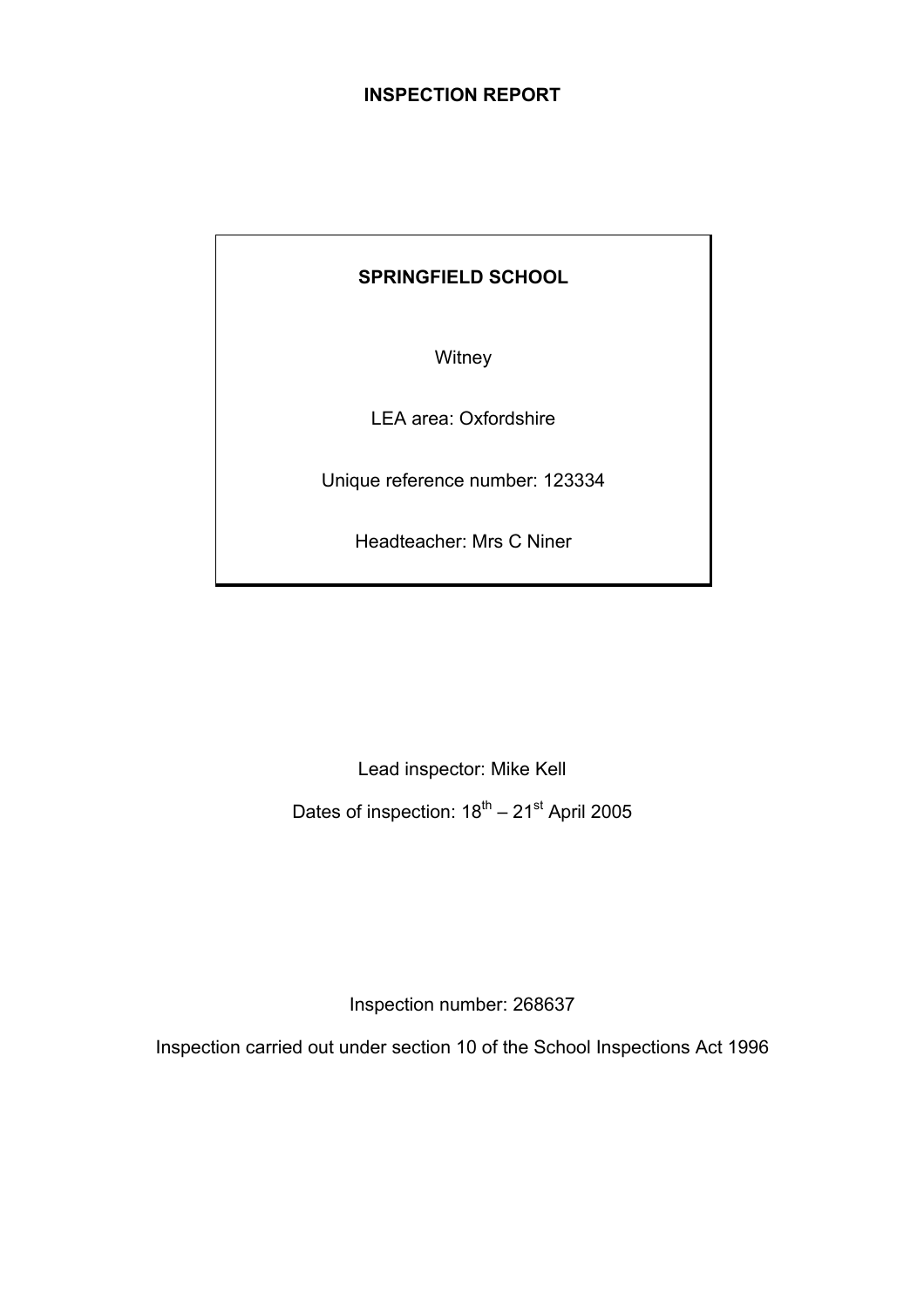## © Crown copyright 2005

This report may be reproduced in whole or in part for non-commercial educational purposes, provided that all extracts quoted are reproduced verbatim without adaptation and on condition that the source and date thereof are stated.

Further copies of this report are obtainable from the school. Under the School Inspections Act 1996, the school must provide a copy of this report and/or its summary free of charge to certain categories of people. A charge not exceeding the full cost of reproduction may be made for any other copies supplied.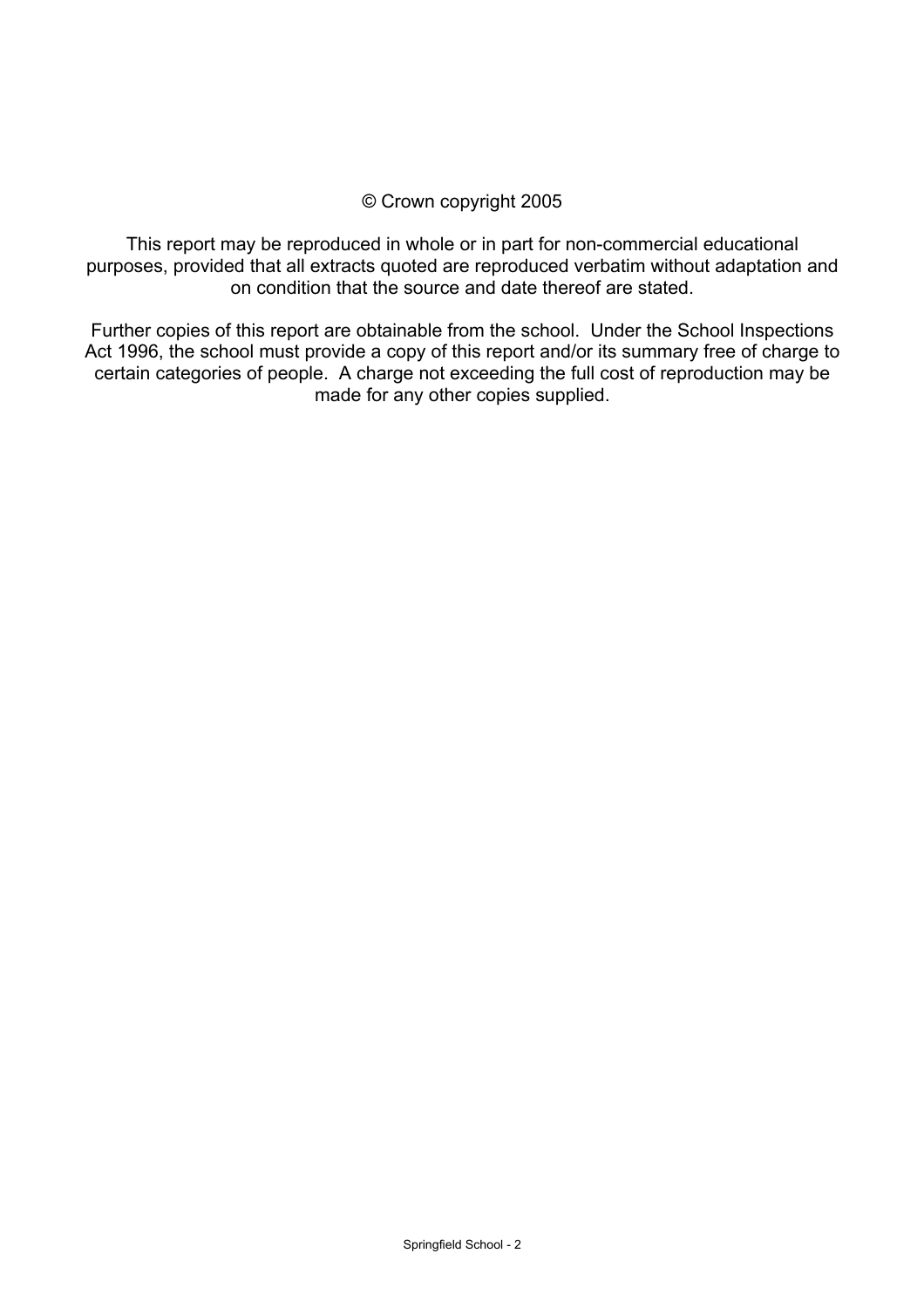## **INFORMATION ABOUT THE SCHOOL**

| Type of school:                                                            | Special                                              |  |  |
|----------------------------------------------------------------------------|------------------------------------------------------|--|--|
| School category:                                                           | Community                                            |  |  |
| Age range of pupils:                                                       | $2 - 16$                                             |  |  |
| Gender of pupils:                                                          | Mixed                                                |  |  |
| Number on roll:                                                            | 94                                                   |  |  |
| School address:                                                            | At The Bronze Barrow<br><b>Cedar Drive</b><br>Witney |  |  |
| Postcode:                                                                  | <b>OX28 1AR</b>                                      |  |  |
| Telephone number:                                                          | 01993 703963                                         |  |  |
| Fax number:                                                                | 01993 708796                                         |  |  |
| Appropriate authority:<br>of chair<br>of<br>Name                           | Governing Body<br>Mr Stephen Alley                   |  |  |
| governors:<br>$r_{\text{equation}}$ $7^{\text{th}}$<br>$D \circ f \circ f$ | $11^{th}$ lung $1000$                                |  |  |

Date or inspection:  $\text{prevol}$   $\text{prevol}$  – 11 June 1999

## **CHARACTERISTICS OF THE SCHOOL**

Springfield is significantly bigger than most schools of this type and age range, but it is located on three separate sites. Its main site is at The Bronze Barrow; this is the shared, purpose built accommodation that opened in 2003 for Springfield and Madley Brook Primary School. The two schools have their own classrooms, but there are many shared resources and facilities, such as food technology and information and communication technology accommodation. There are nine Springfield classes based here. In addition there is a fully integrated nursery that contains children from both Springfield and Madley Brook schools and is jointly staffed by teachers and teaching assistants from both. Six classes, covering Reception to Year 11, cater for pupils with severe or profound and multiple learning difficulties who are grouped according to ability and social needs. There are two designated classes for pupils with autism; one each for primary and secondary age pupils. One group of seven primary age pupils is based full-time at Ducklington Primary School. They are included full-time in their age-appropriate classes, supported by Springfield staff. The secondary age pupils at The Bronze Barrow site have particularly complex needs; the vast majority of pupils in Years 7 to 11 are based in the adjoining Wood Green School, where the 25 pupils are grouped into three classes.

There are three times as many boys as girls and all pupils have a Statement of Special Educational Needs. In most cases this is for severe learning difficulties or autism, but smaller numbers are identified as having profound and multiple learning difficulties, hearing impairment, or speech and communication difficulties. Because of pupils' learning difficulties, their development, especially their attainment on entry to the school, is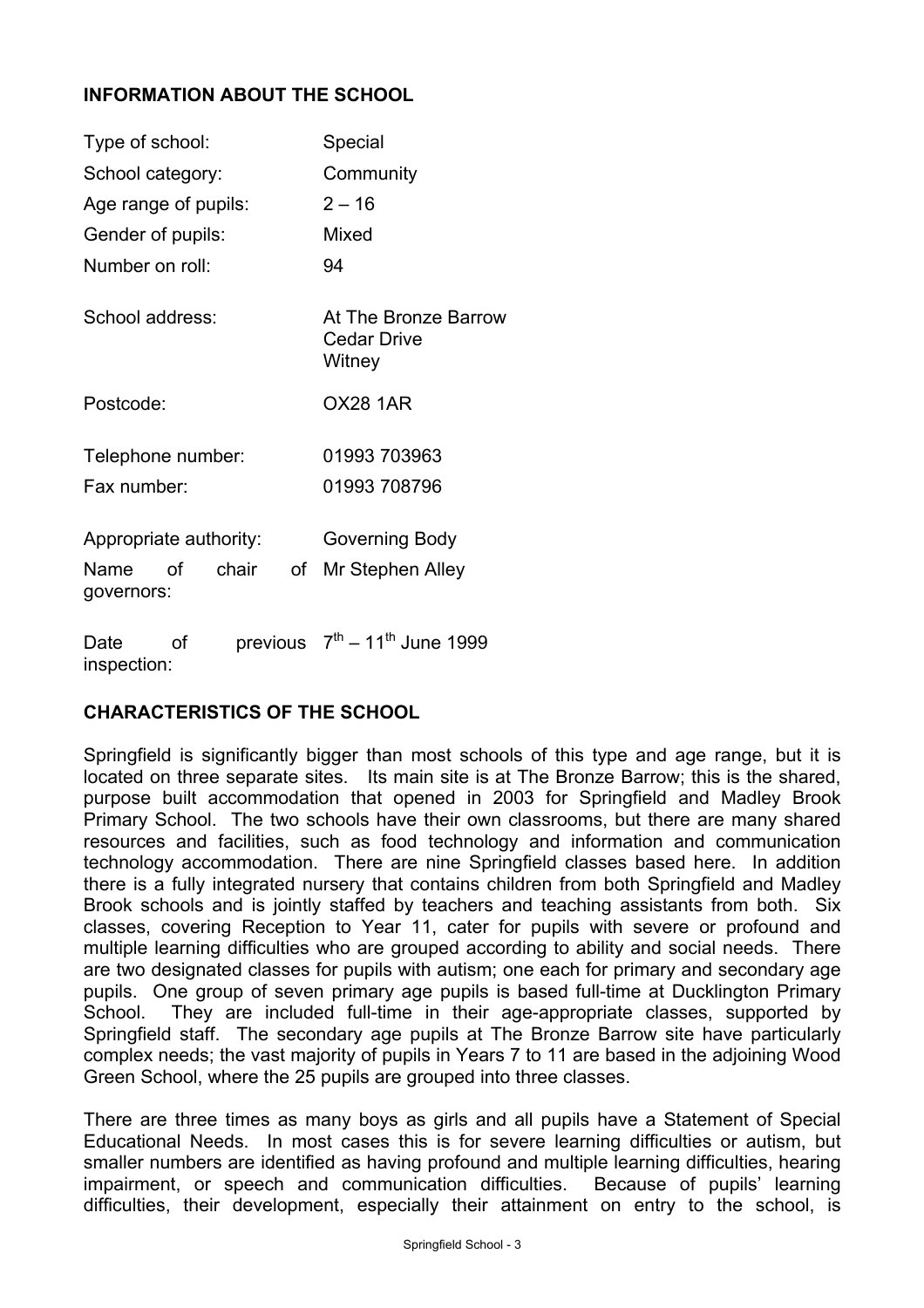significantly delayed compared with others of a similar age. The school has a broadly average socio-economic mix, in keeping with its intake from a wide geographical area. Almost all pupils have a white British background, and only one does not have English as their first language, although this is not their main barrier to learning. The school was recognised as an Investor in People in 2003.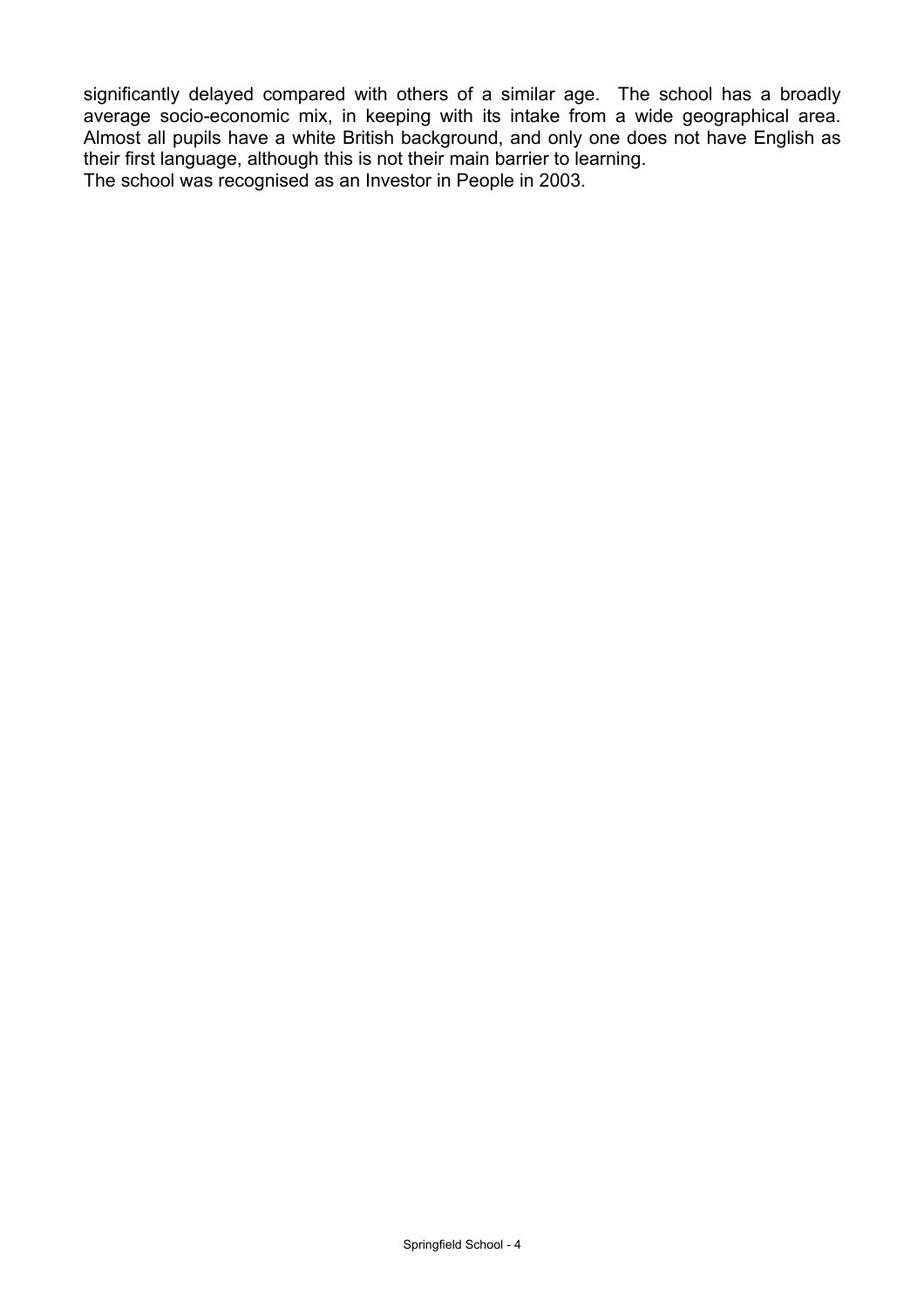## **INFORMATION ABOUT THE INSPECTION TEAM**

| Members of the inspection team |                     | <b>Subject responsibilities</b> |                                                          |  |  |
|--------------------------------|---------------------|---------------------------------|----------------------------------------------------------|--|--|
| 13101                          | Mike Kell           | Lead inspector                  | Design and technology                                    |  |  |
|                                |                     |                                 | Music                                                    |  |  |
| 9837                           | Roy Walsh           | Lay inspector                   |                                                          |  |  |
| 11239                          | Sue Flockton        | Team inspector                  | <b>Foundation Stage</b>                                  |  |  |
|                                |                     |                                 | Personal, social and health education<br>and citizenship |  |  |
|                                |                     |                                 | Religious education                                      |  |  |
| 22948                          | Mary Vallis         | Team inspector                  | English                                                  |  |  |
|                                |                     |                                 | Geography                                                |  |  |
|                                |                     |                                 | History                                                  |  |  |
|                                |                     |                                 | Special educational needs                                |  |  |
| 19386                          | <b>Trevor Watts</b> | Team inspector                  | <b>Mathematics</b>                                       |  |  |
|                                |                     |                                 | Information<br>communication<br>and<br>technology        |  |  |
|                                |                     |                                 | German                                                   |  |  |
|                                |                     |                                 | English as an additional language                        |  |  |
| 17546                          | <b>Chris Wonfor</b> | Team inspector                  | Science                                                  |  |  |
|                                |                     |                                 | Art and design                                           |  |  |
|                                |                     |                                 | Physical education                                       |  |  |

The inspection contractor was:

 Penta International Upperton House The Avenue **Eastbourne** BN21 3YB

Any concerns or complaints about the inspection or the report should be made initially to the inspection contractor. The procedures are set out in the leaflet *'Complaining about Ofsted Inspections'*, which is available from Ofsted Publications Centre (telephone 07002 637833) or Ofsted's website (www.ofsted.gov.uk).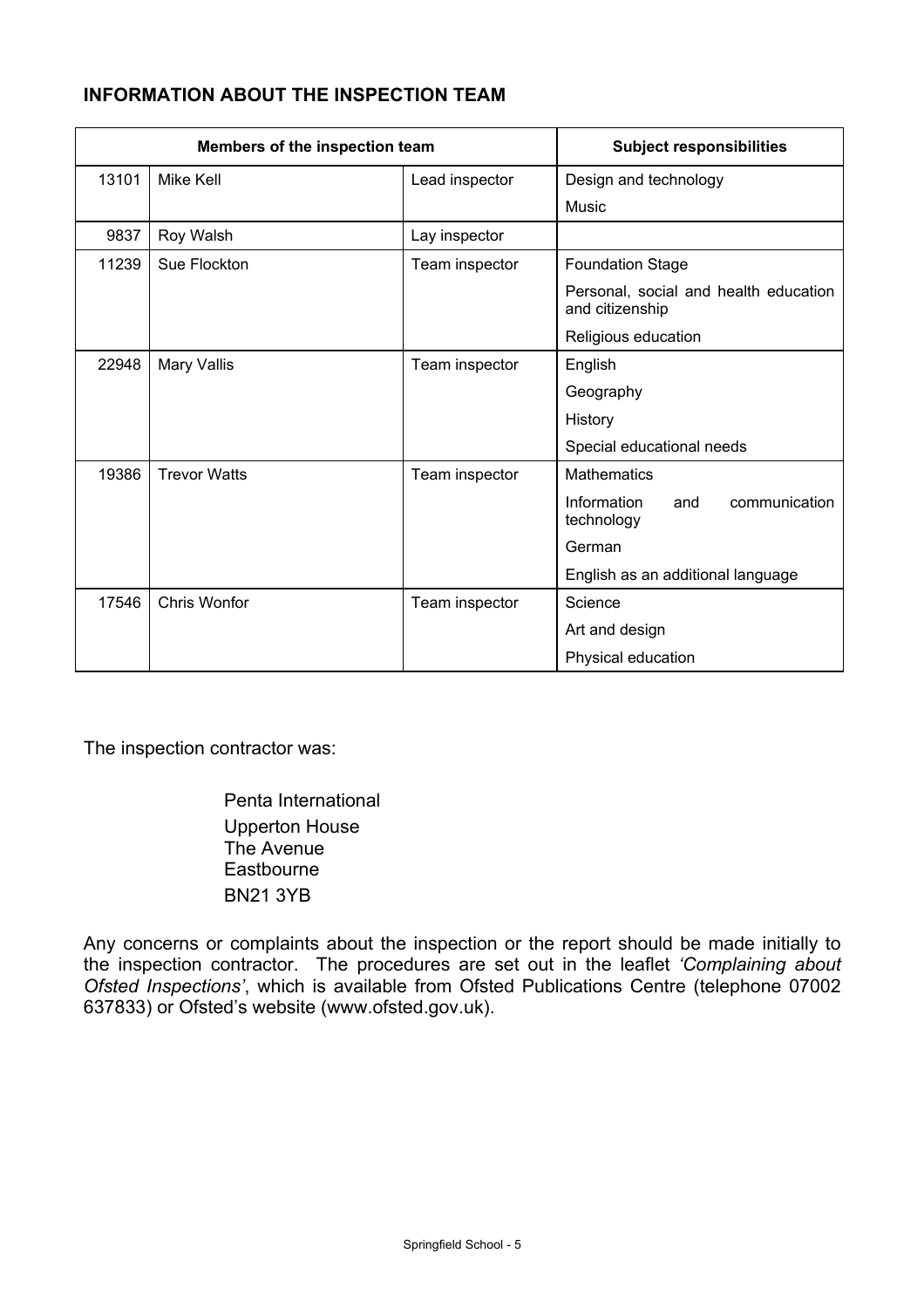## **REPORT CONTENTS**

|                                                                                                                                                | Page |
|------------------------------------------------------------------------------------------------------------------------------------------------|------|
| <b>PART A: SUMMARY OF THE REPORT</b>                                                                                                           | 6    |
| <b>PART B: COMMENTARY ON THE INSPECTION FINDINGS</b>                                                                                           |      |
| <b>STANDARDS ACHIEVED BY PUPILS</b>                                                                                                            | 8    |
| Standards achieved in areas of learning, subjects and courses                                                                                  |      |
| Pupils' attitudes, values and other personal qualities                                                                                         |      |
| <b>QUALITY OF EDUCATION PROVIDED BY THE SCHOOL</b>                                                                                             | 11   |
| Teaching and learning<br>The curriculum<br>Care, guidance and support<br>Partnership with parents, other schools and the community             |      |
| <b>LEADERSHIP AND MANAGEMENT</b>                                                                                                               | 17   |
| <b>OTHER SPECIFIED FEATURES</b>                                                                                                                | 20   |
| <b>PART C: THE QUALITY OF EDUCATION IN SUBJECTS</b><br>AREAS OF LEARNING, SUBJECTS AND COURSES IN<br>THE FOUNDATION STAGE AND KEY STAGES 1 - 4 | 21   |
| <b>PART D: SUMMARY OF THE MAIN INSPECTION JUDGEMENTS</b>                                                                                       | 36   |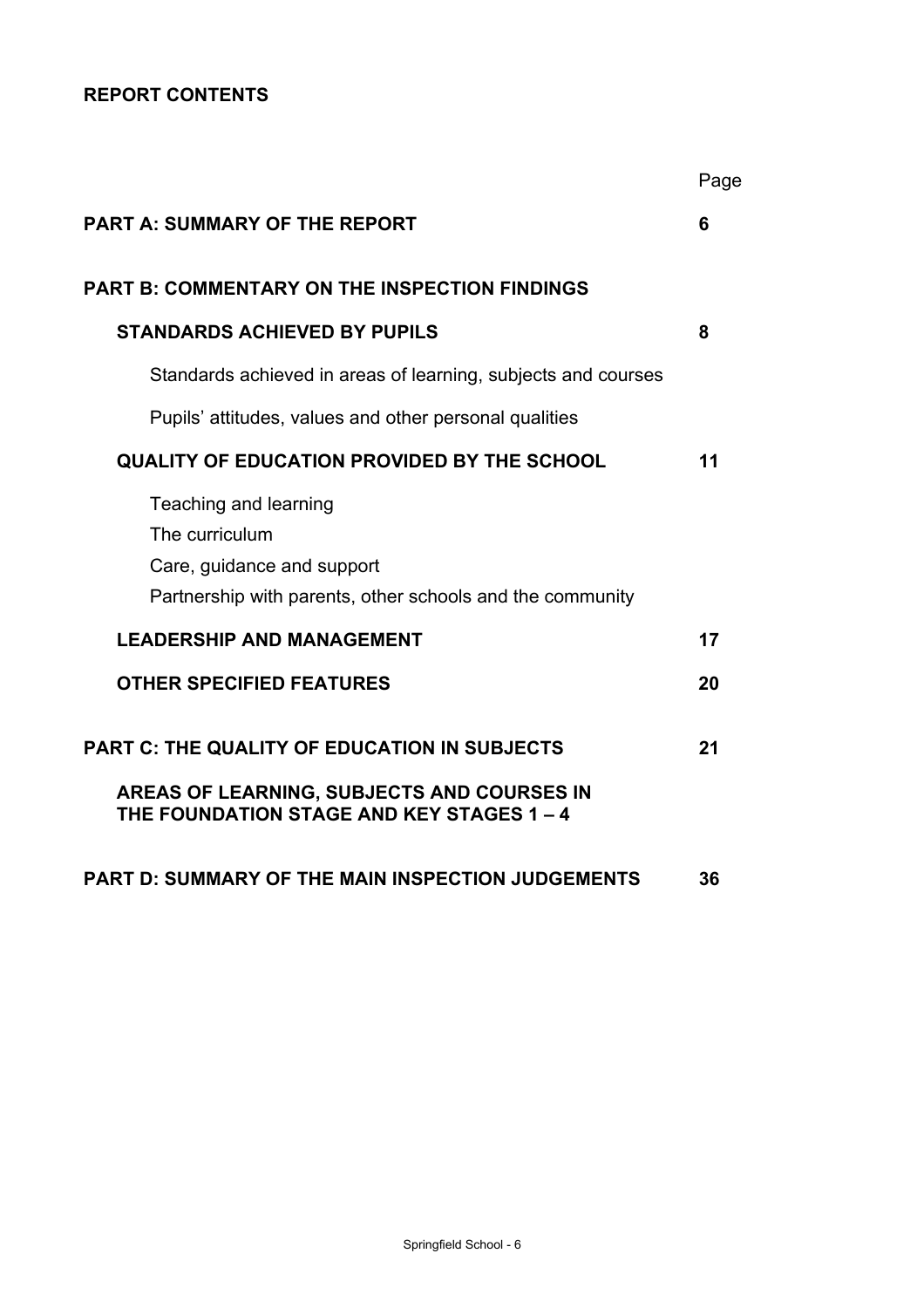# **PART A: SUMMARY OF THE REPORT**

#### **OVERALL EVALUATION**

**The effectiveness of Springfield School is satisfactory**. Good teaching promotes pupils' learning well, although their progress over time is no better than satisfactory. The positive ethos means that pupils achieve very well in their personal development. Leadership is satisfactory overall although that of the headteacher is unsatisfactory. Management systems are unsatisfactory. The school provides satisfactory value for money.

The school's main strengths and weaknesses are:

- Excellent relationships exist between staff and pupils, and this makes a significant contribution to pupils' confidence and self-esteem.
- The head teacher and senior managers have worked hard and successfully to move the school into its new premises, but there is a lack of sharp, focused leadership and direction in relation to some aspects of the school.
- Pupils respond very well to adults' very high expectations of their behaviour; they behave very well and have very good attitudes to school; they show interest in lessons and are keen to learn.
- Senior managers' procedures for monitoring and evaluating different aspects of the school's work are not sufficiently robust, consistent or planned.
- Liaison with a range of therapists, nursing staff and other agencies is very good and contributes strongly to pupils' learning.
- Systems by which the school carries out self-evaluation, and uses this information, are unsatisfactory; it collects assessment data but its procedures for collating, analysing and using it are poor.
- Residential visits and the use of local community facilities and day trips to places of local interest support the curriculum well and make a good contribution to pupils' personal development.

The school's effectiveness has declined since the last inspection. The two key issues previously identified have been resolved; the poor accommodation has been addressed by the school's move to a new, purpose built site, and the inadequate post-16 curriculum has been resolved by the fact that the school no longer has students of this age on roll. However, deterioration in the effectiveness of leadership and management has resulted in a reduction of quality in other features of the school. In particular, teaching and learning, pupils' achievements and the quality of the curriculum all show unsatisfactory improvement; these aspects are now satisfactory rather than good.

| Pupils' achievement at the end | in relation to individual targets in: |                               |  |  |
|--------------------------------|---------------------------------------|-------------------------------|--|--|
| of:                            | Subjects of the curriculum            | Personal and social education |  |  |
| Year 2                         | Good                                  | Very good                     |  |  |
| Year 6                         | Good                                  | Very good                     |  |  |
| Year 9                         | Good                                  | Very good                     |  |  |
| Year 11                        | Good                                  | Very good                     |  |  |

## **STANDARDS ACHIEVED**

*Inspectors make judgements in the range: excellent; very good; good; satisfactory; unsatisfactory; poor; very poor.* 

Although pupils learn well in lessons, this is not extended into good progress over time in many subject areas. Overall, pupils **achieve satisfactorily** in relation to subjects of the curriculum although they achieve well in personal, social and health education (PSHE)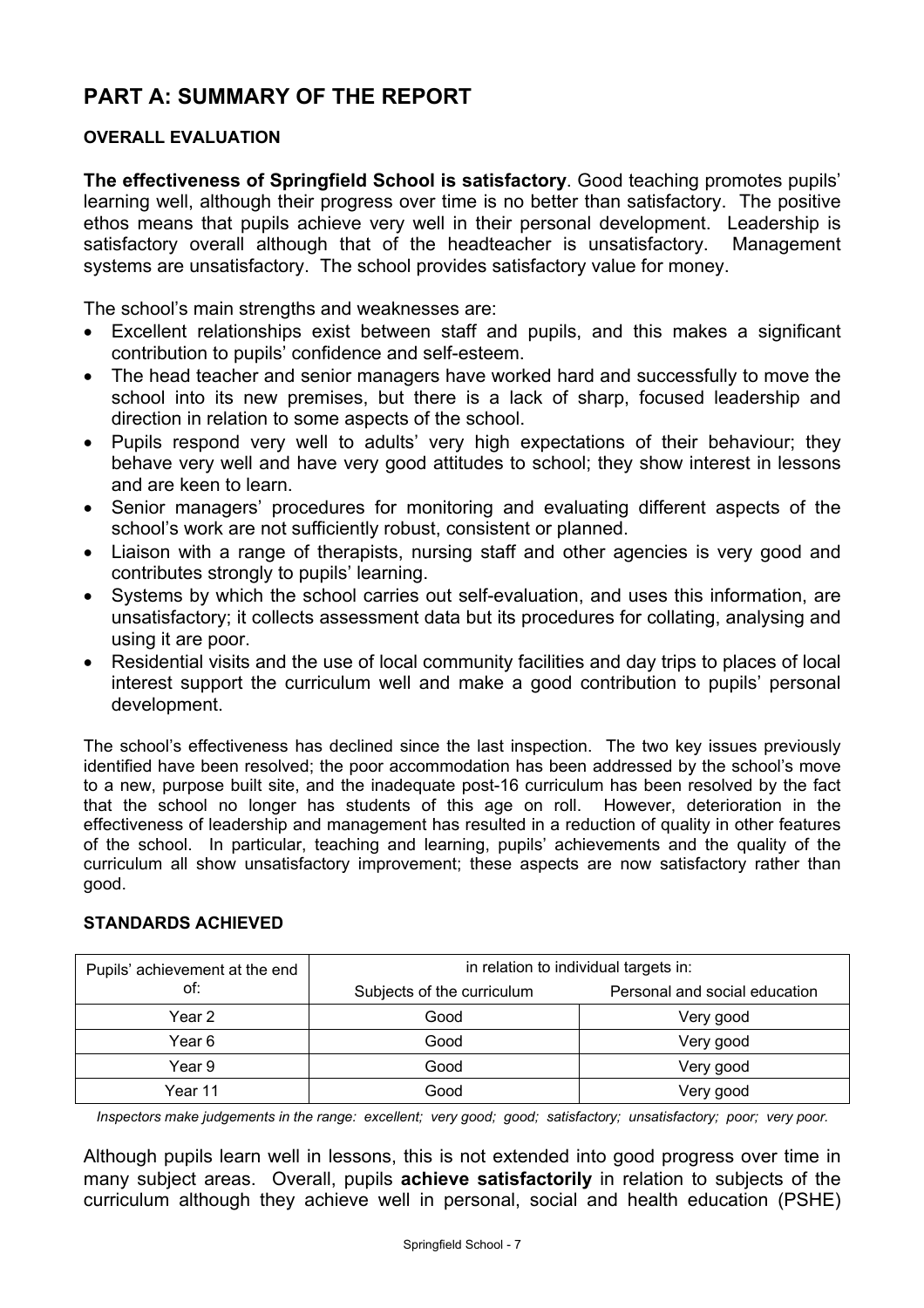throughout the school, and overall, their personal development is very good. Their achievement against personal targets is good. Boys and girls, pupils with additional learning needs and those whose first language is not English all achieve similarly. Children in the Foundation Stage achieve well, as do pupils in English, mathematics and history. Achievements are satisfactory in physical education and work-related learning (WRL), but unsatisfactory in information and communication technology (ICT). It was not possible to judge achievement in art and design, design and technology, geography, religious education, music and modern foreign languages. Pupils' attitudes to learning and their behaviour are very good.Attendance is good and punctuality is satisfactory. **Pupils' spiritual, moral, social and cultural development is good.**

## **QUALITY OF EDUCATION**

**The school provides a good quality education** for its pupils. **Teaching and learning are good** across the school. Teachers have good knowledge of subjects and of their pupils. The teamwork between teachers, effective teaching assistants and a range of therapists makes a significant contribution to pupils' learning. They provide very high levels of support and encouragement. Teachers have very high expectations of pupils' behaviour, but while many present appropriately challenging work, on too many occasions academic expectations are not sufficiently high. Lesson planning is variable; some plans are very detailed while others are much too sketchy. There are satisfactory procedures for assessing pupils' achievements and progress. Overall, the school's curriculum is satisfactory, but suffers from limited monitoring and evaluation by senior managers. The Foundation Stage curriculum is good, while provision for pupils in Years 10 and 11 is unsatisfactory. The PSHE curriculum is well planned, and provides a good range of topics. There are satisfactory opportunities for enrichment and good opportunities for learning outside the school day. The school has good accommodation and staffing. Procedures for the care, welfare, and health and safety of pupils are very good. Pupils are provided with good support, advice and guidance. The school has also developed good links with the local community and with other schools.

### **LEADERSHIP AND MANAGEMENT**

Senior managers have created a strong ethos of care for the individual, with an emphasis on personal development and behaviour management, but this is not paralleled by similarly high expectations of pupils' academic achievement. There are significant limitations in monitoring and evaluating lessons and the curriculum, and in tracking individual pupils' progress. Data is not collated and analysed and so it cannot be used to compare pupils' achievements in different subjects and different phases, or to show how well different groups of pupils perform. Overall, the head teacher is not leading the school firmly enough to overcome these matters. Governance of the school is satisfactory; all statutory requirements are fulfilled.

#### **PARENTS' AND PUPILS' VIEWS OF THE SCHOOL**

Parents have positive views of the school. They are very appreciative of the school and the way it is developing their children's attitudes and learning. Pupils are happy with their school and enjoy everything it has to offer.

#### **IMPROVEMENTS NEEDED**

The most important things the school should do to improve are: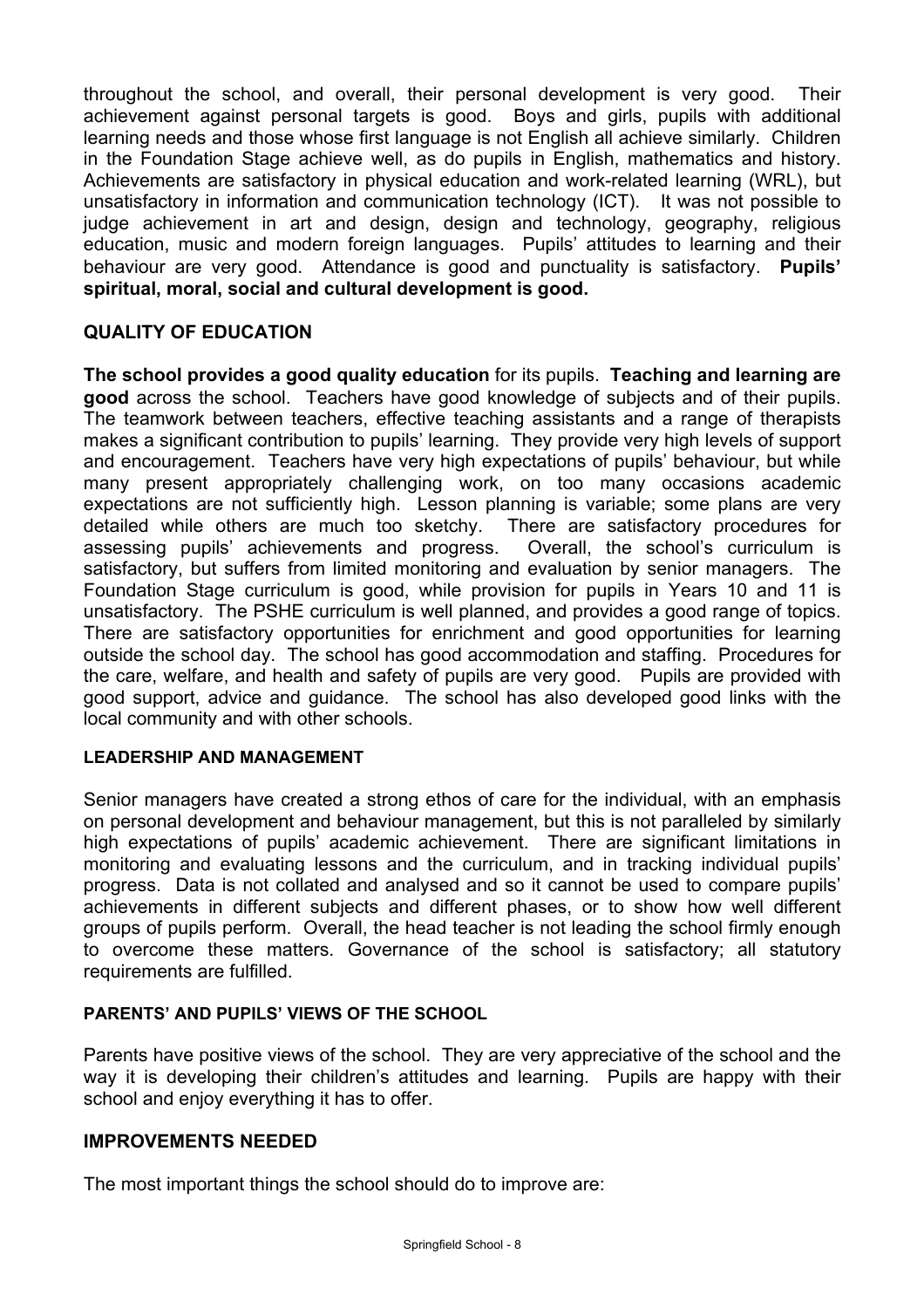- Strengthen leadership by articulating clear strategies for the inclusion programme, on all sites, and raising expectations of pupils' academic achievement by introducing accredited courses.
- Develop and implement routine and robust systems that enable senior managers to monitor and evaluate teaching and learning, the curriculum, and the assessment, recording and tracking of pupils' achievements. The procedures need to be consistent, the outcomes shared and subject co-ordinators involved.
- Collate, analyse and use assessment data to compare pupils' relative achievements in different subjects and different phases, determine how well different groups of pupils perform, and improve the quality of teaching and learning.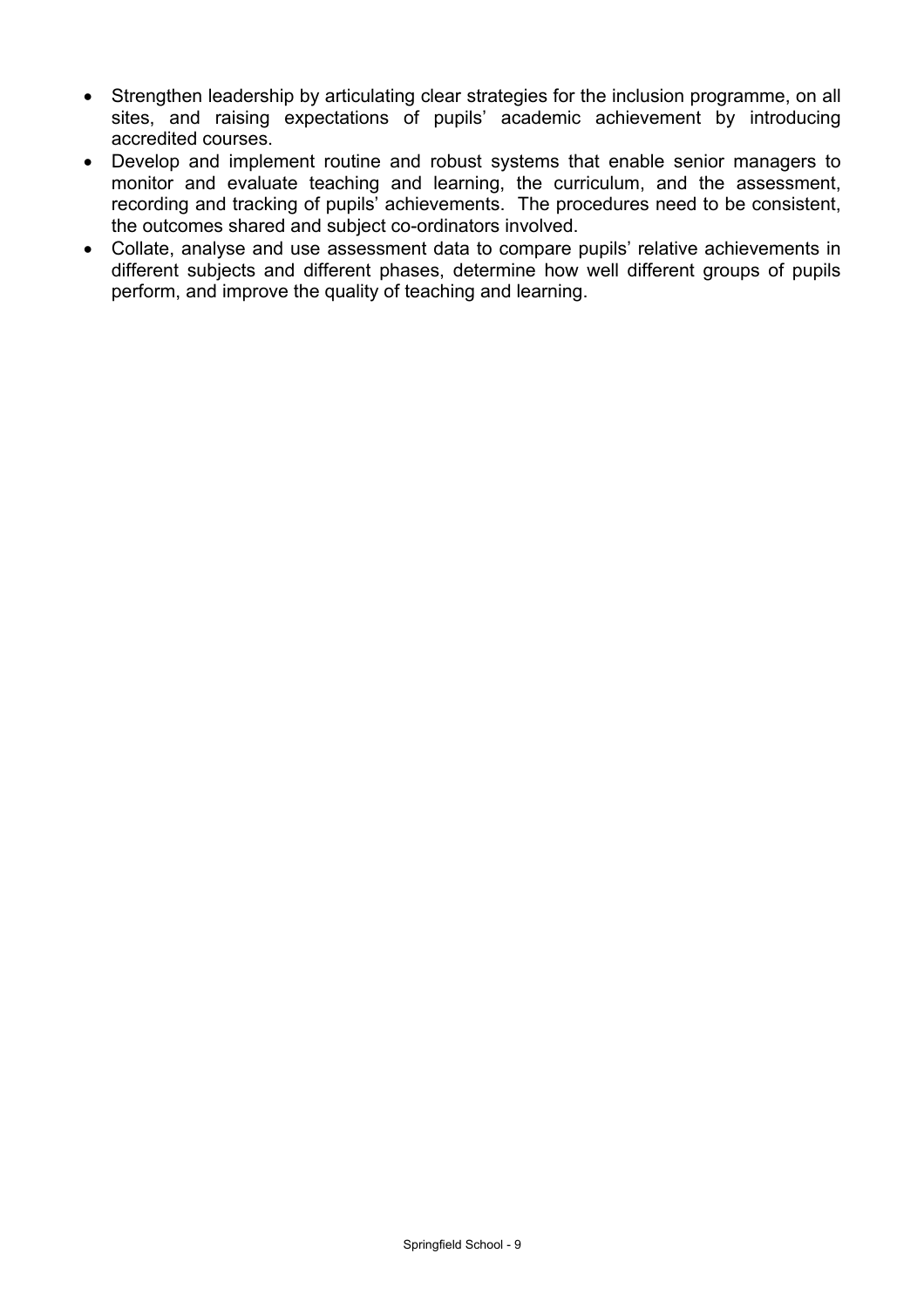# **PART B: COMMENTARY ON THE INSPECTION FINDINGS**

## **STANDARDS ACHIEVED BY PUPILS**

#### **Standards achieved in areas of learning, subjects and courses**

Pupils' achievement is satisfactory. There are no differences in the achievement of boys and girls, pupils with additional learning needs and those whose first language is not English.

#### **Main strengths and weaknesses**

- Pupils learn well in lessons, although ineffective aspects of assessment, leadership and management limit their progress over time.
- Pupils do not have opportunities to follow accredited courses in Years 10 and 11.
- A range of therapists makes a good contribution to pupils' achievement.
- Older pupils' achievement is not extended through links with local colleges.

#### **Commentary**

1. Overall, pupils learn well in lessons, but this is not extended into good progress over time in many subject areas. Teachers generally teach well and evaluate pupils' progress against the short-term individual targets outlined in their individual education plans (IEPs). However, in the majority of subjects, teachers do not assess pupils' attainment against nationally recognised levels, such as 'P' scales. Consequently, judgements of small gains in pupils' learning and how well they are progressing in subjects are difficult to make. One implication of this is that teachers do not always expect enough of pupils, nor provide appropriate challenge. This is particularly evident in Years 7 to 11 on the Wood Green site. Currently, no pupils integrate into mainstream lessons; none follows any accredited courses and none attend the local college for "taster" courses in vocational and other subjects. The collation and analysis of whole school data is limited which means that that pupils' relative progress in different subjects cannot be compared, and the performance of different groups of pupils cannot be determined.

2. Children's good achievements in the Foundation Stage result from good teaching and the quality of team working between adults, both with mainstream staff in the integrated Nursery, and between teachers and teaching assistants in all the classes. Staff quickly develop a clear understanding of each child's needs and are, therefore, able to help them to achieve well. This is supplemented by a well-planned curriculum and good assessment systems. Staff continually update records to show children's achievements, as well as drawing all the information together to provide an overall level for each area of learning in order to evaluate progress.

3. Pupils achieve well in developing communication skills; the school's recent emphasis on promoting these skills has resulted in a greater use of additional systems, such as signing, symbols and the Picture Exchange Communication System (PECS). Although pupils make good progress overall, there are some differences between year groups and between pupils' progress in the three attainment targets of speaking and listening, reading and writing. Achievement is good in Years 1 to 6 in all the attainment targets, and in Years 7 to 9 pupils' progress is good in speaking and listening and reading, and satisfactory in writing. Pupils' achievements in Years 10 and 11 are satisfactory. The differences are due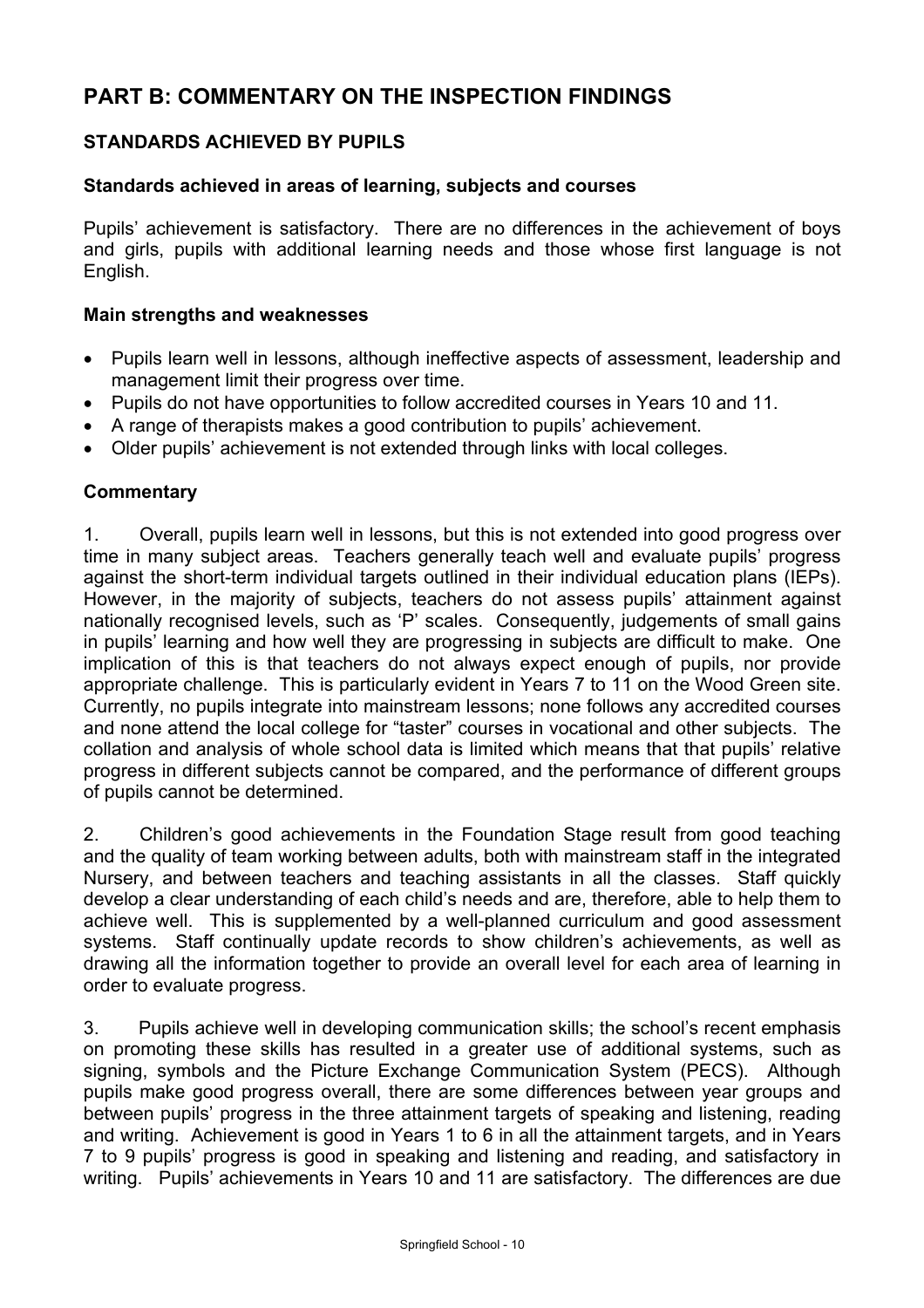to consistently better teaching and learning in Years 1 to 9 and a lack of expectation of pupils' writing in Years 10 and 11.

4. In mathematics, pupils achieve well in lessons and they make good progress as they move through the school. Enthusiastic, well-prepared and organised teachers plan activities that meet individuals' needs and so pupils are provided with challenging work. However, a significant weakness in Years 10 and 11 is the absence of courses that are nationally recognised. A number of pupils' attainment is such that they are capable of gaining certifications that are externally accredited. The lack of such opportunities indicates a lack of expectation and challenge.

5. Overall, pupils' achievement in science is satisfactory across the school. Those at the Wood Green site develop a range of scientific skills and, as a result, they are beginning to think scientifically and to apply their knowledge and skills to new ideas. Their learning is enhanced by opportunities to use the mainstream school's laboratories. Although these pupils are well challenged in lessons, this does not extend into opportunities for them to achieve any accreditation for their work.

6. Senior managers took the decision not to teach ICT as a separate subject in most classes, and so teachers on the Bronze Barrow site are required to promote pupils' knowledge and understanding in ICT through the rest of the curriculum. Teachers have only had variable success with this. Pupils in Years 9 to 11 on the Wood Green site learn well in discrete lessons. Overall, although some pupils learn well in lessons, their achievement generally is unsatisfactory. This is because of unsatisfactory assessment arrangements, a fragmented curriculum and shortcomings in subject co-ordination.

7. Pupils achieve well in history and PSHE. Achievements are satisfactory in physical education and work-related learning (WRL). It was not possible to judge achievement in art and design, design and technology, geography, religious education, music and modern foreign languages.

#### **Pupils' attitudes, values and other personal qualities**

Pupils' attitudes and behaviour throughout the school are very good. Pupils' personal development, including their spiritual, moral, social and cultural development is good. Attendance is good and punctuality is satisfactory.

#### **Main strengths and weaknesses**

- Pupils display very good attitudes towards the school and to learning.
- Behaviour is very good because it is consistently well managed.
- The school promotes very good social development amongst its pupils.
- Many opportunities are provided for pupils to develop their confidence, independence and self-esteem.

#### **Commentary**

8. Attendance is improving and is good, taking into account the complex medical needs of some of the pupils. The school has good systems in place to promote attendance and unauthorised absences are carefully monitored and checked. This all has a very good effect on pupils' learning. Punctuality is satisfactory because although many pupils arrive on time, others are frequently delayed by transport difficulties.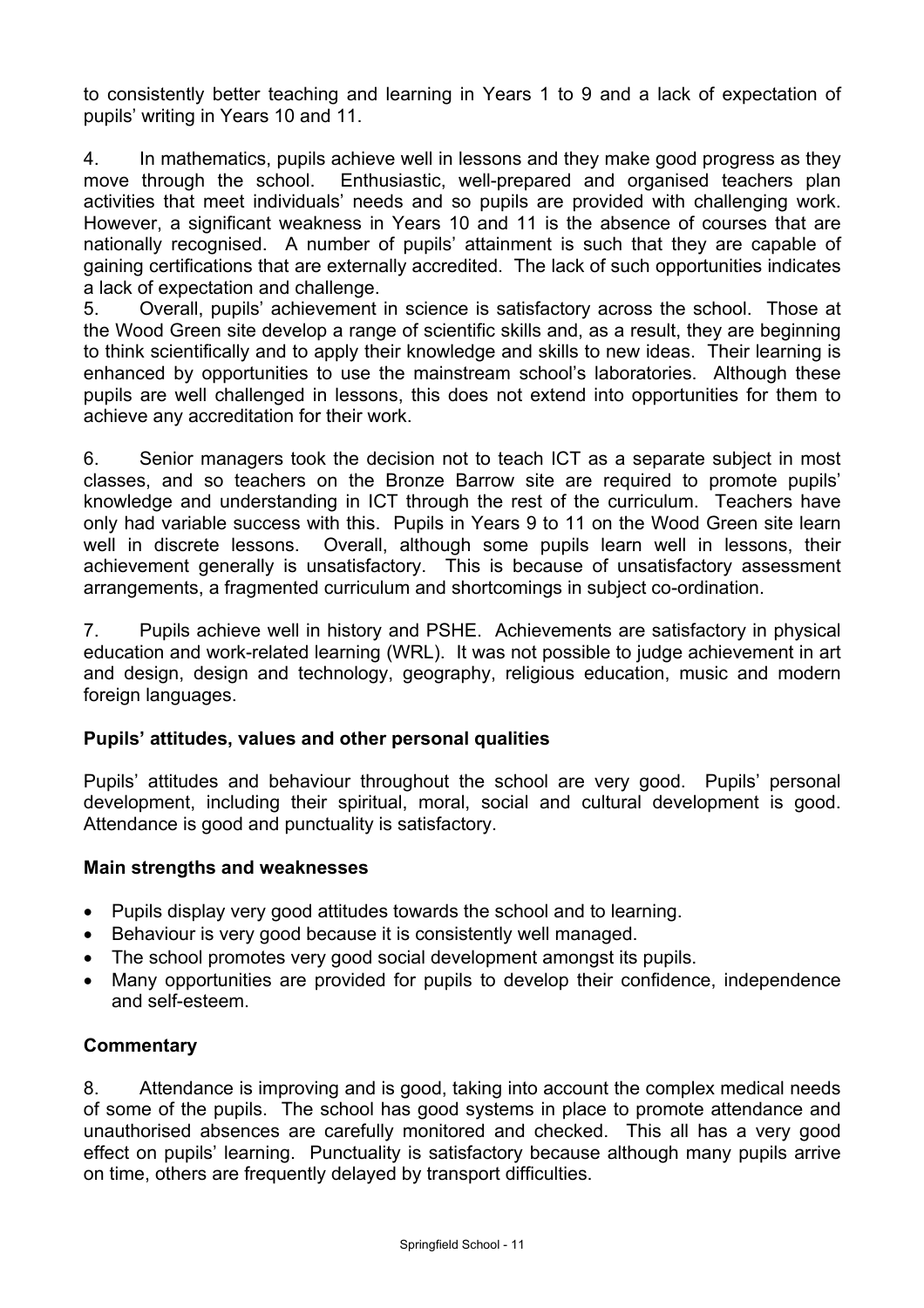#### *Attendance in the latest complete reporting year (%)*

| Authorised absence |     | Unauthorised absence |     |
|--------------------|-----|----------------------|-----|
| School data        |     | School data          | 0.9 |
| National data      | 8.8 | National data        | U.5 |

*The table gives the percentage of half days (sessions) missed through absence for the latest complete reporting year.*

9. The school is a well-ordered community. Almost all the parents are happy about pupils' behaviour and the consistency with which the behaviour policy is applied. Behaviour in classrooms and around the school is very good. When occasional inappropriate behaviour does occur it is associated with the nature of pupils' special educational needs, and it is managed well so that pupils generally respond to the directions of the staff. The behaviour of pupils at meal times and in the playground is equally very good, with very few incidents of rough behaviour due to thoughtlessness. When these occur, parents say that the staff deal with them quickly and effectively. Pupils feel very safe and secure at Springfield; the very few fixed-period exclusions that have been imposed were appropriate and carried out in full accordance with school procedures.

#### *Ethnic background of pupils Exclusions in the last school year*

| Categories used in the Annual School Census | No of pupils<br>on roll | Number of<br>fixed period<br>exclusions | Number of<br>permanent<br>exclusions |
|---------------------------------------------|-------------------------|-----------------------------------------|--------------------------------------|
| White - British                             | 91                      |                                         |                                      |
| Mixed - White and Asian                     |                         |                                         |                                      |
| Mixed – any other mixed background          |                         |                                         |                                      |
| Any other ethnic group                      |                         |                                         |                                      |

*The table gives the number of exclusions, which may be different from the number of pupils excluded.*

10. The majority of pupils have very good attitudes to school; they show interest in lessons and are keen to learn. They are attentive to instructions and adjust well to school routines. Although some pupils find it difficult to concentrate because of the nature of their special educational needs, such as autism, many sustain concentration well when teaching is stimulating. All the parents who returned the pre-inspection questionnaire felt that their children enjoy being at Springfield School. Pupils enjoy the wide range of activities planned for them; they try very hard, are open to new experiences, are very pleased whenever they succeed and are willing to celebrate the successes of others. Within the context of their learning difficulties, children in the Foundation Stage make very good progress towards the early learning goals in personal, social and emotional development by the end of the Reception year.

11. Pupils' personal development across the school is good. Their relationships with teachers and other staff are very good, and most develop positive relationships with other pupils. For example, a group of Year 9 and 10 pupils had recently been on a residential adventure course during which they had undertaken activities such as canoeing. They gave a presentation about their time there and it was very noticeable how they supported each other and gave interesting and confident explanations of the activities they had undertaken. It was evident that they had gained confidence and self-esteem both from completing the activities and from developing and giving the successful presentation.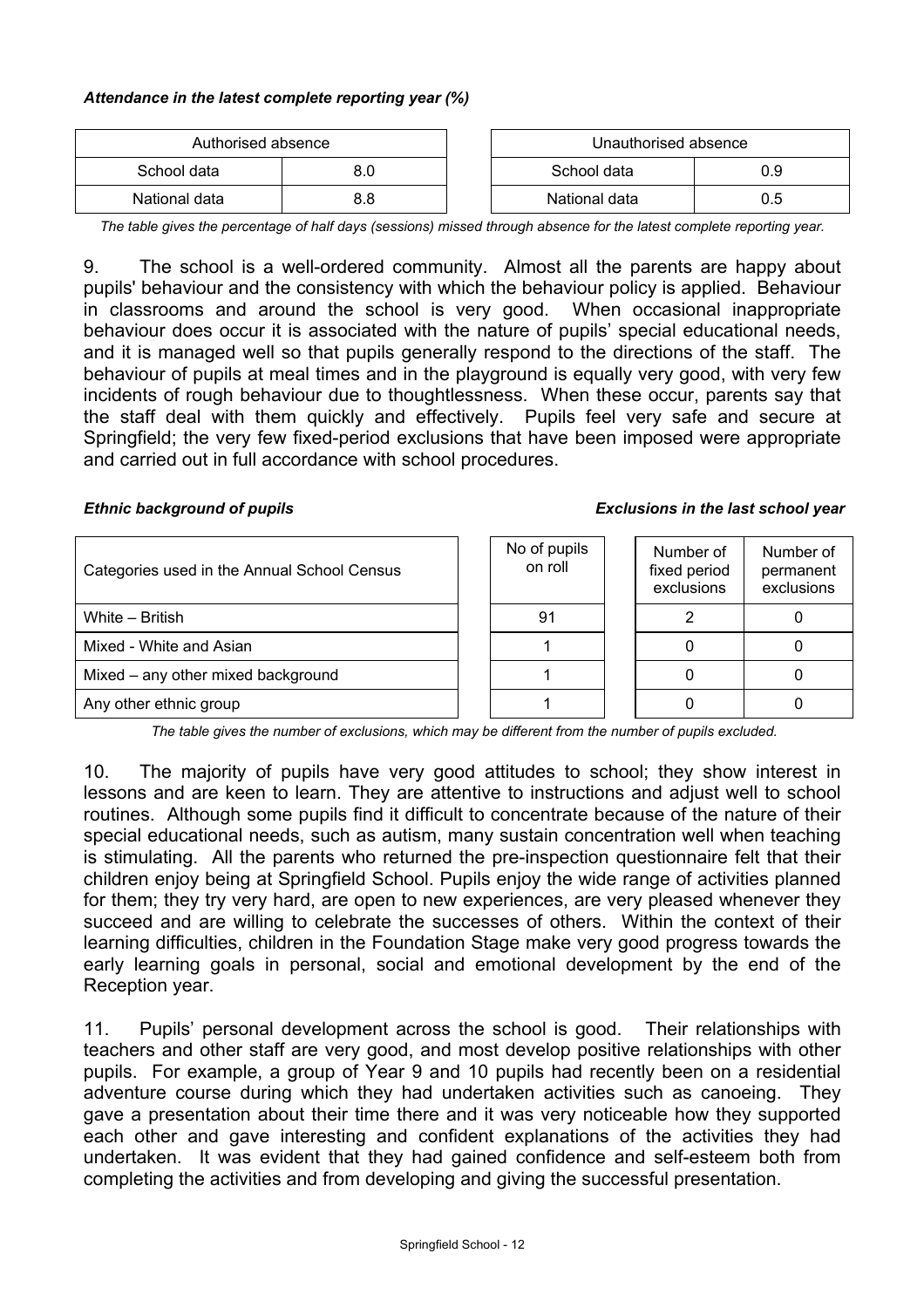12. Older pupils take responsibility for some classroom routines and support their less capable classmates within lessons. As they move up the school, pupils develop turn-taking skills and demonstrate their growing independence by working with minimum supervision and through making choices for themselves. Because teachers encourage them to think and remember, pupils enjoy taking responsibility. Pupils are very well supported in developing their independence.

13. The personal development of pupils is an important element of the school's provision. Pupils' spiritual, moral, and cultural development is good and their social development is very good. The whole school sings hymns in assembly and reflects on feelings such as sadness as well as, on happier occasions, pupils' achievements. Reflection and spirituality are acknowledged in many areas of the curriculum; for example, in a literacy lesson for Years 6 and 7, pupils were spellbound when following the story of *The Very Hungry Caterpillar* as the butterfly emerged from a cocoon. Showing concern for each other and understanding the importance of feelings is a central part of the school's ethos; for instance, more capable pupils carefully help others to leave the hall after assembly and help to put away equipment. Most are interested in discussing how they feel when others are angry or happy, and clearly know the difference between right and wrong. The school offers very many opportunities for pupils to make outside visits to extend their learning and to develop social awareness. Visitors are greeted politely and with interest and pupils are very proud of their school. A friendly atmosphere ensures all receive a warm welcome. Pupils' good cultural development is promoted through subjects such as music, art and design, English and history. The school also pays attention to developing their multi-cultural awareness. Religious education contributes well, as does the school's participation in the Comenius Project, which provides links and activities with other schools across Europe, and in the past some of the staff have visited schools in Belgium, France and Hungary. Visitors into school also assist this; recently a parent came into school to show pupils how the Chinese New Year was celebrated.

## **QUALITY OF EDUCATION PROVIDED BY THE SCHOOL**

The school provides a good quality of education. Teaching and learning are good, and pupils follow a satisfactory curriculum, with satisfactory opportunities for enrichment. Pupils' learning is supported by good links with parents, other schools and the community. The school looks after its pupils very well.

## **Teaching and learning**

Overall, teaching and learning are good across the school. There are satisfactory procedures in place for assessing pupils' achievements and progress.

#### **Main strengths and weaknesses**

- Teachers and teaching assistants have very high expectations of pupils' behaviour in lessons.
- Teachers have good knowledge of subjects and of individual pupils' skills.
- Very high levels of support and encouragement contribute effectively to engaging pupils in their learning.
- The quality of teamwork between teachers, teaching assistants, therapists and other agencies makes a significant contribution to pupils' learning.
- Many teachers present appropriately challenging work, but on too many occasions expectations are not sufficiently high.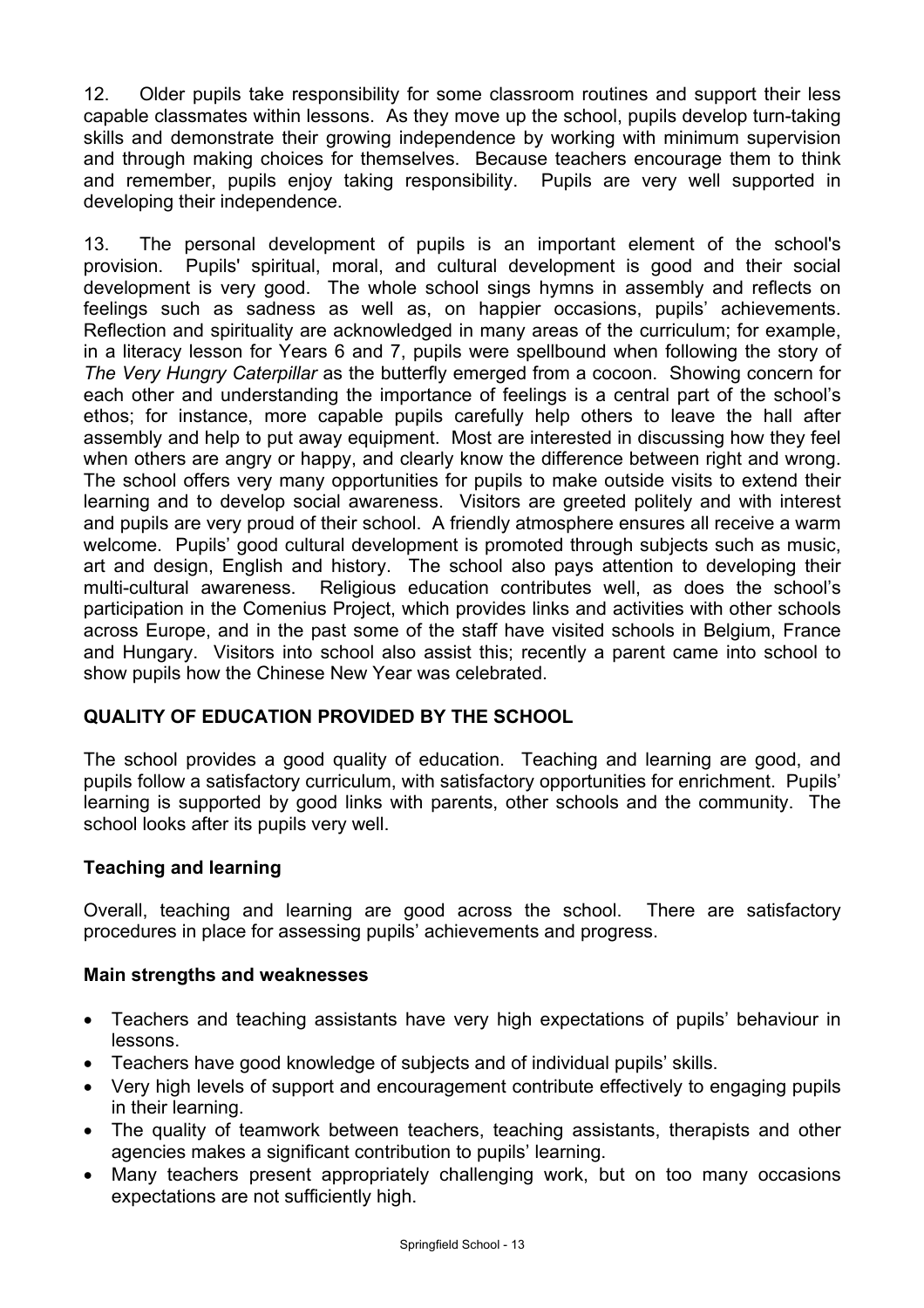• The quality of lesson planning is variable; some plans are very detailed while others are much too sketchy.

## **Commentary**

14. Although good, teaching and learning are not as strong as they were at the time of the last inspection. At that time, over 50 per cent of lessons were very good or better, and in 90 per cent of lessons teaching was considered to be good or better.

15. Teachers work very hard, and generally successfully, to teach lessons that promote effective learning. However, they tend to do this somewhat in isolation and without sufficient support and guidance from senior managers, or input from subject co-ordinators. This is because senior managers' monitoring and evaluation systems are not sufficiently consistent or rigorous, and their findings are not shared formally and routinely. Consequently, the school's best practice is not disseminated. Similarly, co-ordinators do not have opportunities to develop the teaching of their subject because they do not have the opportunity to monitor classroom practice.

#### *Summary of teaching observed during the inspection in 58 lessons*

| Excellent           | Very good | Good     | Satisfactory | Unsatisfactory | Poor            | Verv Poor |
|---------------------|-----------|----------|--------------|----------------|-----------------|-----------|
| ບ (0%) <sub>ບ</sub> | 8(14%)    | 36 (62%) | 12 (21%)     | 2 (3%)         | <u> ა (0%) </u> | ს (0%)    |

*The table gives the number of lessons observed in each of the seven categories used to make judgements about lessons; figures in brackets show percentages where 30 or more lessons are seen.* 

16. The vast majority of lessons have certain common features of good teaching. In particular, adults work well in teams and all of them expect pupils to behave appropriately, to listen to instructions and to respond sensibly. Because this is consistent throughout the school, pupils develop very good attitudes to their learning; they apply themselves well to their tasks. They remain involved, even when lessons are long or when tasks appear difficult, because teachers and teaching assistants encourage, prompt and support them very well. Teachers have good knowledge of the subjects they teach and of their pupils. Therefore, they are able to provide them with activities that closely match their needs and so all pupils are involved in learning and time is used productively. The school's recent focus on developing communication skills has also helped in this respect. Teachers are effective in using a variety of additional communication systems, such as symbols, signs and PECS. Consequently, pupils make good progress in lessons in acquiring new skills, knowledge and understanding.

17. Some elements of teaching are less effective, particularly the quality of lesson planning. On too many occasions, teachers fail to identify the few key features of lessons that they expect pupils to learn. Lesson objectives are often much too broad and long-term rather than sharply focused core features of the topic being studied. In these circumstances, teachers are not able to evaluate pupils' progress towards achieving them because of their impreciseness. Lessons in the Nursery are well planned and identify ways of promoting learning in other areas of learning as well as the ones that are the main focus of the activity. In a few classes and in some subjects, the most capable pupils are not sufficiently challenged. In part, this is because of weaknesses in planning; teachers do not identify challenging learning targets or provide the necessary extension work required. However, in addition, teachers' expectations of pupils are not always high enough. This is reflected in the absence of accredited courses for pupils in Years 10 and11, and in other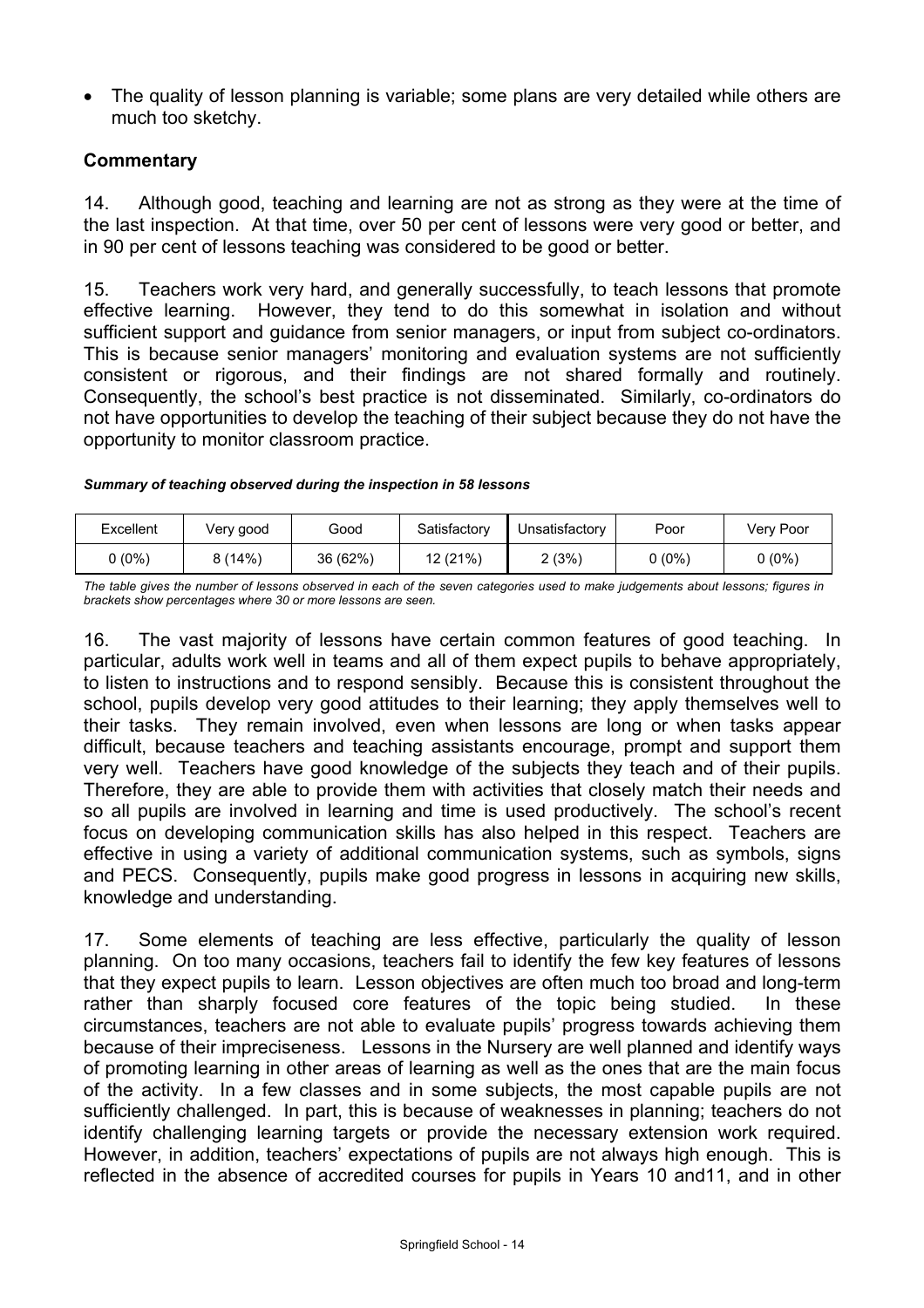phases of the school. The Nursery is an exception, where high levels of challenge are maintained.

18. Other professionals effectively support learning. The nurse, physiotherapist and occupational therapist develop good programmes to ensure that pupils' medical and physical needs are addressed so that they are in the best possible position to learn. The speech and language therapists contribute well to improving pupils' articulation and language acquisition. Other colleagues, such as the teachers from the county advisory service for sensory-impaired pupils, support individual pupils very well in lessons, such as by providing skilled signed interpretation.

19. Teachers' assessment of pupils and their work is satisfactory, although there are good procedures in the Foundation Stage. Informally in lessons, teachers assess pupils' knowledge and understanding well through questions and frequent discussion with support staff, but opportunities are often missed for support staff to record pupils' responses, especially during introductions to lessons. Pupils' strengths and weaknesses are recorded and measured against targets on IEPs. These relate well to targets set at the Annual Reviews of pupils' Statements of Special Educational Need, but there are insufficient opportunities for pupils, especially more capable and older ones, to discuss their targets and consider how they might best achieve them.

20. Teachers record pupils' attainments electronically in English, mathematics, science, ICT and in PSHE. The assessment of progress in other subjects is more informal and is not measured against nationally recognised scales, such as 'P' levels. Good photographic evidence contributes to pupils' records of success as they move through the school, but this is not always annotated to show how it relates to the different areas of learning associated with different subjects.

#### **The curriculum**

Overall, the school's curriculum is satisfactory, with satisfactory opportunities for enrichment. The school has good accommodation and staffing, and satisfactory learning resources.

## **Main strengths and weaknesses**

- The Foundation Stage curriculum is good.
- Provision for PSHE is good.
- The curriculum for Years 10 and 11 is unsatisfactory.
- There are good opportunities for learning outside the school day.
- There is a good match of staff to the needs of the curriculum.
- Overall management of the curriculum is limited.

## **Commentary**

21. The overall quality of the curriculum has declined since the last inspection, when it was judged as good, although the Foundation Stage curriculum has remained good. Within the Nursery, all children are set specific individual learning objectives for lessons. The curriculum is well planned and is based on the nationally recognised stepping stones that lead towards the early learning goals. Planning ensures that all six goals are addressed adequately, and it is supplemented well by teachers' use of a pre-stepping stones programme that has been developed by the local education authority.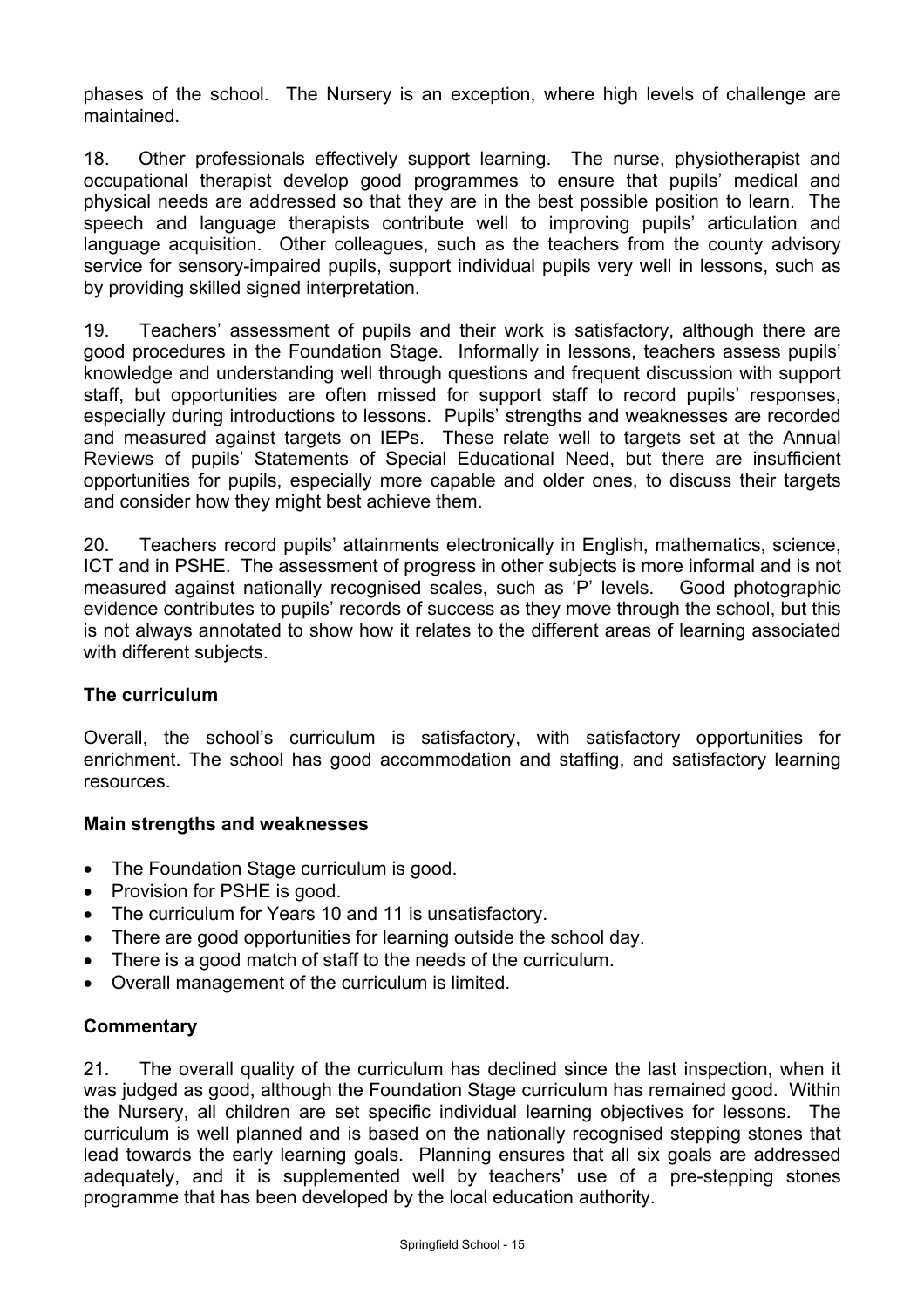22. All pupils, but especially those with profound and multiple learning difficulties, benefit from a sensory-based curriculum that allows them to explore objects related to lessons through their senses. Provision for pupils with additional special educational needs, such as autism and physical disability, is satisfactory, although it is good in the Nursery. Access to the curriculum is sometimes restricted for pupils in wheelchairs because facilities do not meet their needs. For example, tables are not height-adjustable in the food technology room, which restricts pupils' participation at times. For example, in an art lesson, a pupil had to try and balance her painting on a tea tray because the table was too low for her to sit at with the rest of the class. Pupils with autism receive a satisfactory curriculum that is highly structured but is not always planned sufficiently well to enable all to participate throughout the lesson. The less effective features of curriculum provision for pupils with additional special educational needs stem from the fact that there are no staff members with particular responsibility for managing this aspect of the school's provision.

23. Pupils on the Ducklington site follow the same curriculum as their mainstream classmates, and this is appropriately broad and balanced. The curriculum for pupils in Years 1 to 11 on the Bronze Barrow and Wood Green sites suffers from deficiencies in planning, monitoring and evaluation. Although much of the long and medium-term planning that is done by individual teachers is thorough and detailed, there is no overall management of the curriculum. Therefore, no one has an overview of exactly which elements of each subject curriculum each class has covered. Subject co-ordinators only see the plans of what teachers intend to teach; no one monitors later whether the proposed topics were actually taught, how successful they were and what progress the pupils made. Similarly, children in the Foundation Stage age are placed in the Nursery as well as in other classes, but the person who has responsibility for monitoring their progress does not actually teach this age group. The problem is compounded by the fact that valuable curriculum information is not always passed on to pupils' subsequent teachers and it is therefore wasted. For example, teachers were observed starting new topics at the Wood Green site by providing activities that would enable them to make baseline assessments of what pupils knew and could do, when this information was readily available elsewhere. This does not make effective use of the data the school has collected on pupils' achievements.

24. Individual teachers are responsible for producing their class timetables, and although these may be monitored by senior managers, they are not evaluated. Consequently, they are all written in a different format and in many sessions it is difficult to identify the main subject focus of the lesson. This has implications for the breadth and balance of some pupils' curricula. For example, some subjects, such as a modern foreign language, are taught but do not appear on the timetable. In other instances, the wide age range within many classes means that curriculum coverage may be impaired. Humanities are planned on the basis of a rolling programme of history, geography and religious education being taught for the equivalent of one term per subject each year. Current arrangements for planning and monitoring the curriculum cannot guarantee that some pupils will not repeat topics or that others will not miss them completely. However, the wide age range in classes does occasionally have advantages, such as the pupils in Years 5 and 6 who experience modern foreign language because they are with older pupils.

25. The breadth of curricular opportunities for the oldest pupils, especially those on the Wood Green site, is unsatisfactory. Recently appointed staff are improving links with the adjacent secondary school and pupils now have some access to specialist rooms, such as science laboratories, and there is limited inclusion in mainstream tutorial groups. The leavers' programme includes a community module and some opportunities for work experience. However, the school does not offer any accredited courses to its oldest pupils.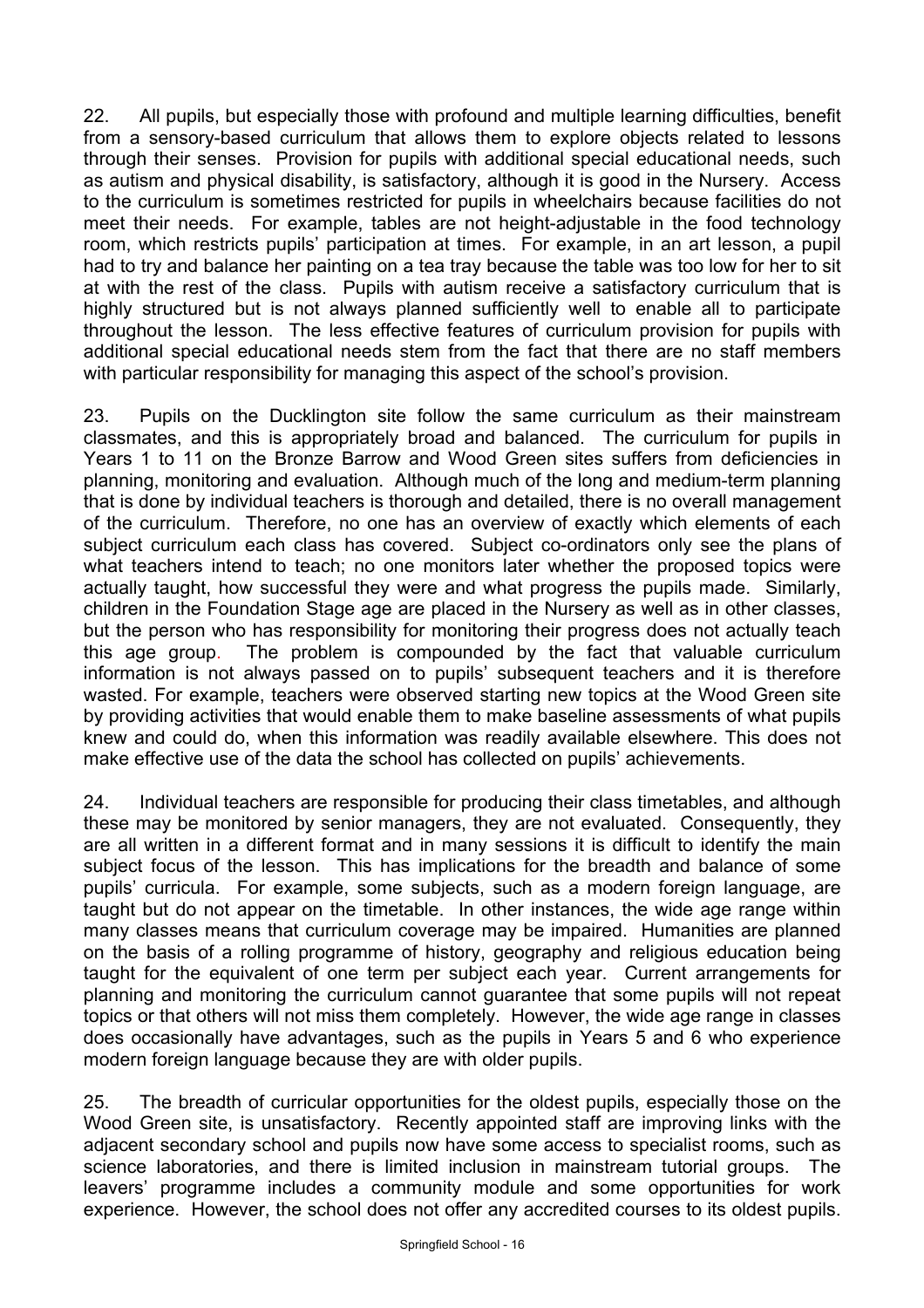Until recently, the Award Scheme Development and Accreditation Network (ASDAN) course was available. However, no elements of this course are currently taught although pupils have the skills to complete them, as demonstrated by their performance in plays such as *Midsummer Night's Dream* and their confident ICT presentation of their recent residential visit to the Woodlands Centre. In addition, pupils do not currently have the opportunity to attend college "taster" courses in vocational and other subjects. Overall, curriculum opportunities are too limited for this age group.

26. The PSHE curriculum is well planned, and provides a good range of topics. There is an appropriate emphasis on sex and relationships education, but drugs awareness is not yet fully covered. In addition, not all aspects of citizenship are yet included in the programme for pupils in Years 7 to 11. The use of local community facilities and day trips to places of local interest to support the curriculum provide good and useful opportunities for pupils to mix together and be part of the wider community. The many visits to local places of interest, such as the Ashmolean Museum and Cogges Museum of Country Life enhance pupils' understanding in subjects such as history and geography. There is also participation in local sports and arts events. Pupils have represented the school in boccia and table cricket tournaments, and the school has been part of the Witney Music Festival and the Witney Partnership Arts week. From a young age, pupils have the opportunity to go on a residential journey and these provide important opportunities for personal development. For older pupils, these visits also enable them to participate in a good range of activities to support the curriculum, such as climbing and abseiling.

27. While there are a number of effective links with other schools, the full potential for inclusion in mainstream classes to meet the curriculum needs of individual pupils is not being exploited. Integration is being addressed well in some instances, such as on the Ducklington site, but at other times planning is not sufficiently formalised and the school is not being active enough in developing these opportunities, particularly on the Wood Green site. All the extra-curricular activities like football and tag rugby that are run for pupils at Madley Brook School are also available to Springfield pupils. Unfortunately, these tend to be after-school clubs. As most Springfield pupils travel by taxi, frequently sharing transport with other pupils, it makes participation for them very difficult and so few can attend.

28. The Bronze Barrow site provides a very good range of facilities, including specialist features such as a hydrotherapy pool, sensory and soft play areas. The building is spacious and allows for pupils with mobility problems to move or be moved freely between rooms. There are some good displays, which contribute to creating an environment in which pupils' achievements are acknowledged and in which they can learn effectively. However, in many classrooms the amount of display is limited by problems with the alarm systems, which detracts from the provision, especially of those needing a more sensory curriculum. The Wood Green accommodation has a number of shortcomings, such as one classroom being a thoroughfare, although the new building will provide much more suitable accommodation.

#### **Care, guidance and support**

Procedures for the care, welfare, and health and safety of pupils are very good. Pupils are provided with good support, advice and guidance. The involvement of pupils through seeking and acting on their views is satisfactory.

#### **Main strengths and weaknesses**

• Excellent relationships exist between staff and pupils.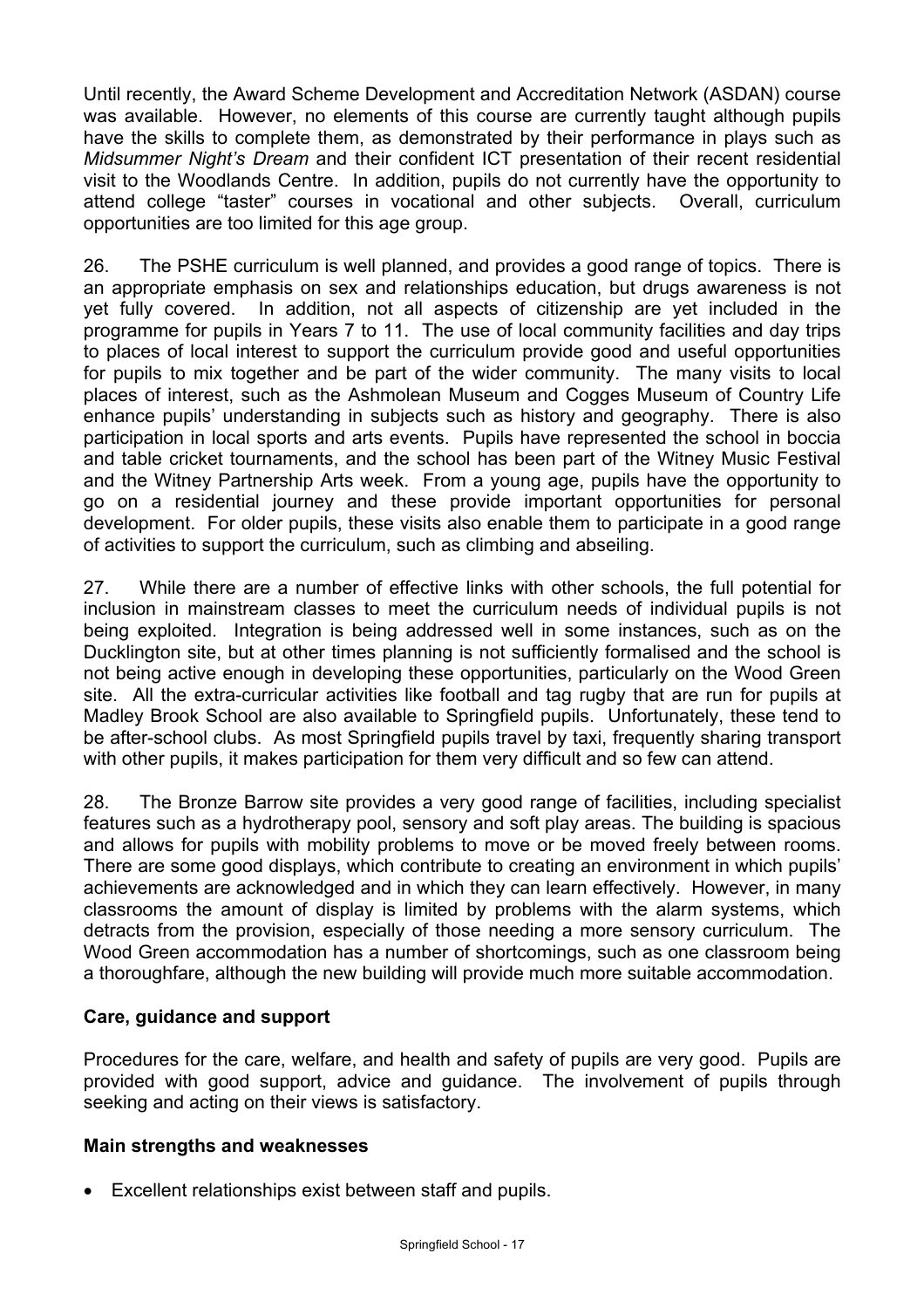- Liaison with a range of therapists, nursing staff and other agencies is very good and contributes strongly to pupils' learning.
- Very effective induction arrangements allow children to settle quickly into school routines.
- Pupils' views, although valued, are not systematically collected.

## **Commentary**

29. The senior management team sets high standards for the staff, and pupils are treated with high levels of dignity and respect. Class teams meet on a regular basis to discuss individual pupils' particular circumstances and this ensures consistency in the management of pupils and their needs over time. Pupils feel safe and secure. They are confident about being able to share their concerns and worries with staff because of the exceptionally high quality of relationships within the school.

30. The school's procedures for ensuring the safety and well-being of pupils are very good. Risk assessments are carried out for pupils' activities both in and out of school. Child protection procedures are well understood by staff and the headteacher discharges the supervision of this important aspect of care very well. Parents are very happy with the quality of care provided and pupils say that teachers help them to attain their personal targets. Staff know their pupils and their special educational needs extremely well and the school holds detailed information on the requirements of each pupil.

31. The school has developed very close links with the nurse and therapists who work in the school. The nurse, speech and language therapists, physiotherapist and occupational therapist maintain a very good oversight of pupils' progress and develop appropriate programmes that are followed in school and at home. They liaise very closely and share information effectively with school staff and other agencies involved with the pupils and their families. These include social workers, teachers from the county advisory service for sensory-impaired pupils and the school-funded counselling service available to families. This joint working is an important factor in ensuring that pupils are in the optimum position to learn because their various needs are being addressed

32. As a result of the close liaison between agencies, Annual Reviews of Statements of Special Educational Need provide a very good forum for sharing information from home and school so that realistic, well-informed targets can be set. These reviews are well attended by parents, who feel very well supported. The good involvement of class teachers helps to ensure that progress is reported to parents as usefully as possible. Individual education plans effectively describe the different needs of each pupil and are regularly reviewed. Teachers are aware of pupils' individual targets and help pupils move towards them well.

33. The induction arrangements for pupils are very good, and as a result the school has an up-to-date picture of each pupil's needs and abilities to facilitate the settling-in period. Children are visited at home before they enter the Nursery, and once there they are observed carefully so that assessment of their special educational needs can be accomplished. Parents are grateful for the support they receive at this early stage of their child's education. Close liaison between teaching staff ensures pupils' anxieties are minimised when moving between classes. From Year 9 onwards, pupils meet with Connexions advisors and social workers in order to ensure support during transition times. The care and support given by the staff to pupils when they go out for work experience ensure their placements are rewarding and beneficial.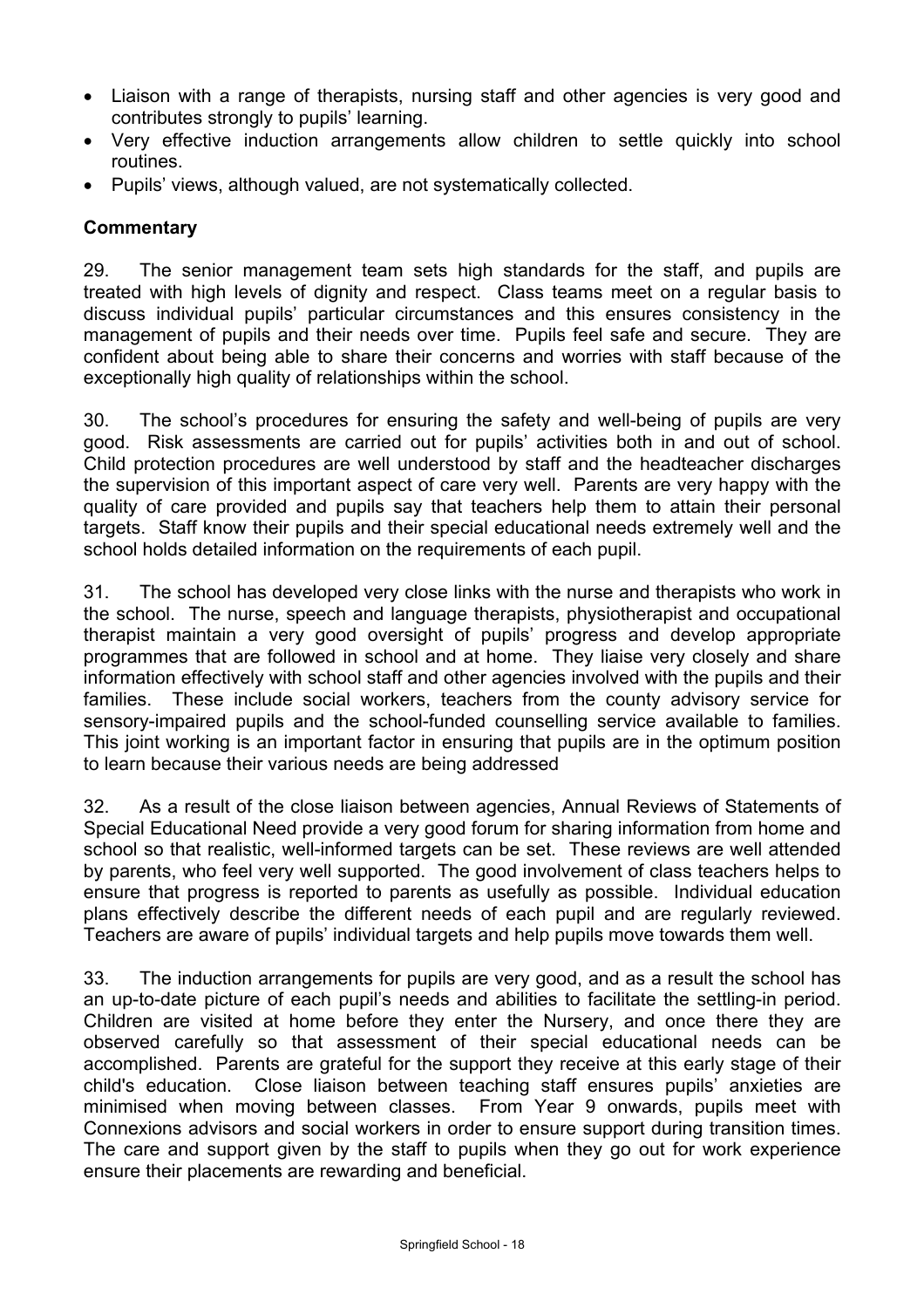34. The involvement of pupils through seeking and acting on their views is satisfactory. Pupils at the Wood Green site are represented on that school's School Council, and pupils provide feedback on outcomes to their individual classes. On the Springfield site, pupils' views, though valued, are not sought in a sufficiently routine, focused and formalised way.

#### **Partnership with parents, other schools and the community**

The school has a good and successful partnership with parents and keeps them well informed. The school has also developed good links with the local community and with other schools.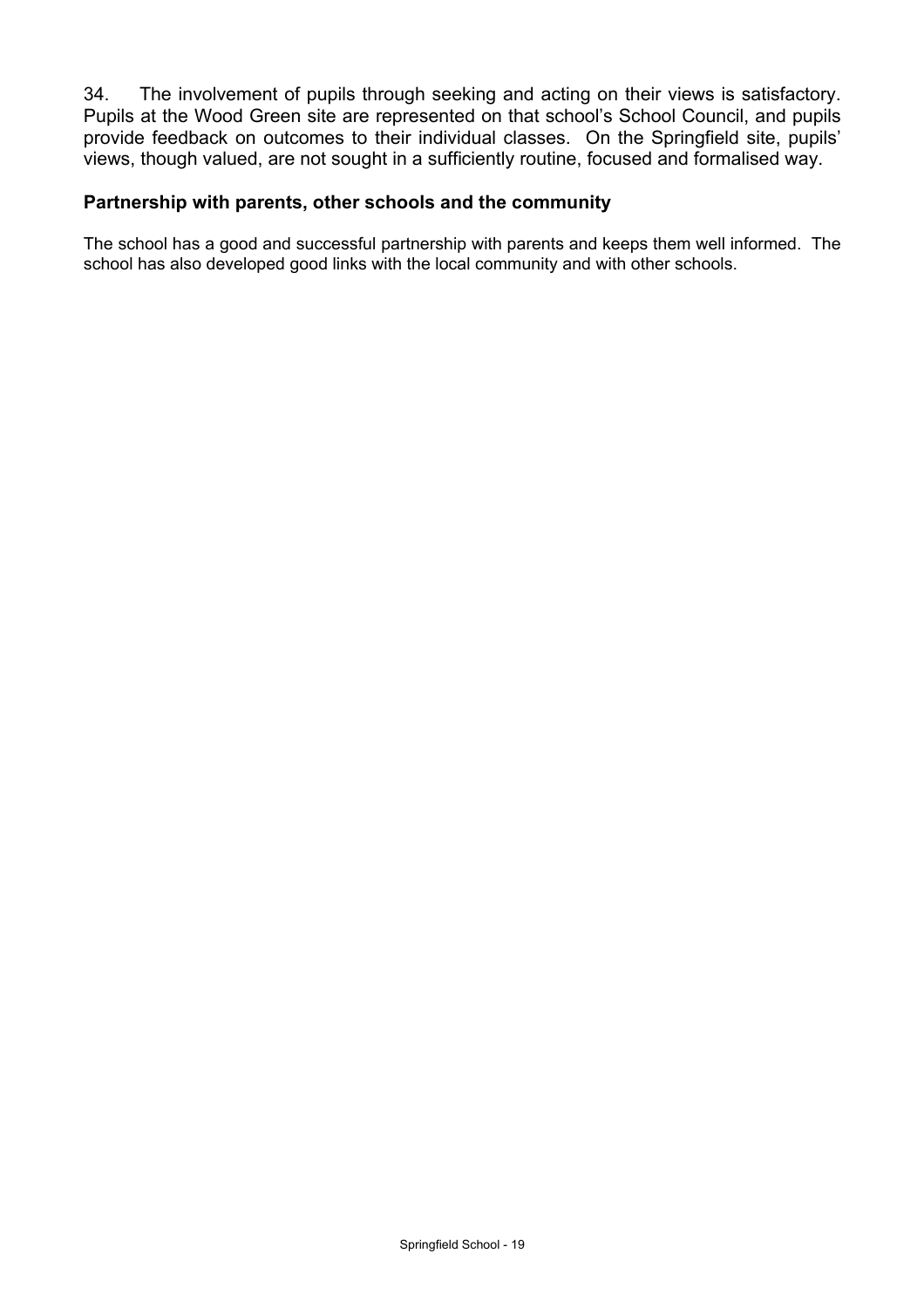## **Main strengths and weaknesses**

- The good links between home and school positively encourage parents' involvement in their children's education.
- The whole-school management of the links with other schools is unsatisfactory.
- There are good arrangements for the induction of new pupils to the school, and for organising their smooth transfer to other placements when the time comes.
- The good links that have been forged with the community support, extend and enrich pupils' learning well.
- The team work between the adults from both Madley Brook and Springfield schools contributes very effectively to the strength of the Foundation Stage.

## **Commentary**

35. Parents who responded to the questionnaire, and those who attended the preinspection meeting, are very appreciative of the school and the way it is developing their children's attitudes and learning.

36. A number of parents help in school and often share their special knowledge or skills. For example, one parent developed the very informative school Internet web site, while another recently provided artefacts and information on the Chinese New Year. The school provides prospective parents with high quality information in the prospectus and school brochure. Twice yearly, the school magazine *Carousel* celebrates the achievements of each class over the preceding terms and highlights events organised by the very successful Parent Teacher Association (PTA). This information is very much appreciated by all parents. The very active PTA works closely with its counterpart at Madley Brook.

37. The headteacher and staff are very accessible to parents and there is a productive, two-way flow of both written and verbal information. The arrangements for the Annual Reviews of pupils' Statements of Special Educational Need are well organised and attended, with parents fully involved. The quality of documentation that the school provides to parents is good. Every term parents receive their child's IEP, containing revised targets, and the annual reports of their children's academic progress and personal development are detailed and informative. The home/school diaries are well designed and used very effectively to communicate daily between teachers and parents. The school has held some training sessions for parents on such topics as manual handling and signing, and is now planning a further programme on behaviour management techniques, building upon a first session that was very well received.

38. The school has developed good links with the community. Teachers use local resources well to support classroom learning; there are regular visits to the leisure centre, to Farmoor for sailing and to local museums and churches. Facilities in the wider community are also exploited well through focused visits, including residential stays. The school provides opportunities for members of the local community to use its resources, such as the use of the hydrotherapy pool and school hall by parents, after-school clubs and parent support groups.

39. There are good arrangements for introducing new pupils to the school, and for organising their smooth transfer to other placements when the time comes. This includes those pupils who are fully integrated at the Ducklington site but who, at the end of Year 6, leave Springfield School when they move to a specialist unit at Wood Green School that is not part of the Springfield provision. Prior to leaving school, good help is given to pupils to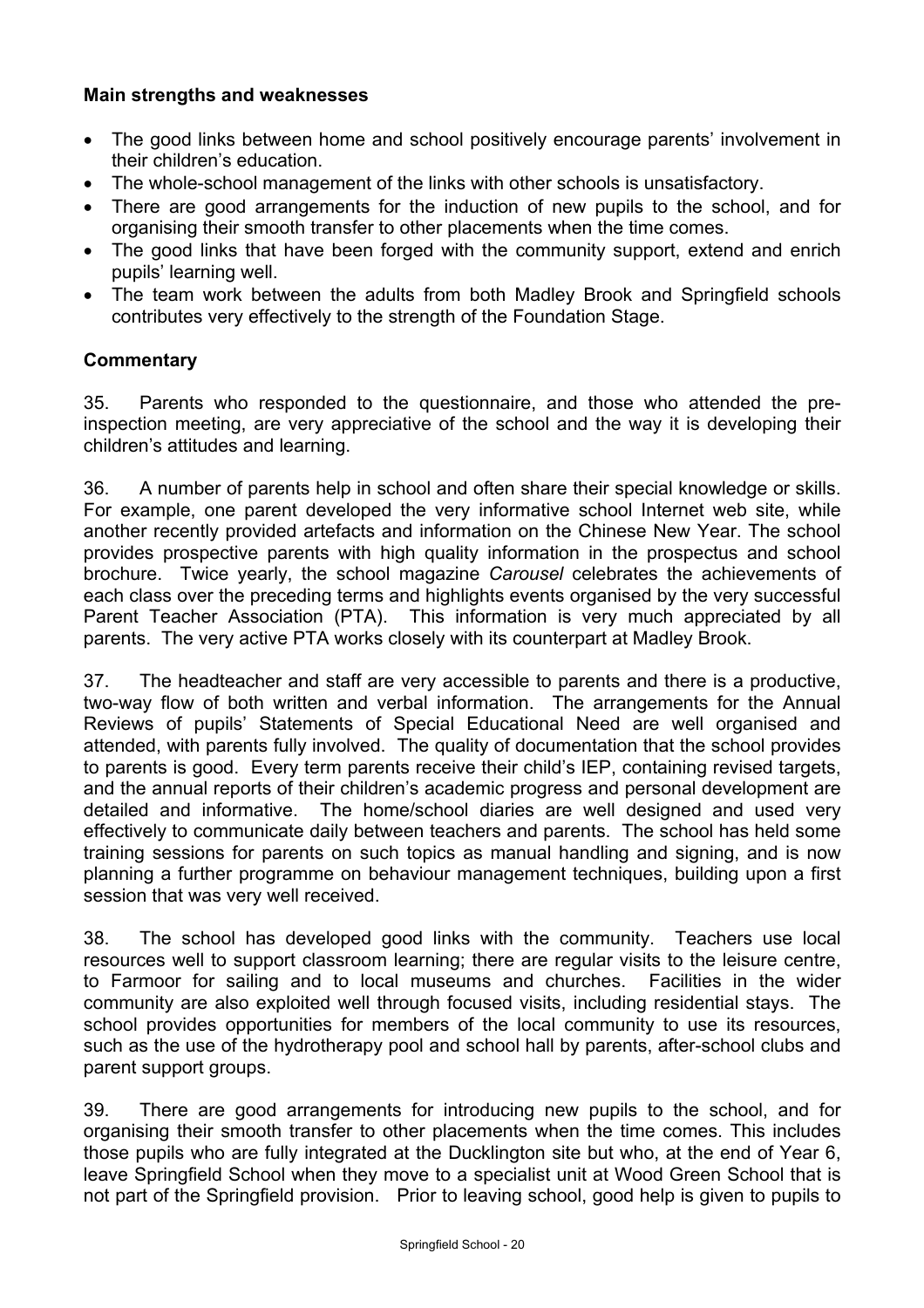move smoothly onto appropriate courses at the local college, with good support from the Connexions service; the school is careful to include all relevant professionals, parents and pupils in discussions as far as possible.

Pupils placed at Ducklington Primary School are fully included in lessons, with good support provided by the teacher and teaching assistants who are based there. Much of the integration with Madley Brook School is of a social nature, for example in the playground or the shared hall, but the pupils dine separately and have different lesson timings so they do not meet as often as they might. There are also good and frequent educational links with Madley Brook School, with many pupils attending lessons in mainstream classes, ranging from occasional or one-off links, to learning in a mainstream class for most of the week. Teaching assistants from Springfield School, who may also give support to other pupils in the host class, always support these pupils effectively. Some rooms are shared, such as the library, food technology room and ICT suite, although this is not often used by Springfield pupils. Classes sometimes use the library together, for example for a shared 'story time'. There have been several joint training days for staff, such as for behaviour management and manual handling, and some joint concerts, festivals and dance occasions. No new pupils are currently being admitted into the Ducklington provision, but the number being integrated into Madley Brook is gradually increasing as more opportunities arise as the mainstream school increases in size. Even so, this is proving to be a slow process as the schools have been co-located for almost two years. An exception is the Nursery, where very strong links have already been established and children from both schools are fully integrated.

40. On the Wood Green site, one Springfield teacher is teaching 'disability awareness' in classes where some pupils may go to registration groups several times a week. During the rest of each day, Springfield pupils do not have lessons with their mainstream peers, as they are in separate classrooms. This limits their opportunities for inclusive education, although a pupil from the mainstream school sometimes attends lessons in the Springfield classes, and two Springfield pupils are due to join a mainstream group on a residential visit to Wales later this summer. However, pupils do mix socially - in assembly, in the canteen, outside and incidentally around the school. There is a very good and worthwhile link with another secondary school that enables a specialist teacher to teach languages, currently German, to a class. In addition, Springfield pupils have access to some of the mainstream school's specialist facilities, such as the science, food technology, music and ICT rooms.

41. While there are a number of effective links with other schools, the full potential for inclusion is not yet fully exploited. Senior managers are not sufficiently pro-active in seeking out opportunities to further develop productive inclusion, partly because the full extent and effectiveness of the current links are not monitored and evaluated with sufficient rigour.

## **LEADERSHIP AND MANAGEMENT**

The leadership provided by the head teacher is unsatisfactory, while that of other key staff is satisfactory. Management systems are unsatisfactory. The governance of the school is satisfactory; all statutory requirements have been fulfilled.

#### **Main strengths and weaknesses**

- The school's senior staff, especially the head teacher, have worked well with governors to manage the move to the Bronze Barrow site.
- There is a lack of a sharp, clearly focused leadership and direction for the school in relation to some areas of its work.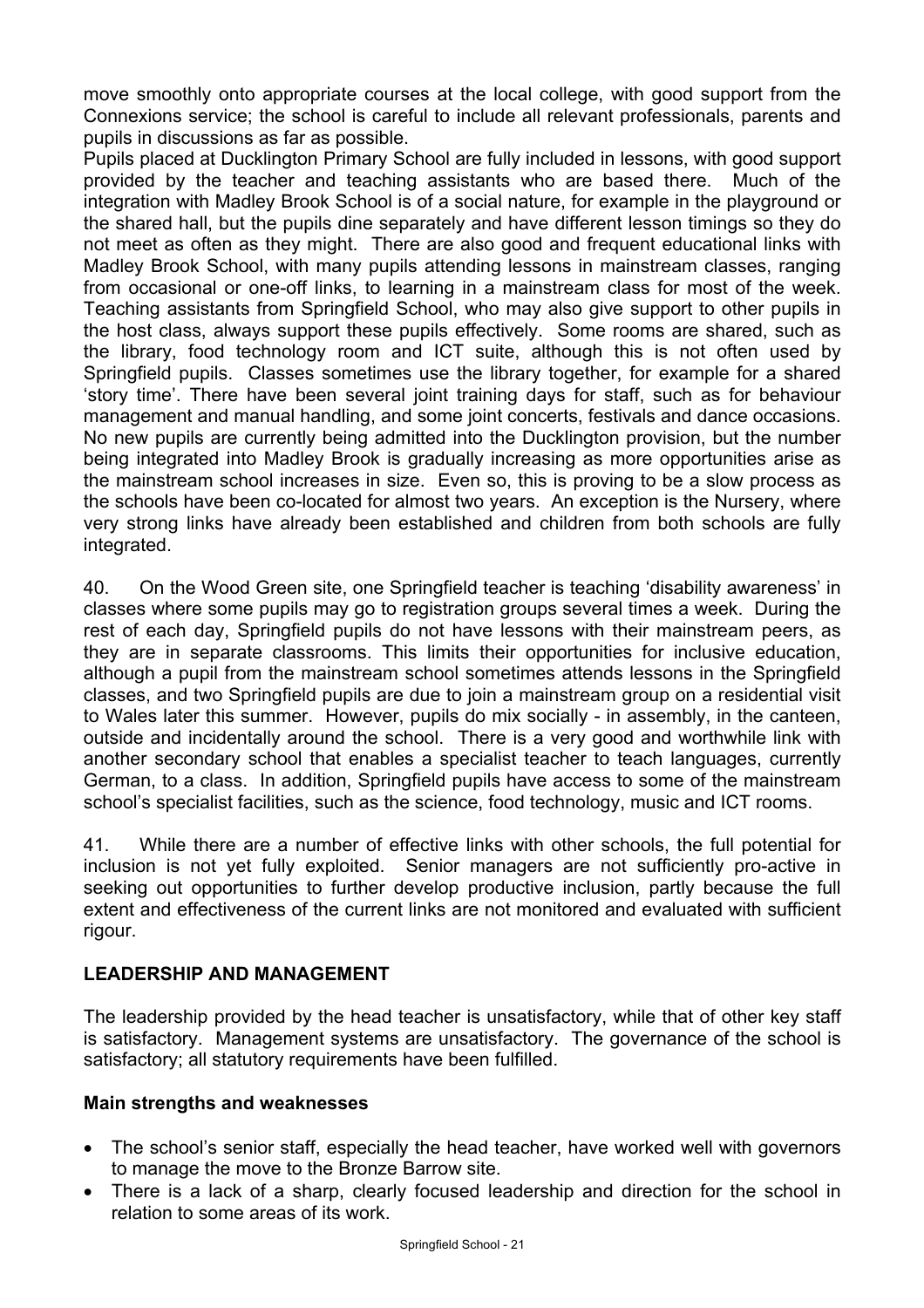- There are effective teams throughout the school, on different sites and within individual classrooms, which support the good quality of education.
- Senior managers' procedures for monitoring and evaluating different aspects of the school's work are not sufficiently robust, consistent or planned.
- Systems by which the school carries out self-evaluation, and uses this information, are unsatisfactory; it collects assessment data but its procedures for collating, analysing and using it are poor.

## **Commentary**

42. There has been a decline in the effectiveness of leadership and management of the school since the last inspection. Input into the design of the new school, and the subsequent transfer of pupils from its main site and a local primary school have clearly taken up a significant amount of the head teacher's time, but have adversely affected her leadership in some other areas. Similarly, her time is currently being taken up with consultation and discussion about the new accommodation under construction at Wood Green School. Notwithstanding these factors, elements of leadership and management within the school are currently ineffective.

43. There are a number of deficits in the management systems in the school which are affecting the overall performance of the multi-site provision, and these are not being effectively remedied. Staff have not been drawn together to establish a whole-school vision of how to ensure pupils across the school make maximum educational progress, and rigorous monitoring and evaluation of the benefits of the new school structure to pupils' achievement and wellbeing have not been undertaken. Whilst there is a strong ethos of care and concern for individuals, this is not paralleled by similarly high expectations of pupils' learning and achievement at a whole school level, and indicates weaknesses in leadership. This is exemplified by the lack of accredited courses for pupils in Years 10 and 11, and a view expressed in a report to governors on inclusion that, due to their difference in ability "it is difficult to see what the Springfield pupils would gain from participating in most mainstream classes".

44. Overall, pupils learn well in lessons because experienced, skilled and knowledgeable teachers and teaching assistants work very well together, providing pupils with appropriate activities matched to their needs. However, this does not translate into sufficient progress over time, because these lessons are not set in the context of a relentless focus on improving achievement. This is because of limitations in:

- tracking individual pupils' progress in the subjects taught, so that their next steps in learning can be carefully planned;
- curriculum continuity between year groups and school sites, so that pupils do not miss work or repeat it unnecessarily;
- the monitoring and evaluation of the effectiveness of subject provision by curriculum co-ordinators, to identify and improve gaps in provision, teaching and learning;
- pupils' uneven access to aspects of the curriculum.

45. Management is ineffective because the links and ties between the departments of the school – each led by a member of the senior management team – are not clear enough. While each subject has a co-ordinator with a whole-school responsibility, mechanisms are not in place to enable them to gain a clear overview of provision. There are currently no designated members of staff to advise on curriculum and resource adaptations for pupils with very complex needs, to ensure they have full access to the curriculum. Members of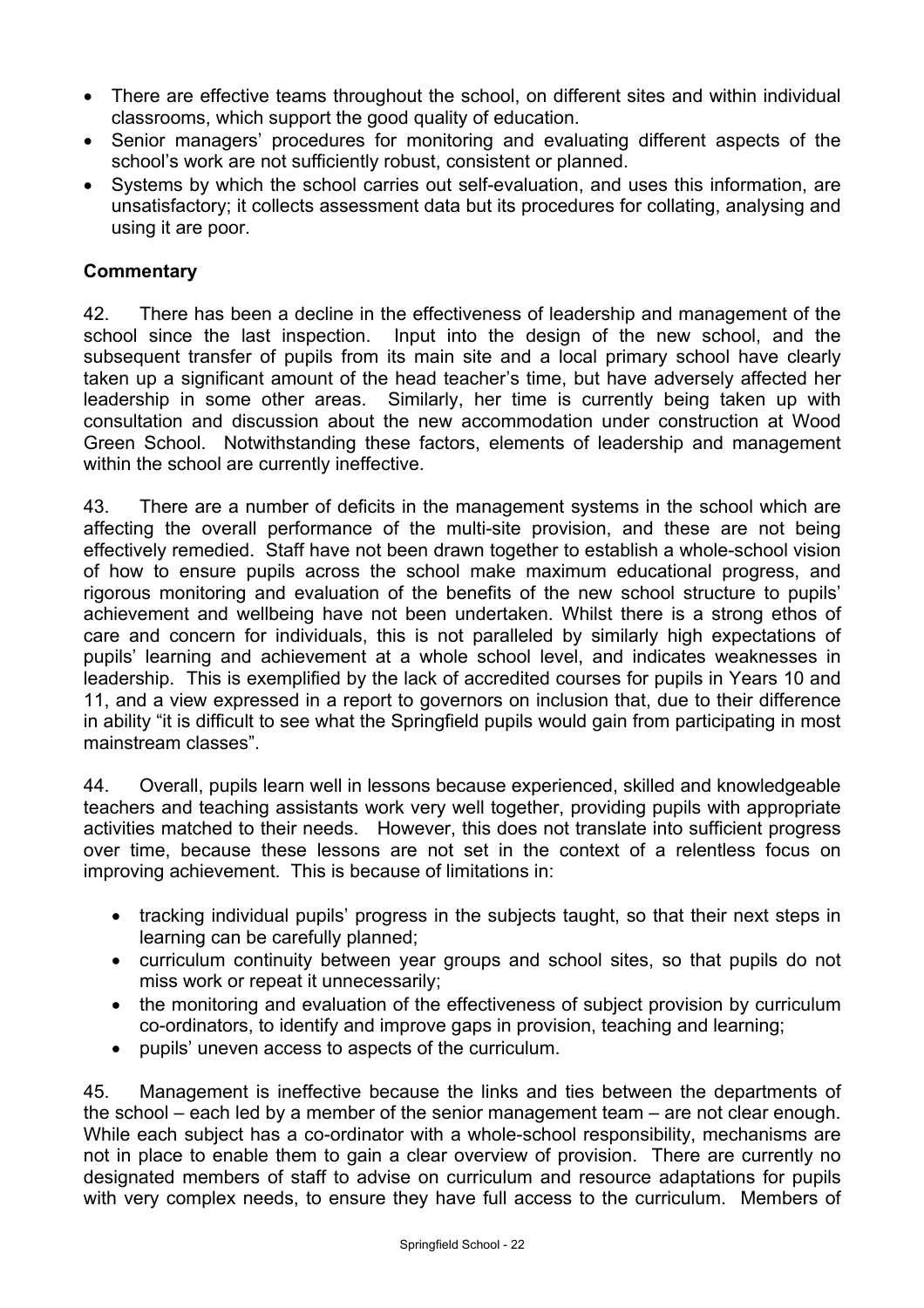the senior management team are responsible for monitoring teaching, learning and the curriculum in the classes within their designated phases, but the procedures for doing this are inconsistent. Reports are written in different styles and formats and they are not analysed so that all senior managers have the same clear picture of the strengths and weaknesses in classroom practice throughout the school.

46. The school has very recently implemented a new system of self-evaluation of classroom practice, based on the new learning and teaching policy. The format is a list of 55 criteria. However, this system does not work in its intended way as a tool to support the senior managers' monitoring of the quality of provision because staff have not been trained in its use, views are subjective and not moderated for consistency, and there is no means of judging improvement against any of the 55 criteria.

47. Teachers at Bronze Barrow and Wood Green assess and record pupils' achievements as 'P' levels or, if appropriate, National Curriculum levels in English, mathematics, science, ICT and PSHE. Class teachers have no means of judging progress against nationally recognised levels in other subjects of the curriculum, and neither do the subject co-ordinators as this aspect of their role is under-developed. Co-ordinators do not observe their subject being taught; they do not receive assessment data from other classes, nor do they do get evaluations of curriculum plans from teachers after blocks of work have been taught. Consequently, no one is in a position to develop an overview of the status of the subject on the three sites, to disseminate best practice or to monitor the achievements of pupils in their subject in different phases of the school. No one, therefore, has formal responsibility for checking that pupils are making sufficient progress in a particular subject or are achieving as well as they can in different subjects.

49. At whole school level, data is not collated and analysed in order to improve standards of teaching and learning. The information available is not used to compare pupils' relative achievements in different subjects and different phases, nor is it being used to show how well different groups of pupils perform, such as pupils with different types of special educational needs. Therefore, whilst there is good evidence to show that pupils achieve very well against their personal targets, there are no objective systems in place to demonstrate this.

50. Pupils on the Ducklington site are integrated into mainstream classes for all lessons, and this programme is well managed on-site. Currently, no pupils at Wood Green join mainstream classes. There are some good links with Madley Brook School, with many pupils attending some lessons in mainstream classes, ranging from an occasional or oneoff link, to pupils attending most of the week in a mainstream class. Overall, though, the management of these links is unsatisfactory. The integration of pupils into mainstream classes, as appropriate in terms of their individual needs, is a fundamental feature of the school's philosophy and the provision is deliberately planned for this to happen. However, the potential for further links is not being exploited, and current links are not rigorously monitored and evaluated to assure their effectiveness. Discussions indicated that the extent of the links is not clear to staff, and neither are the criteria upon which inclusion decisions are made, how active they are, how many pupils are involved, how effective they are in raising pupils' standards in different subjects, or how valuable they are in encouraging pupils' personal development and independence. Monitoring mainly consists of the teaching assistants reporting back to class teachers what 'their' pupil had been doing in the lesson.

51. The efficiency of staffing across the three-site provision has not yet been sufficiently considered. For example, the Ducklington site has a teacher and two teaching assistants to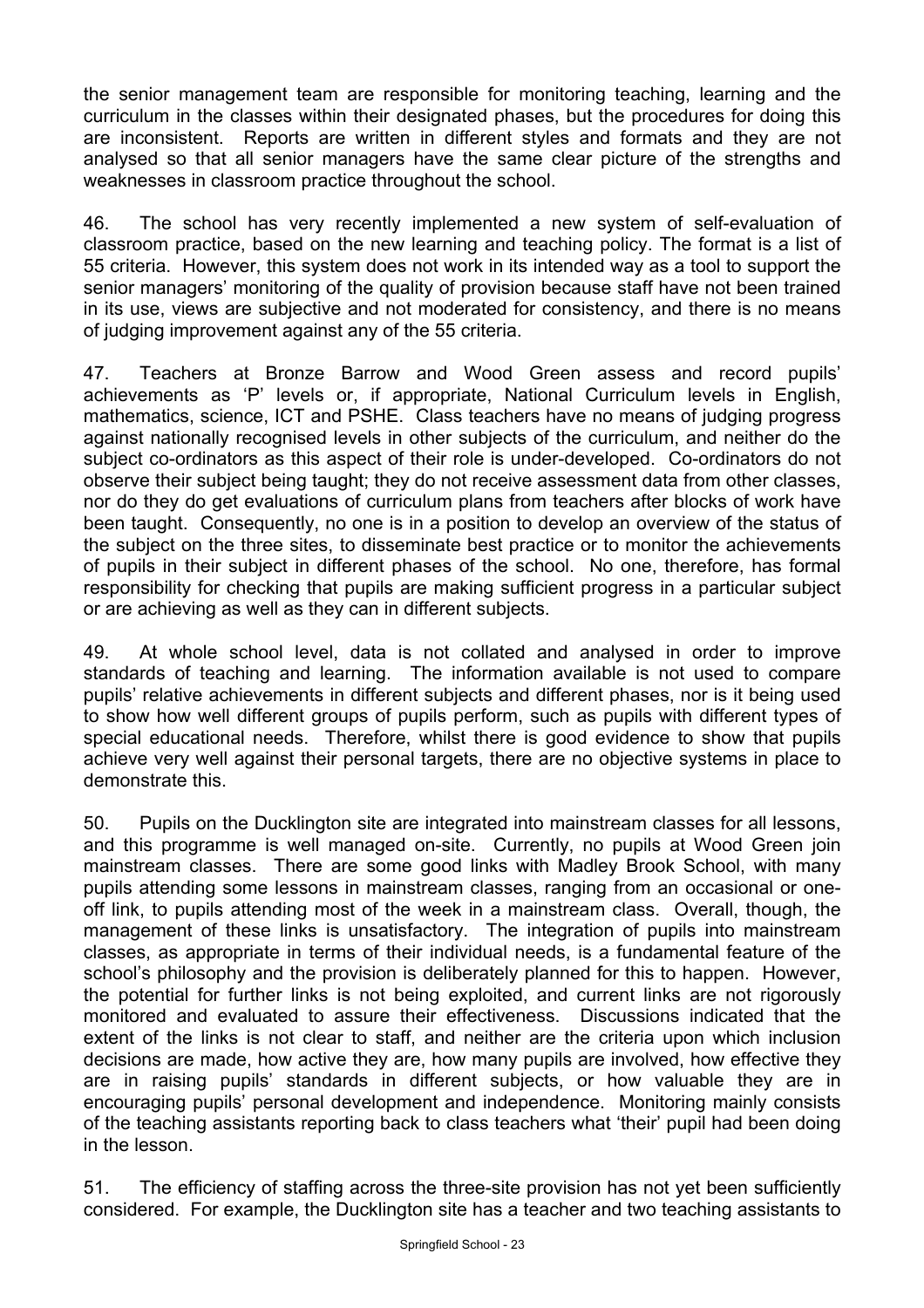support pupils in class, although an inclusion report noted that Springfield pupils follow the mainstream lessons "without too much differentiation". On the other hand, there are staffing limitations at Bronze Barrow which affect the staff's capacity to monitor teaching and learning.

#### *Financial information for the year April 2003 to March 2004*

| Income and expenditure $(E)$ |         | Balances (£)                                |         |
|------------------------------|---------|---------------------------------------------|---------|
| Total income                 | 1282841 | Balance from previous year                  | (40765) |
| Total expenditure            | 1212048 | Balance carried forward to<br>the next year | 30028   |
| Expenditure per pupil        | 12495   |                                             |         |

52. Governors are effective in ensuring that the school fulfils its statutory responsibilities and they maintain good oversight over day-to-day financial affairs. Other aspects of governance are satisfactory. There is an appropriate committee structure, with each having terms of reference, all classes have a link governor and there are governors with specific responsibility for literacy, numeracy and special educational needs. However, procedures for governors getting first-hand understanding of the school through regular, formal and focused visits are more limited. Consequently, their understanding of the school's strengths and weaknesses and their ability to shape the future direction of the school rely too heavily on reports. As a result, they cannot offer the right degree of supportive challenge.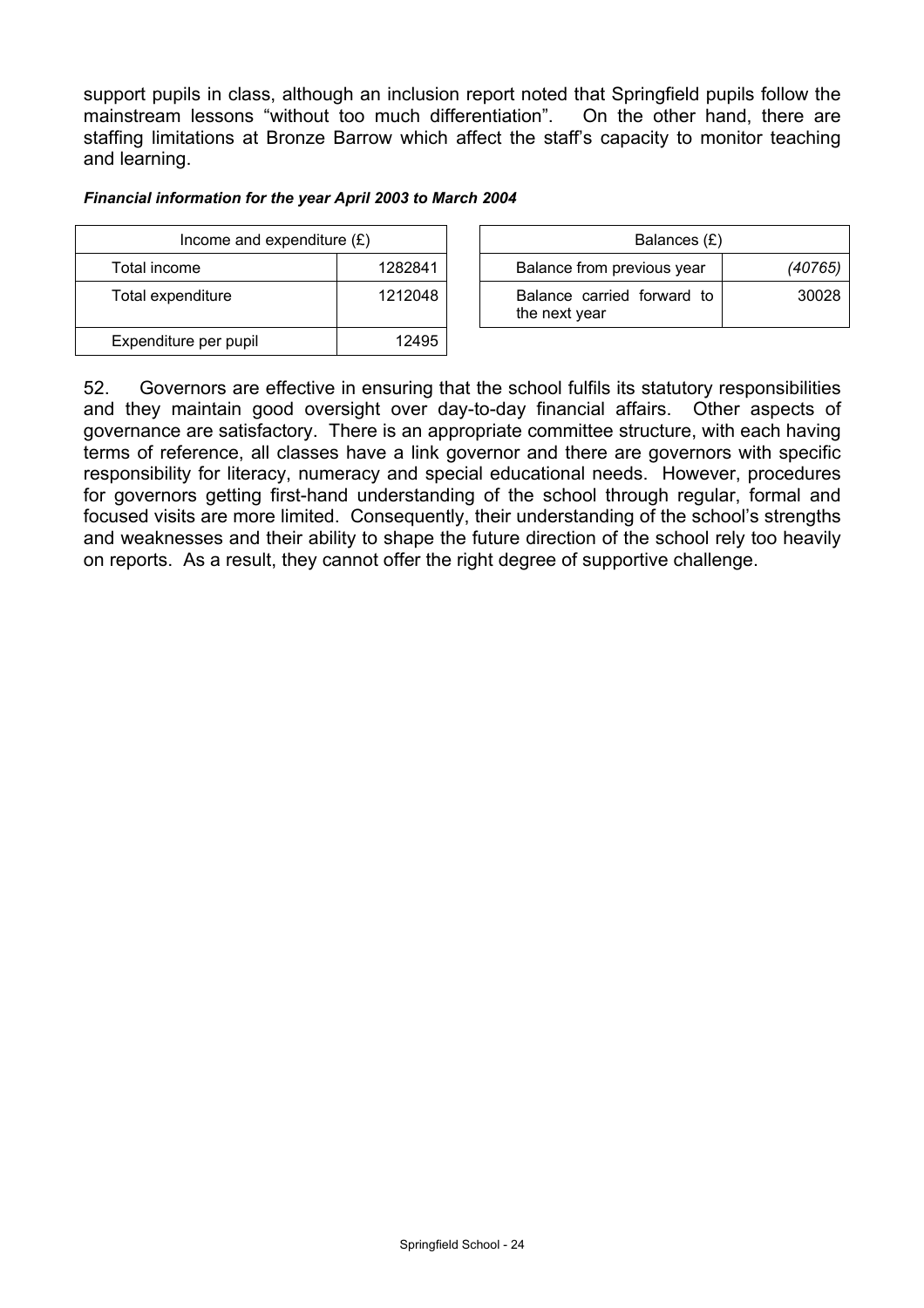## **OTHER SPECIFIED FEATURES**

## **WORK-RELATED LEARNING**

Provision in work-related learning is **satisfactory**.

#### **Main strengths and weaknesses**

- Pupils have opportunities to undertake work experience but these are limited by the high staffing level required.
- Good information about WRL is provided within the PSHE programme as well as through meetings with the Connexions adviser.
- There are no opportunities for pupils in Years 10 and 11 to undertake link courses at local colleges.
- There are no business enterprise opportunities.

#### **Commentary**

53. Pupils in Year 11 are given experience of the world of work through work experience. They are prepared well for this as they are helped to consider issues in relation to WRL through elements of the PSHE programme. For example, they evaluate their own strengths and areas for development and they learn about various types of work and the tasks involved in each. The school maintains a good photographic and written record of pupils' work experience, and this is useful for further discussions held with pupils. Pupils are very proud of their achievements in this area but, because most of them need the support of an adult to travel and to undertake tasks, the work experience is limited to six one hourly sessions. Very little use is made of opportunities for work experience on the school site to provide a stepping stone towards more independent work experience.

54. Pupils' awareness of the world of work and of the opportunities available to them after leaving school is limited by the fact that there are no openings for pupils to attend the local college for taster or link courses. Although most pupils move to the local college when they leave school, the short visits which once took place are no longer available. A further shortcoming in provision is the lack of a business mini-enterprise scheme in the school, so pupils do not get first-hand experience or involvement in running a small business, such as making greetings cards or washing cars. This limits their understanding of the world of work and, therefore, their options.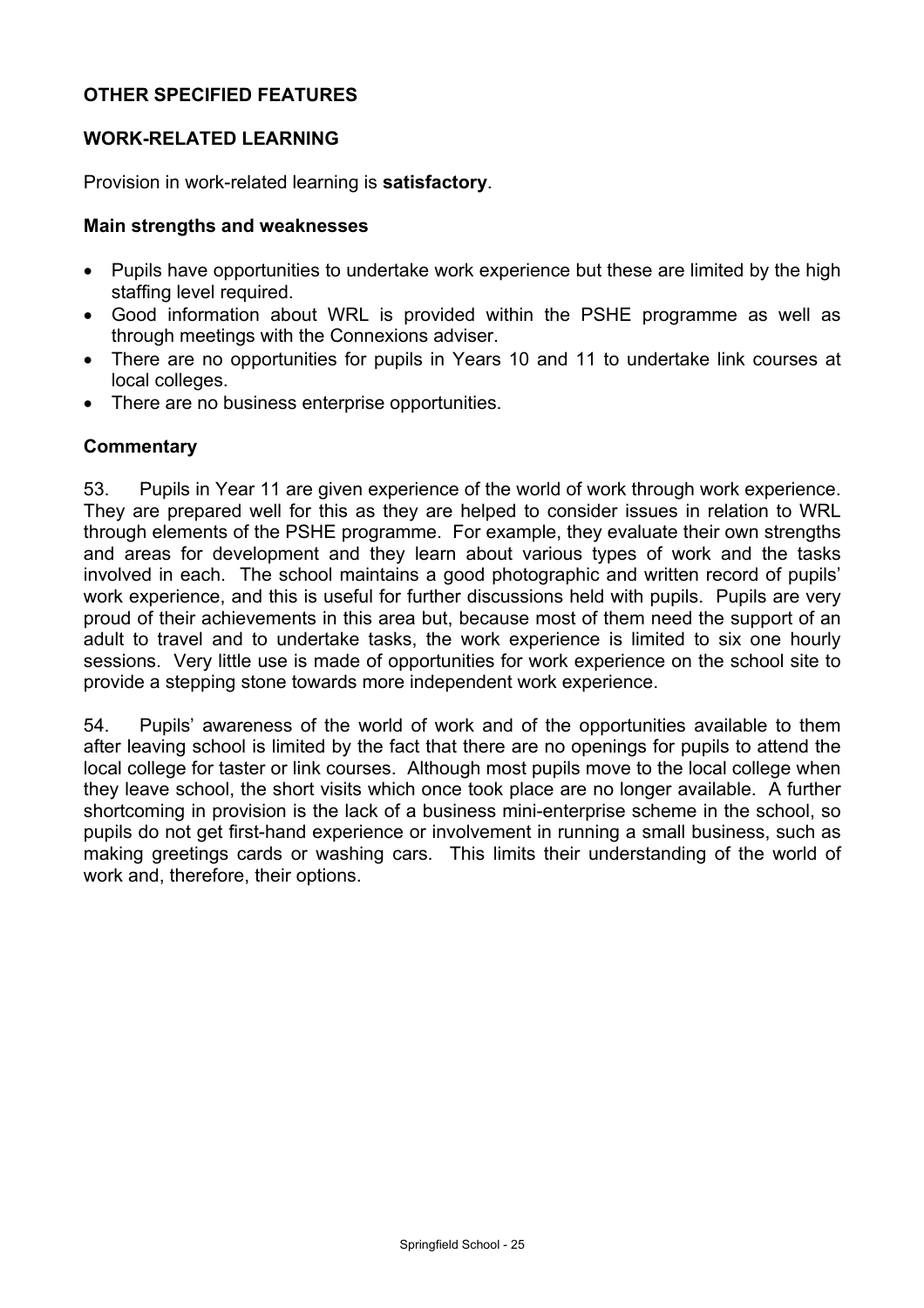# **PART C: THE QUALITY OF EDUCATION IN SUBJECTS AND COURSES**

## **AREAS OF LEARNING IN THE FOUNDATION STAGE**

Provision in the Foundation Stage is **good**.

#### **Commentary**

55. Most of the children of Nursery and Reception age are part-time and are taught only at the Bronze Barrow site, where they are mainly placed in a nursery setting that is shared fully with children on the roll of Madley Brook. A small number of Reception children are in classes for pupils with more complex needs, including autism, sensory impairment and profound and multiple learning difficulties.

56. Teaching is good overall, and has some very good features. As a result, children generally learn well and make good progress. When children enter the school, their skills are significantly delayed in all areas of their development compared with others of a similar age. However, staff quickly develop a clear understanding of each child's needs and are, therefore, able to help them to achieve well. Children with more complex needs learn equally well, as they also have their needs met in appropriate ways, for example, through teachers' use of a more sensory-based curriculum for those with profound and multiple learning difficulties. This curriculum is well planned, based on the nationally recognised stepping stones that lead towards the early learning goals. This is supplemented well by the use of a pre-stepping stones programme that has been developed by the local education authority. Individual education plans rightly focus on key individual targets for children, but the use of a large number of targets from the Annual Reviews of children's Statements of Special Educational Needs means that, in some cases, staff duplicate planning. Assessment systems are good. Staff continually update records to show children's achievements as well as drawing all the information together to evaluate progress in each area of learning.

57. A strength of the Foundation Stage provision is the team work between adults, both with mainstream staff in the integrated nursery, and between teachers and teaching assistants in all the classes. There are good links with parents, and the induction process for new children is particularly good. The accommodation is good, and includes an outdoor play area with a variety of activities available and access to sensory and soft play areas. The Foundation Stage co-ordinator provides good leadership and management in the integrated nursery, but does not oversee the other classes catering for this age group.

#### **PERSONAL, SOCIAL AND EMOTIONAL DEVELOPMENT**

Provision in personal, social and emotional development is **very good** 

#### **Main strengths and weaknesses**

- Adults create an environment that gives children a sense of security, and helps them to settle into the school and understand routines.
- Children with more challenging behaviours are supported to act more appropriately and so benefit from their lessons.

#### **Commentary**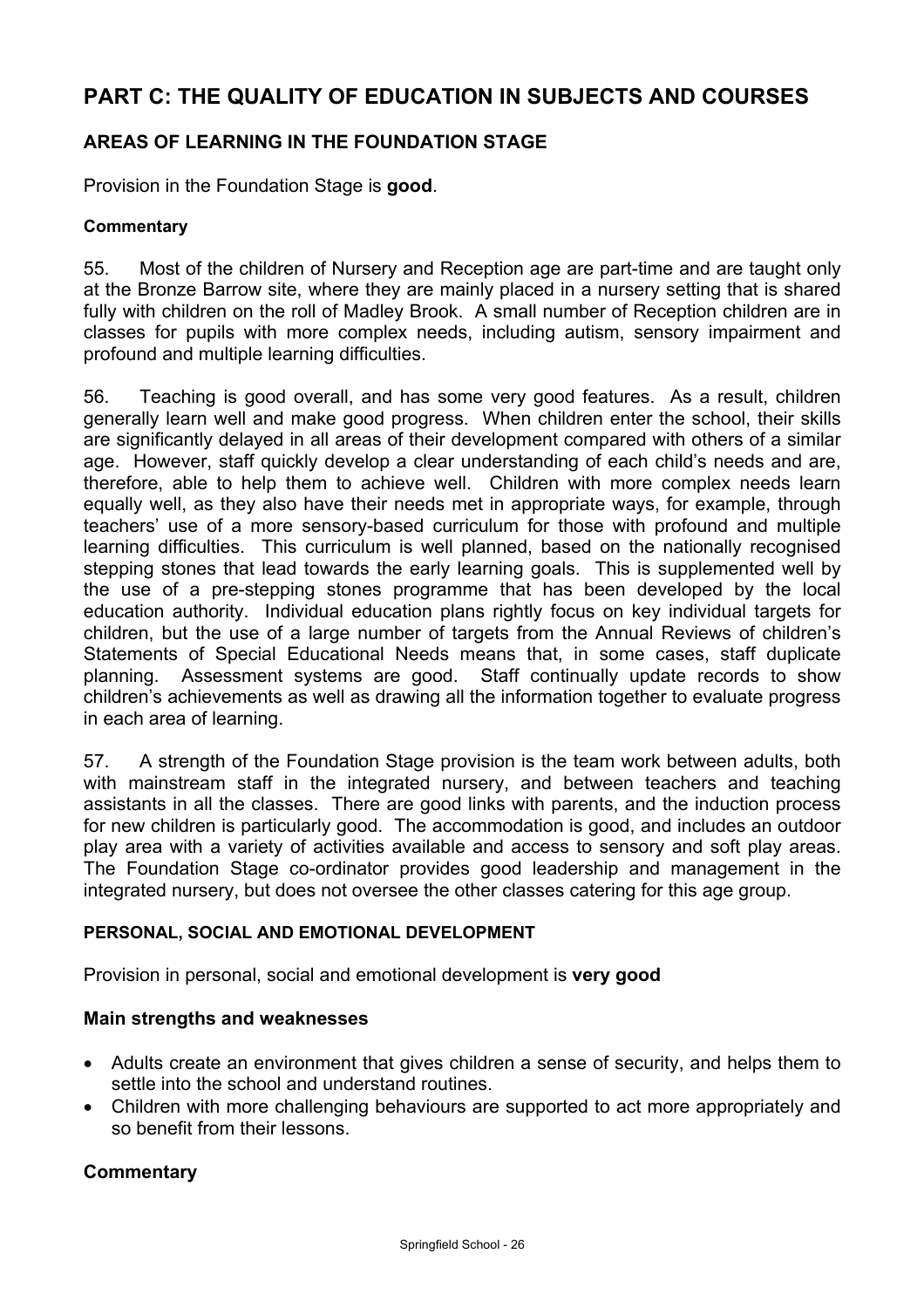58. Staff provide children with experiences appropriate to their needs, as a result of which they become confident in taking part in different activities. Consistent practice helps children to understand the structure of the school day and to become aware of expectations of their behaviour, for example, sitting in a small group or lining up to move to other areas of the building. Because staff have high expectations, children behave very well wherever they are. For children with more challenging behaviours, teachers write clear plans about how they should be helped and these are understood and followed by all adults; as a result children are able to stay seated with their mainstream peers for sufficient time to complete learning activities. Staff encourage children to make choices, for example at snack time, and this helps move them towards appropriate levels of independence. They learn to take turns, and to wait while others complete a task. Those with profound and multiple learning difficulties are supported to respond when the register is called and to return the register to the office. Very good relationships underpin the learning in the classroom and staff praise and encourage children at appropriate times.

## **COMMUNICATION, LANGUAGE AND LITERACY**

Provision in communication, language and literacy is **very good**.

#### **Main strengths and weaknesses**

- Children make very good progress in communication, language and early literacy skills because this is a particular focus of the very good teaching.
- The development of communication is well supported by the use of additional communication strategies, such as signing and symbols.

#### **Commentary**

59. Adults consistently and effectively support the development of language as they involve and support children in different activities. New vocabulary is introduced at a pace that matches children's capacities, and children's understanding is checked regularly. A few children show an interest in books and enjoy looking at pictures, turning pages and listening to stories. More capable children know that print is read from left to right and from the top of the page to the bottom. Over time, and at an appropriate rate, many children begin to recognise their own names and those of their friends. Throughout the day, language is accompanied by the use of signs, which helps children's understanding, and some are responding well by signing. Good use is made of symbols to help some children to make choices, and to help their awareness of the activities for the day, such as the use of visual timetables that incorporate symbols. Staff provide very good role models of language use for children to copy and structured language sessions, including those led by a speech and language therapist, provide very good opportunities for the development of language and communication skills.

#### **MATHEMATICAL DEVELOPMENT**

Provision in mathematical development is **good**.

#### **Main strengths and weaknesses**

- Children achieve well in developing their awareness of shape, size, and number.
- Teachers plan a wide range of mathematical activities and reinforce mathematical language effectively.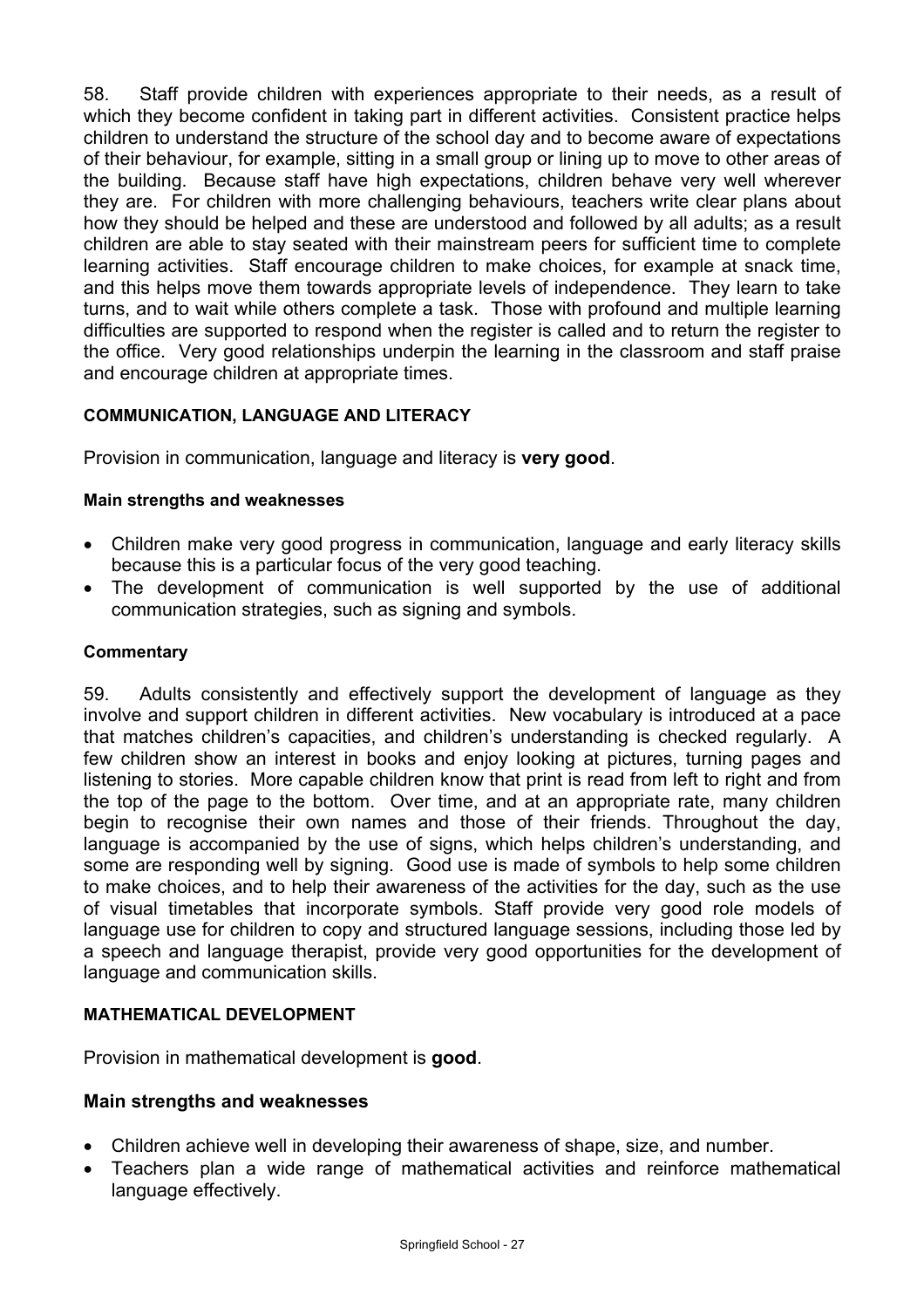#### **Commentary**

60. Many activities introduce and reinforce early mathematical ideas, for example children match colours and shapes. Teachers plan carefully to ensure that children learn mathematical vocabulary and staff are adept at encouraging children to practise and use this language whenever possible. For instance, when children are playing staff ask them questions which require them to count and compare; they use terms such as 'big' and 'small'; and they reinforce positional language such as 'under' and 'over'. More capable children count to 10 and are beginning to recognise numbers. Learning in mathematics is well supported by the use of counting rhymes and songs, which help children to remember numbers and make the learning an enjoyable experience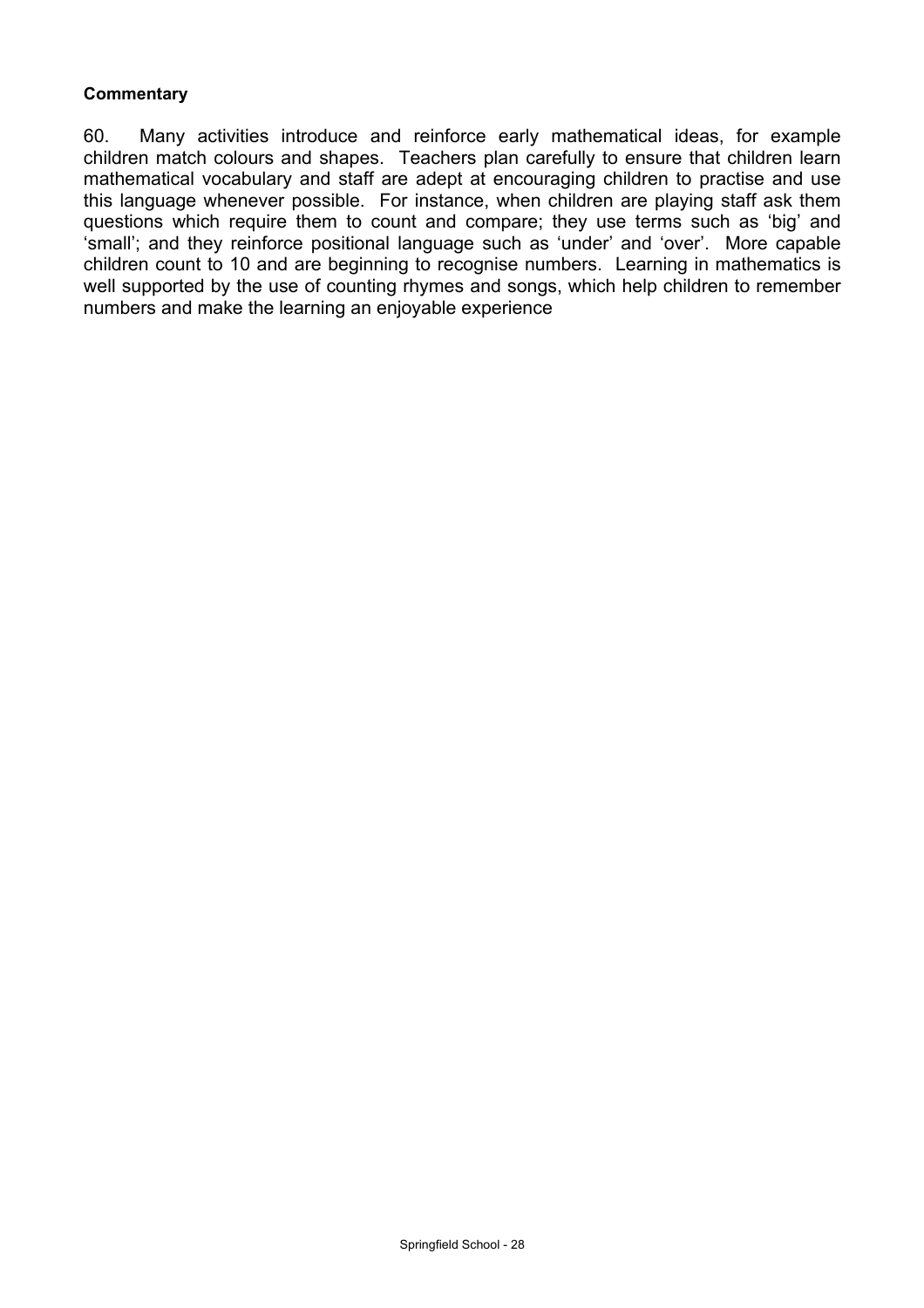### **KNOWLEDGE AND UNDERSTANDING OF THE WORLD**

Provision in knowledge and understanding of the world is **good**.

## **Main strengths and weaknesses**

- Progress in this area is developed effectively through a variety of practical activities that broaden children's experiences.
- Too little use is made of the local environment to further enhance children's learning.

## **Commentary**

61. Children make good progress in developing the knowledge and understanding that help them make sense of the world around them. This is because teachers plan first-hand experiences that encourage children to observe what is going on and to explore their surroundings. Consequently, children are encouraged to explore many objects that are available in the classroom and in the outside play area. In doing this they learn, for example, about different materials and many are beginning to learn about aspects of the natural world such as the weather, or the taste and smell of different fruits. Children's use of the computer is linked to interactive programs that support a developing understanding of aspects such as number, and which help them to learn about cause and effect. More capable children use the mouse to move items around the screen. Children have limited opportunities to go outside the immediate school environment because they only go out with the whole nursery class. This restricts their opportunities to broaden their understanding of the wider world.

## **PHYSICAL DEVELOPMENT**

Provision in physical development is **good**.

#### **Main strengths and weaknesses**

- In addition to specific focused lessons, such as swimming and movement, children are provided with opportunities to develop their physical skills throughout the day.
- Children achieve well in swimming because good use is made of the hydrotherapy pool.
- Children's hand-eye co-ordination is developed well.

## **Commentary**

62. Children's achievement is good; they develop confidence, control and co-ordination in the hall and in the swimming pool. They learn to move in different ways, running, jumping, skipping and hopping, and develop a sense of space. Some with more complex needs find ways of moving in the soft play area or reach out to touch objects in the sensory room. In the outside play area, they learn the balance and co-ordination associated with riding a tricycle or pushing a buggy. Fine motor skills are steadily developed as children paint, glue and stick. They manipulate materials and objects by playing with different equipment, for example by threading and building. They gain in competence in making marks on paper and writing, they use scissors with increasing efficiency, and they learn to reach out to use a touch screen on the computer.

63. The hydrotherapy pool is an impressive resource that is being used very effectively to teach children to swim. Staff have written very good learning objectives based upon the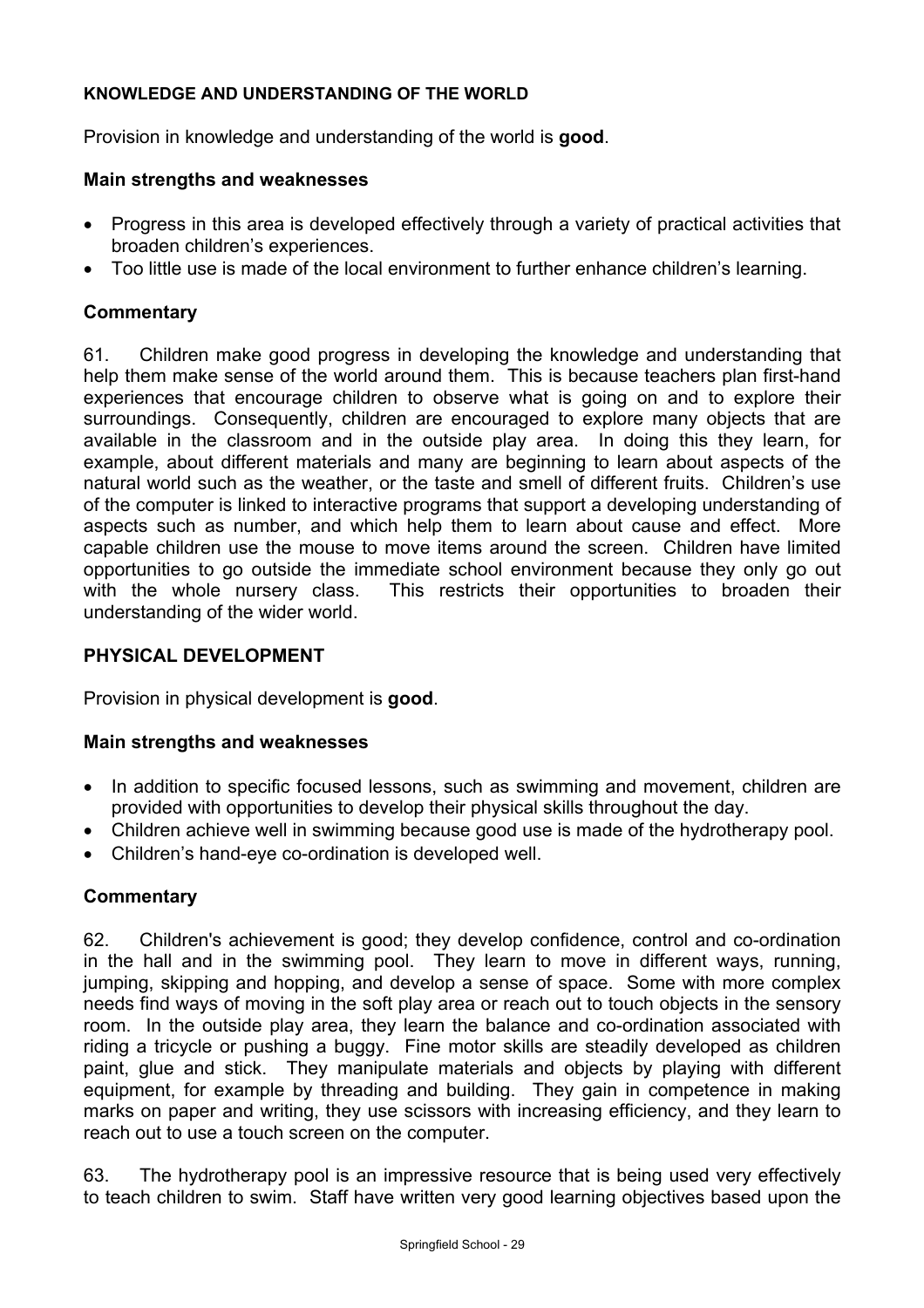early learning goals for the class as a whole, and individual learning objectives for all children. This enables staff to focus on children's specific needs and help them to learn well and make good progress. Some children are still developing their water confidence, while others are learning to swim, for example across the pool with the use of flotation aids, but without additional adult support.

64. Staff are very clear about the individual needs of children, and provide them with the necessary help to make progress. For instance, children with profound and multiple learning difficulties are supported in a variety of ways when they use the sensory room, so that they are able to respond to the variety of stimuli.

## **CREATIVE DEVELOPMENT**

Provision in creative development is **good** 

#### **Main strengths and weaknesses**

- Many opportunities are provided for creative development, and children enjoy participating.
- Activities are very well planned to reinforce social and communication skills.

## **Commentary**

65. The good progress children make in this area is the result of well-organised activities that allow them to explore and react. In art activities, they investigate colour, shape and form as they paint with brushes and sponges, and produce collages of materials with different colours and textures. They role-play different activities, for example being at the hairdressers, and as they do this staff talk to them, extending their vocabulary effectively. Children are enthusiastic about the different activities in which they participate, for example joining in action songs. They make good use of musical instruments that are put out for them to explore, and experiment with different sounds. Children' attention is often focused by the use of music, for example in the sensory room or in the class for those with profound and multiple learning difficulties, when different music is used to indicate different activities.

## **SUBJECTS AND COURSES IN KEY STAGES 1 – 4**

## **ENGLISH AND MODERN FOREIGN LANGUAGES**

## **English**

Provision in English is **satisfactory.**

#### **Main strengths and weaknesses**

- Pupils' achievements in speaking and listening are good.
- Teaching and learning are good in Years 1 to 9.
- Lack of accreditation restricts the level of challenge for pupils in Years 10 and 11.
- The co-ordinator's restricted role reduces his potential for raising standards.

## **Commentary**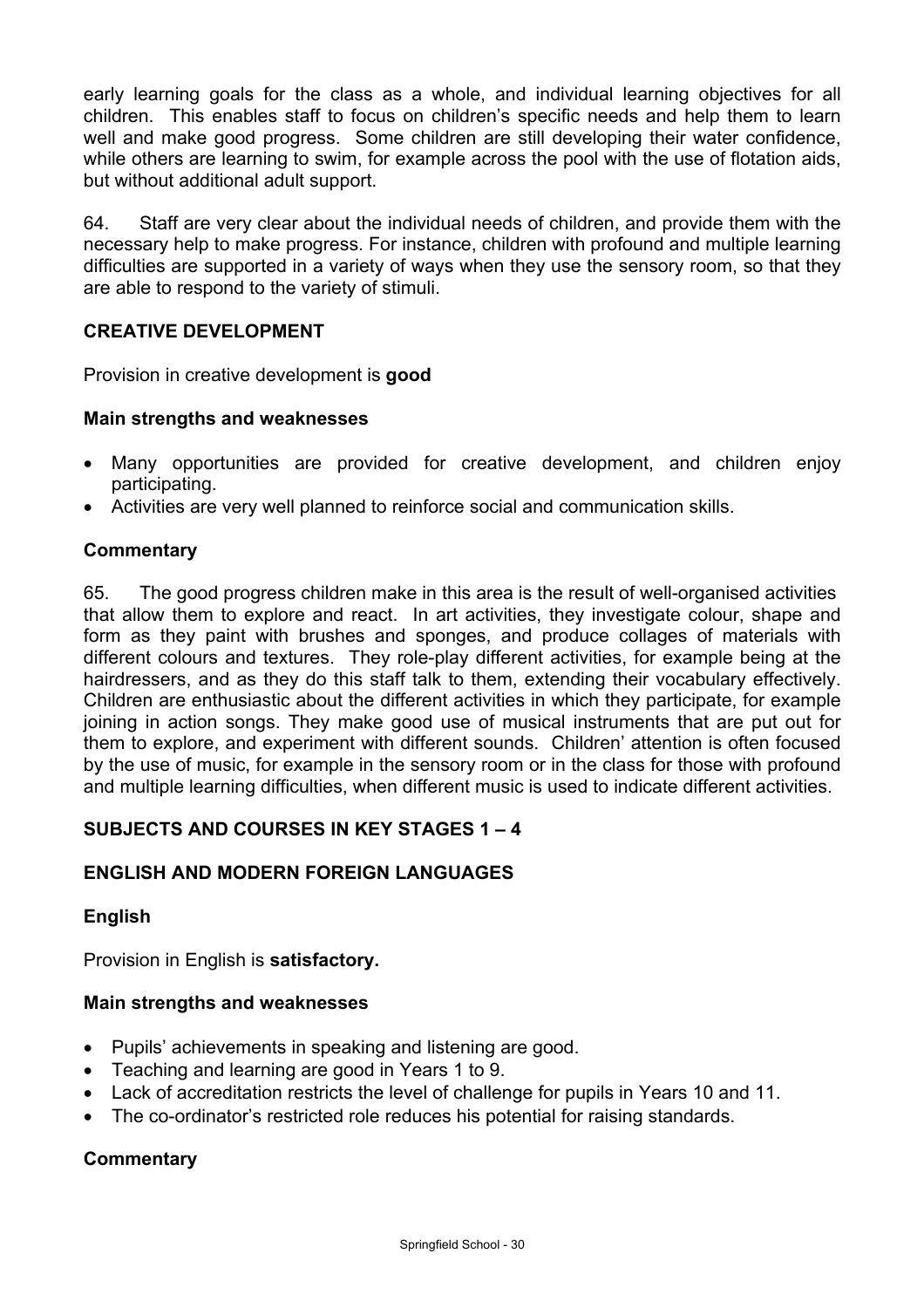66. Overall, pupils achieve well although there are some differences between year groups and between pupils' progress in the three attainment targets of speaking and listening, reading and writing. Achievement is good in Years 1 to 6 in all the attainment targets, and in Years 7 to 9 pupils' progress is good in speaking and listening and reading, and satisfactory in writing. Pupils' achievements in Years 10 and 11 are satisfactory. There are no differences between the achievements of boys and girls or between pupils of differing capabilities or with different special educational needs. For instance, pupils with hearing impairment achieve as well as their classmates because they are frequently supported particularly well in class by staff from the county advisory service for hearingimpaired children.

67. The school's recent emphasis on promoting communication skills has resulted in a greater use of additional systems, such as signing and symbols. Communication books are used effectively with younger pupils and pupils with autism. The good work of speech and language therapists is reinforced well within classrooms, where school staff implement individual programmes consistently. A small number of pupils use electronic communication aids, for example to take messages home, but the use of speech aids generally is underdeveloped. Teachers are very good role models, speaking clearly and waiting patiently for answers, and they use targeted questions well to include all pupils and to get more capable pupils to expand on answers given by others. Pupils respond well to these challenges and they also learn to react with others. For instance, pupils in Year 2 anticipated the foods that were to be eaten by the hungry caterpillar in the book they were sharing, and they helped each other to choose the named food. Very good use is made of home/school books to develop speaking skills, as was seen when pupils in Years 8 and 9 referred to them when recounting holiday experiences. Role-play contributes well to achievement, for example when pupils with complex needs re-enacted the story of *Burglar Bill*. Drama is also used effectively to explore non-verbal communication and communication with an audience; a very good adaptation of *A Midsummer Night's Dream* challenged the most capable pupils and increased their self-esteem very well. Pupils also learn how to communicate with different audiences. A group in Years 7 to 10 used formal language well as they confidently used a presentation program to illustrate their residential visit to the Woodland Centre.

68. Boys and girls of all capabilities enjoy sharing books, especially as teachers read stories aloud well. Phonic skills are taught well, and all pupils benefit from the school's use of reading symbols that frequently reinforce the written word. Therefore, pupils in Years 1 and 2 begin to identify the letters of the alphabet by name and sound, and pupils in Years 7 to 9 make good progress because of a highly structured approach to word building that helps them decode unknown words and which links reading with writing. The oldest pupils use their reading skills in everyday situations, for example when choosing ingredients in shops or selecting food from a menu. Pupils develop good knowledge of books. Those in Years 6 to 8 know that 'publishers make books' and recall the names of several authors, including Jonathan Swift and William Golding. Links with Madley Brook also help to promote pupils' reading. Pupils from both schools benefit, and concentration levels are high, as some pupils in Years 5 to 7 share books with their reading partners in the pleasant joint library. Reading resources are good because of the wide choice available through this joint provision, and there are good examples of age-appropriate books. However, books selected for pupils on the autistic spectrum do not always match pupils' ages.

69. Achievement in writing for all pupils in Years 1 to 6 is good, but for other pupils is satisfactory. This is because younger pupils have many opportunities to make marks on paper and to trace or copy patterns or letters, using a range of implements including crayons and pencils. They learn to form letters and to spell simple words and names. Less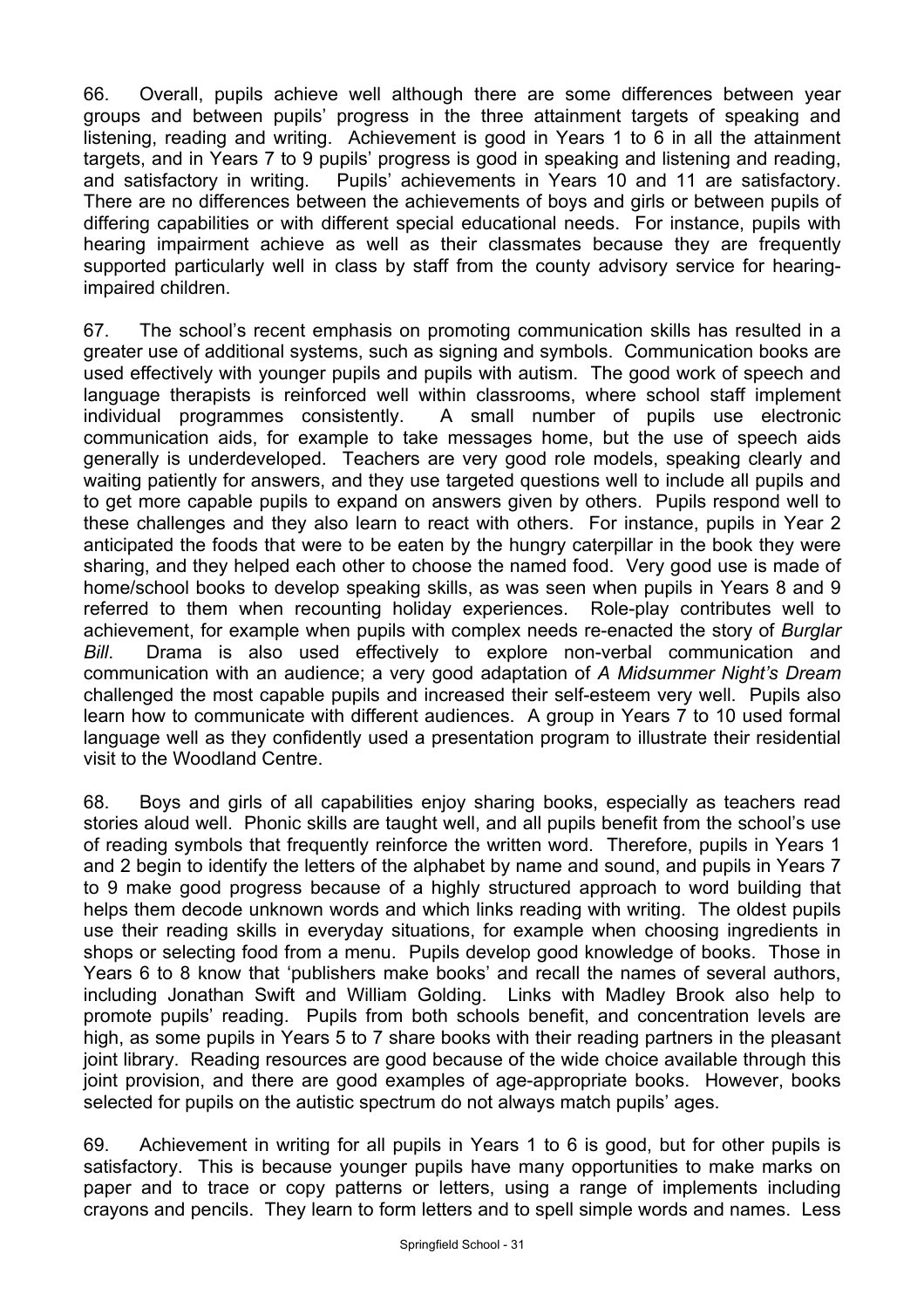capable pupils benefit from 'hand over hand' writing and the use of symbols helps to convey the meaning of words. As pupils move through the school they continue to write small amounts for a range of purposes, and handwriting is often neat, but the rate of progress slows. This is because too little writing is expected by teachers; too few writing frames, which are frameworks showing how written work might be planned and structured, are used to encourage writing. There is sometimes too much emphasis on handwriting practice rather than using ICT or extended writing to record pupils' ideas and knowledge. Using sheets of paper, which are sent home termly, instead of exercise books not only detracts from the status of work but reduces opportunities to show how pupils are progressing. The lack of any accreditation in Years 10 and 11 is wholly unsatisfactory and detracts from pupils' motivation to write.

70. Teaching and learning range from very good to satisfactory, but overall they are good, although they were very good at the time of the last inspection. Lessons are enjoyable experiences for pupils, and are characterised by very good relationships and warm encouragement. This means that pupils want to please their teachers and so they try hard. In a very good lesson at Wood Green, the teacher's very good subject knowledge was evident as he confidently used a highly structured approach to reading and spelling. Very well behaved pupils completed the tasks competently, frequently answering welldirected questions in full sentences. As in other lessons, teaching assistants worked collaboratively with the teacher, often concentrating on pupils' individual targets and contributing very positively to their learning. Although some teachers have encouraged teaching assistants to record pupils' strengths and weaknesses, this is an area for further development. Time is used well and teachers generally plan opportunities to learn for pupils of all capabilities and with differing needs. Very occasionally this is not the case, such as in the lesson for pupils with autism when two members of the group were insufficiently engaged in learning because they had to wait their turn for one-to-one attention. Teachers use ongoing assessment well in lessons, asking questions to find out what pupils know and helping them move forward. Formal assessment and recording procedures are satisfactory, with some good individual practice where teachers regularly update the electronic recording of progress against nationally agreed levels. Targets on IEPs are variable but usually specific enough to be measured, although they are not shared sufficiently well with pupils.

71. Leadership and management of the subject are satisfactory. The co-ordinator is a subject specialist but is new to the role and the school. He monitors teachers' planning but has had no opportunity to monitor teaching or provision for pupils with differing special educational needs, or to share his own good teaching practice. He is well aware that the subject is in need of further development; he is keen to introduce accreditation and to start analysing assessment data. The curriculum is satisfactory but there is insufficient enrichment through opportunities such as book days or visits from authors or poets. The school's adaptation of the National Literacy Strategy is satisfactory. Overall, development in provision since the previous inspection is unsatisfactory.

#### **Language and literacy across the curriculum**

72. The promotion of language and literacy across all areas of the curriculum is satisfactory. Good questioning, for example in history, encourages pupils to be precise in their answers. Key words, that are important to a topic, are often identified in teachers' planning but are not stressed sufficiently during the lesson or used to reinforce reading. The social use of language is promoted well during the very good opportunities pupils have to mix with the public, for example when researching the local area or working with instructors on residential trips. Pupils have too few opportunities to reinforce reading and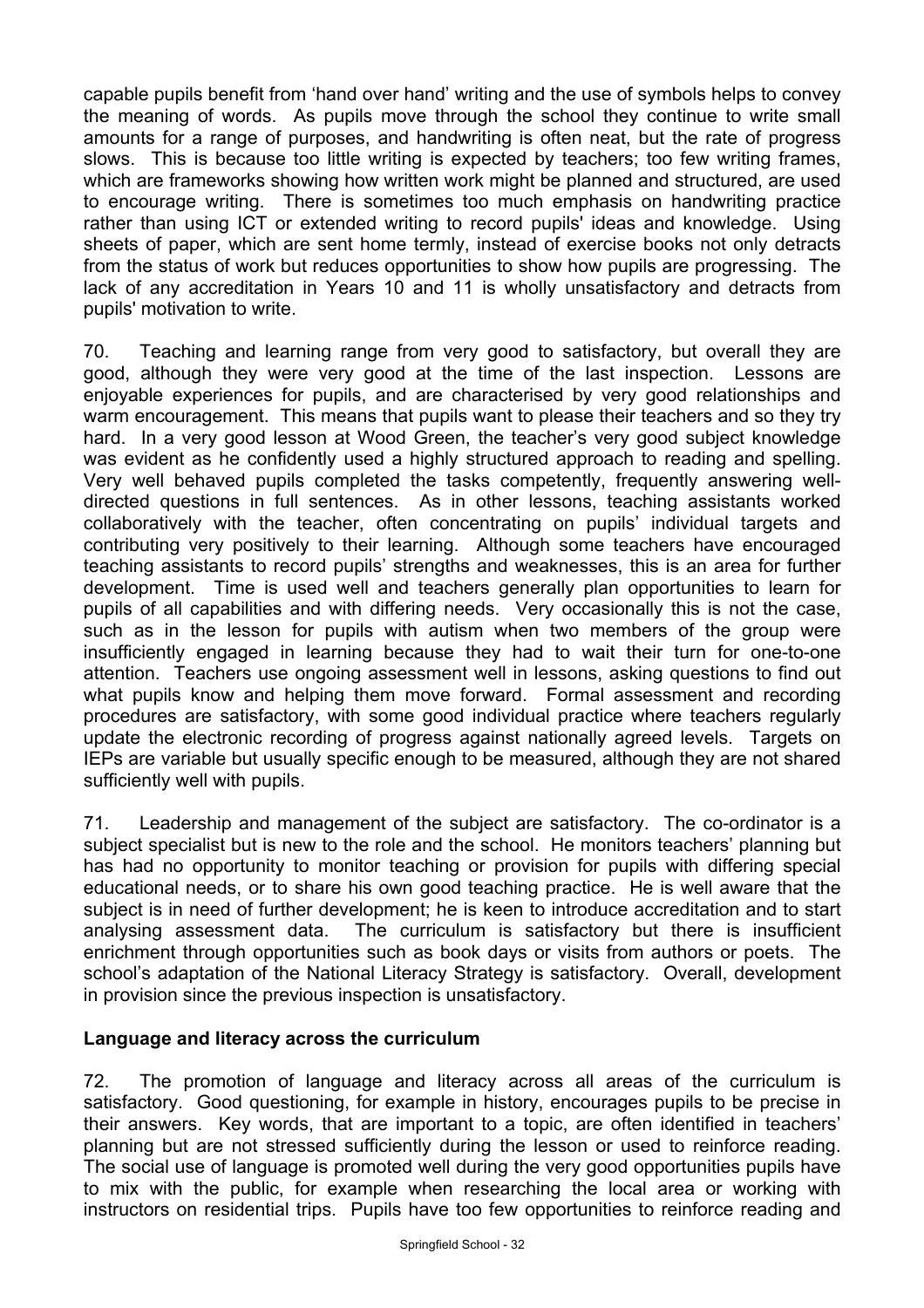writing skills in subjects other than English. However, reading was promoted well in a Year 2 to 4 science lesson when pupils were engaged in developing awareness of light and dark through stories. Older pupils complete written evaluation of their work in food technology, but in other lessons opportunities are missed for pupils to record their work in writing, either through dictating their ideas to staff or by reinforcing their own skills. The literacy policy does not put sufficient emphasis on identifying areas within all parts of the curriculum where these skills can be practised and extended.

## **Modern foreign languages**

73. Insufficient evidence was gathered during the inspection to judge the overall quality of provision. In the single German lesson that was seen, pupils learnt very well when they were taught by a visiting specialist teacher from a local school. Lively and enthusiastic teaching and pupils' very willing responses resulted in a very productive and enjoyable session.

74. Many pupils from Year 3 to Year 11 learn features of different languages. Currently, French, Spanish and German are being taught in different parts of the school. They learn, for instance, to count; to name colours; to greet each other; how to tell a doctor what is ailing them; and to name members of their families. Within the limited responsibilities given to co-ordinators, this subject is well led and managed.

75. The school belongs to an international organisation, the Comenius Project, which provides links with other schools across Europe. The school maintains links with schools in Poland, France and Spain at the moment, and recent links have included schools in Hungary and Belgium. The links enable the exchange of letters and photographs, examples of work, information about the local area and local culture. The links provide very good opportunities for language development and social awareness, and for the promotion of an understanding of other cultures. However, sometimes these links are not capitalised upon in other subjects, such as geography.

#### **MATHEMATICS**

Provision in mathematics is **good.**

#### **Main strengths and weaknesses**

- Lessons are well structured and planned for individual pupils.
- Pupils are interested, and make good progress.
- The role of the subject co-ordinator is limited.
- Accredited courses are not available for pupils in Years 10 and 11.

#### **Commentary**

76. Teaching and learning are good. Teachers are generally enthusiastic, and they are well prepared and organised. Planning identifies activities that meet individuals' needs and so pupils are provided with challenging work. They try hard to succeed. Appropriately, much of the work is practically based but planning ensures that the all required areas, such as number and using and applying mathematics, are covered. Staff use resources effectively to help pupils' learning, and generally run lessons that are structured well, with a selection of activities that help to keep pupils interested in the topics.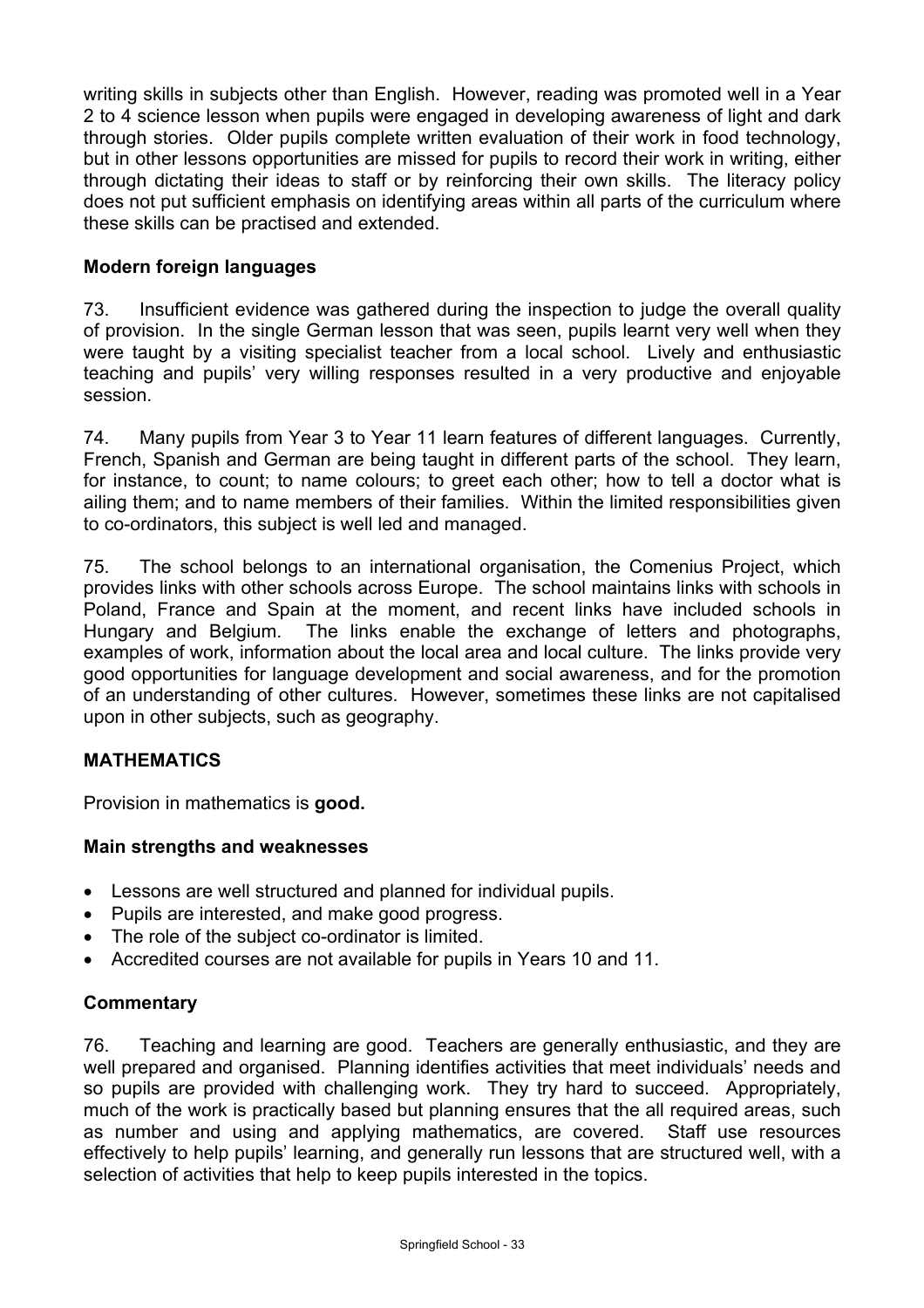77. Pupils are well motivated by the whole-class teaching and the individual support they receive. Teachers deploy teaching assistants effectively and so they are able to play an important role in supporting individual pupils; they are valuable members of each class team. Consequently, pupils achieve well in lessons and they make good progress as they move through the school. However, a significant weakness in provision is that no pupils in Years 10 and 11, on either the Bronze Barrow or Wood Green site, have the opportunity to take courses that are nationally recognised. A number of pupils' attainments are such that they are capable of gaining certifications that are accredited by agencies outside the school. The lack of such opportunities indicates a lack of expectation and challenge of pupils' capabilities.

78. The management of mathematics is satisfactory, but its leadership is unsatisfactory. The role of the co-ordinator is restricted because the school's subject co-ordinator role is extremely limited. Therefore, although individual class teachers assess pupils' National Curriculum and 'P' levels each year, no one has a responsibility for developing a clear view of pupils' achievements and progress across the school, nor of what has been taught in different parts of the school. The co-ordinator receives copies of proposed plans for the forthcoming term, but has no knowledge of whether they were put into practice or whether they were successful. In addition, the co-ordinator does not observe any other teachers' mathematics lessons and nor is she is informed of the findings of senior managers when they have observed lessons.

79. There has been satisfactory improvement since the last inspection, but there is now scope to make further changes and to develop the subject. Staff have had valuable training in how to structure their lessons, and there are several plans in place to develop the subject, including a new way of assessing pupils' progress.

## **Mathematics across the curriculum**

80. Mathematical skills are developed and practised satisfactorily in other subjects of the curriculum. While teachers often take opportunities that present themselves to promote these skills, they do not often deliberately plan how, and when, pupils can rehearse such skills in their lessons. In science, geography and food technology, for instance, activities such as measuring lengths, weights, distances and quantities, and making charts and graphs are developed well. Pupils' mathematical understanding is also developed in subjects like music, when activities include sequencing and repeating patterns and when teachers ask questions like "I am not going to have 10 animals in this song, but half that number. How many is that?" Many pupils have learned to count in a variety of languages, including French, German, Spanish and Hungarian.

## **SCIENCE**

Provision in science is **satisfactory.** 

## **Main strengths and weaknesses**

- Scientific skills are taught well, through practical activities and investigative work, to pupils in Years 7 to 11 at the Wood Green site.
- The subject makes a good contribution to pupils' personal development.
- Co-ordination of the subject is unsatisfactory.
- Information and communication technology is not yet used enough to support teaching and learning.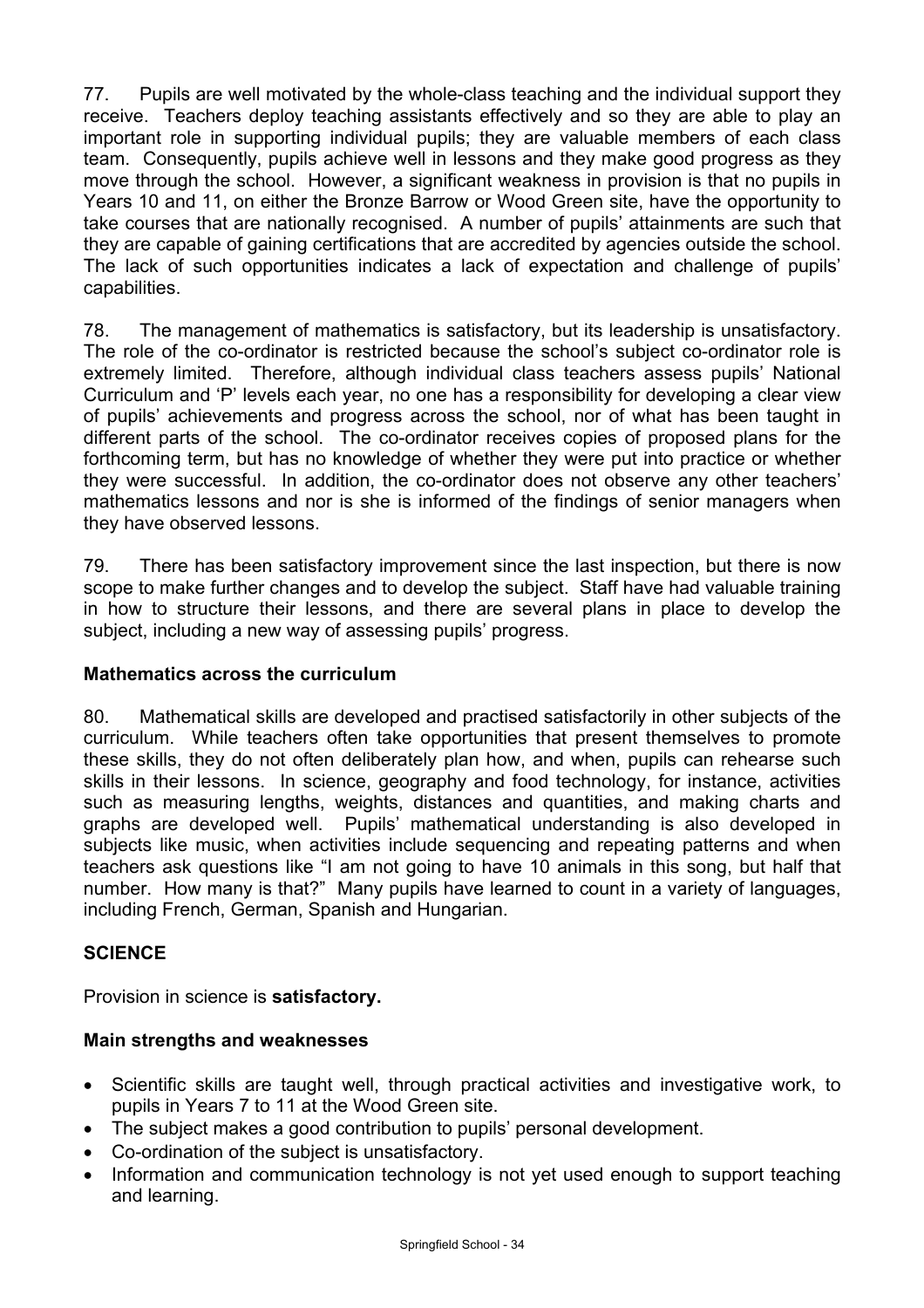## **Commentary**

81. Overall, pupils' achievements across the school are satisfactory. Throughout the school, they develop a satisfactory knowledge and understanding of the living and nonliving worlds. From an early age, pupils have many multi-sensory based opportunities to explore the topic they are studying. For example, in a mixed-age class of Reception to Year 3, pupils with complex needs pupils smelled, touched and felt different types of potted plants and flowers. The teacher made the lesson exciting by letting the pupils walk around the school, with support, to find different types of plants she had previously hidden. They were also taken outside to observe different plants and trees growing in the school grounds. They took cuttings of a variety of leaves and used their senses to decide which ones they liked best - smooth or prickly. A class teacher of Year 2 to 4 pupils used the sensory room extremely well when encouraging pupils to explore light and dark, using shadows of teddy bears and cut out characters from a story the pupils had been reading in their literacy lessons. Although pupils at Springfield do not produce very much written work, they have categorised various minibeasts and produced some fine models of minibeasts linked to their design and technology work.

82. Pupils at the Wood Green site are developing the scientific skills of planning a fair test, using scientific equipment and recording their findings in a variety of ways. As a result, they are beginning to think scientifically and to apply their knowledge and skills to new ideas, such as classifying plants. Pupils' learning is enhanced by the opportunities they have to use the mainstream school's laboratories, and teachers benefit from the help of a laboratory technician. As a result, teachers are able to plan specific experiments using appropriate scientific equipment; these provide pupils with opportunities to predict, experiment and record their findings in writing, diagrams and charts.

83. The quality of teaching and learning are satisfactory overall, although there is some good and very good teaching. Teachers have adequate subject knowledge. In the more effective lessons, teachers plan activities that stimulate pupils' interest and enthusiasm for science. As a result, pupils want to contribute to lessons, ask questions and find ways of solving problems for themselves. This was particularly evident in a Year 2 to 4 class when pupils wanted to use the sensory room to enact the *Peace at Last* story by Jill Murphy. One pupil read the story very well, enhancing his literacy skills, while the others, listening carefully for their cues, held up different sized bears and cut outs from the story in front of a torch, casting shadows onto the wall. The pupils understood that by moving closer or further away from the light source they could alter the size of the shadow. Great fun was had when one pupil made the teddy bear's shadow bigger than anyone else in the room. Very good questioning, and teamwork between the teacher and teaching assistant, ensured that pupils were relaxed and confident to answer the questions they were asked. The vibrant atmosphere in the room encouraged many pupils to ask questions themselves and to experiment with light and dark.

84. Teachers set high expectations of behaviour and so pupils approach practical work safely and sensibly. However, not all have similarly high expectations of pupils' potential for achievement, and not all give them appropriately challenging work. Although Wood Greenbased pupils are challenged well by their work in prediction, testing and writing up their results, there are no opportunities for them to gain any nationally recognised accreditation. Work is marked and dated but there are insufficient comments to help pupils understand what they have to do to help them improve.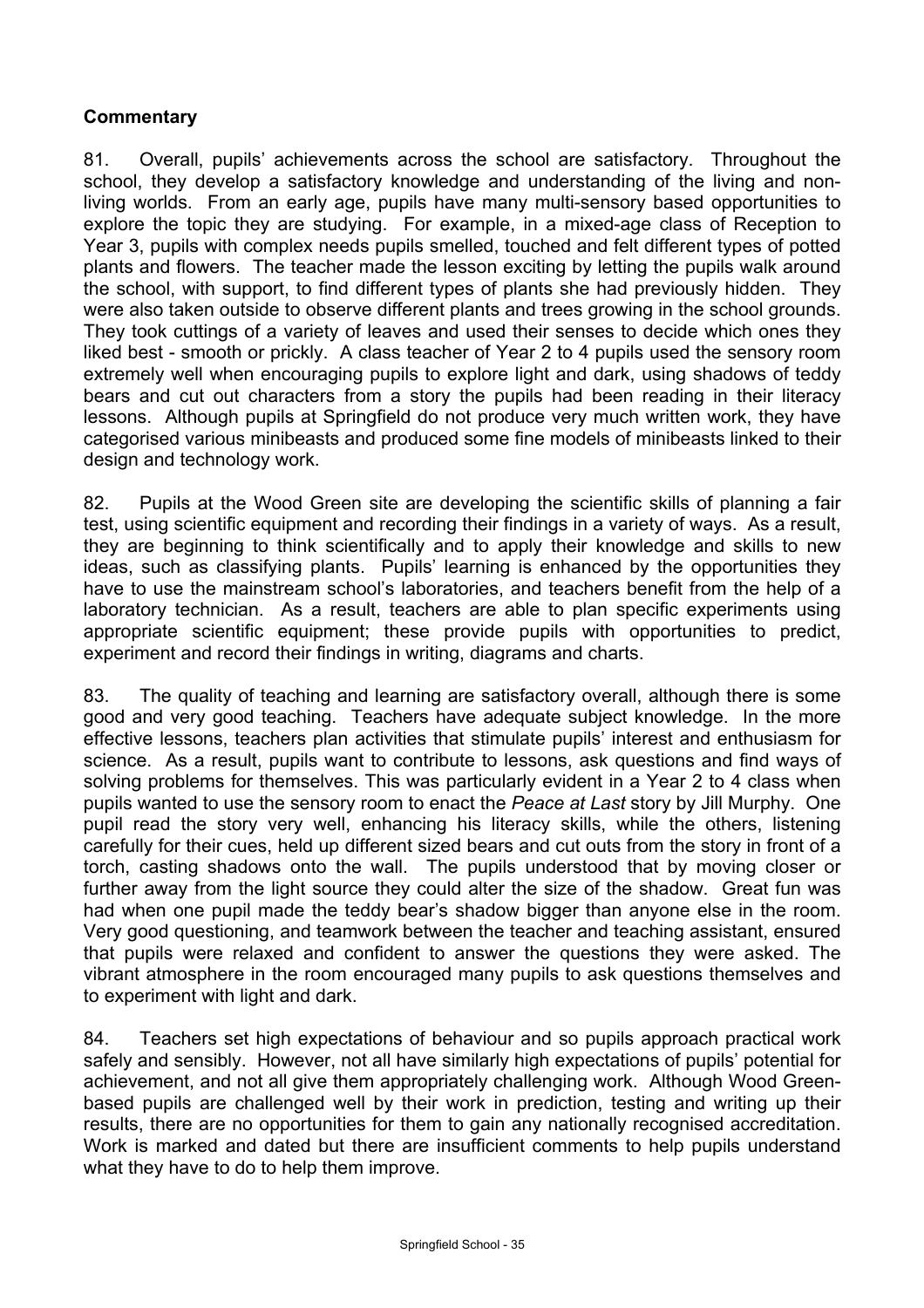85. Teachers and teaching assistants value the opportunities the subject presents for pupils to work collaboratively and to discover the wonder of the natural world. As such, the subject makes a very good contribution to pupils' personal development. This was evident in some work completed by Year 10 and 11 pupils who visited Didcot Power Station to see how coal was converted into electricity and what effects this had on pollution in the area.

86. Development of the subject since the last inspection has been unsatisfactory; pupils' achievements are less good than they were at that time. The subject co-ordinator has recently started to address this, but currently leadership and management are unsatisfactory. She has an understanding of what teachers are intending to teach through the monitoring of their advance planning, but there are no procedures to monitor their evaluations of how successful lessons have been. In addition, the co-ordinator has no knowledge of pupils' achievements throughout the school. Therefore, neither the coordinator nor other senior managers are in a position to say whether pupils are being sufficiently challenged or whether their achievements are high enough. Very good use is made of fieldwork to support scientific investigation, and the school is developing its resources. However, at present teachers do not make enough use of ICT to support teaching and learning.

## **INFORMATION AND COMMUNICATION TECHNOLOGY**

Provision in information and communication technology is **unsatisfactory.** 

#### **Main strengths and weaknesses**

- Pupils do not learn well enough when ICT is taught through other subjects.
- Pupils on the Wood Green site learn well in discrete ICT lessons.
- Leadership and management are unsatisfactory.
- Assessment procedures are unsatisfactory.

#### **Commentary**

87. Although some pupils learn well in lessons and make good progress over time, pupils' achievements generally are unsatisfactory because, overall, their skills are not developed systematically enough.

88. A decision was made not to teach ICT as a separate subject in most classes. Consequently, teachers on the Bronze Barrow site are required to promote pupils' knowledge and understanding through the rest of the curriculum. Teachers have variable success with this; they often struggle to engineer good opportunities for pupils to acquire the necessary skills associated with using a word processor, database or painting program. When pupils work on computers, teachers and teaching assistants are effective in deciding which skill needs to be taught next, and in helping individual pupils to learn, supported by prompts, demonstration and encouragement. However, often it is only one or two pupils who use the equipment in, for instance, mathematics, science and English lessons, and while there may be a rota to use the computer, it is frequently not adhered to, or no proper record is kept of who actually had their turn during the week.

89. Overall, pupils learn satisfactorily, and sometimes well, in lessons. Some of the most capable pupils learn, for example, to enter numbers or text in a word processing program, programme a floor robot, and use a program that creates charts. Other, less competent computer users, learn satisfactorily to use single touch switches that control screen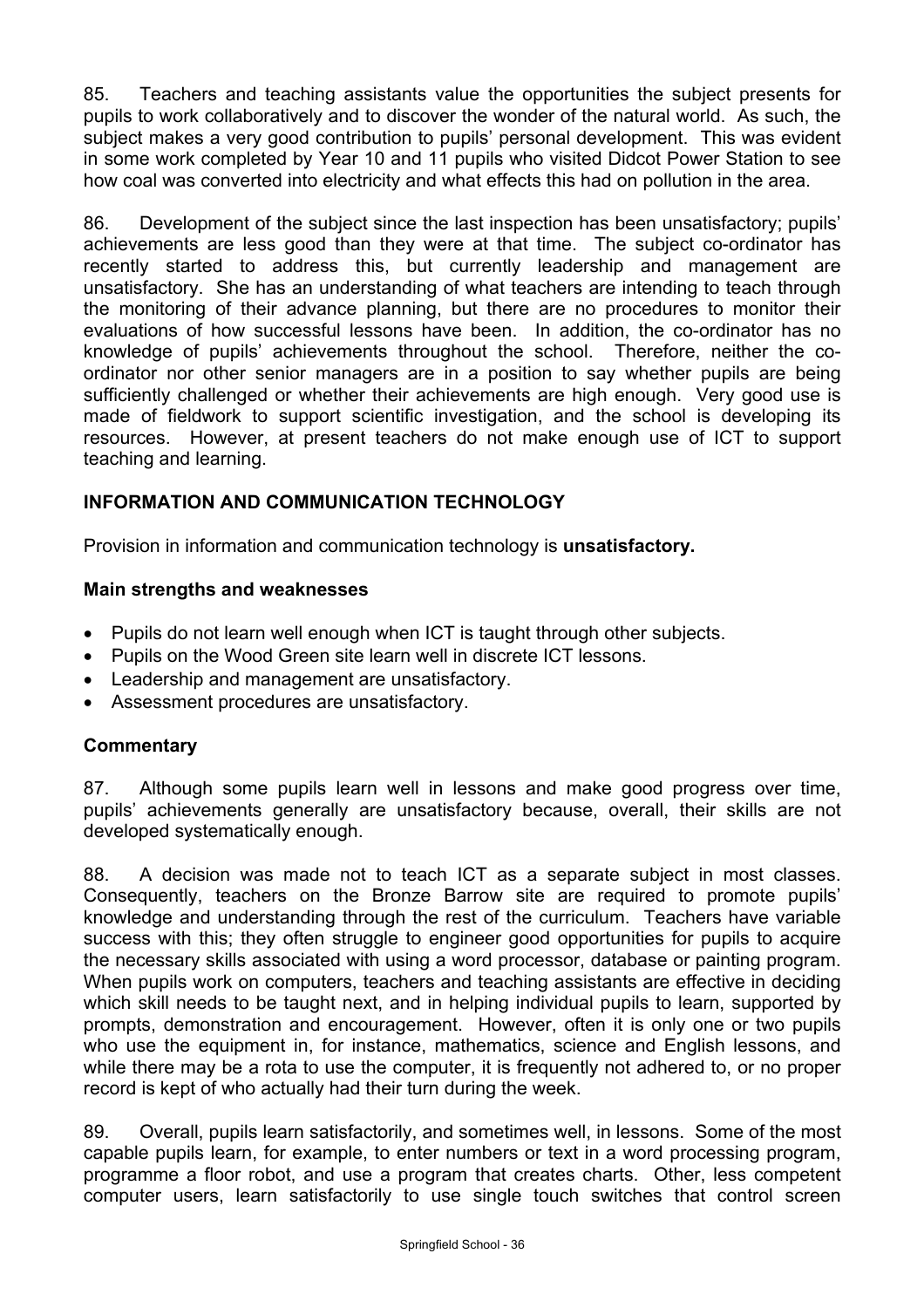displays, music, lights, toys and messages to and from home. Pupils in Years 9 to 11 on the Wood Green site learn well in discrete lessons. Activities provide appropriate levels of challenge and staff provide good guidance, recording the successes that pupils achieve. On the Bronze Barrow site, pupils make satisfactory, and sometimes good, progress in lessons when they have opportunities to use computers and other technological equipment. In the better sessions, links with other work are clearly evident and activities develop new skills as well as reinforcing those previously learned. For instance, a teacher worked well with an individual pupil on a painting program to draw a minibeast associated with the science topic. At other times, activities are not sufficiently well structured and there are no obvious relationships to other elements of the curriculum.

90. Provision has declined since the previous inspection. This is because of unsatisfactory assessment arrangements and shortcomings in subject co-ordination. While there are good plans for developments in the near future, such as a new form of assessing how well pupils are progressing, linked to long-term planning of what should be taught, currently no single person has a clear view of what is being taught throughout the school or of how well pupils are doing. The current arrangements, whereby several staff have responsibility for managing particular aspects of the subject, such as the software and switches, has resulted in a fragmented curriculum and inadequate expectations. No pupils are taking courses that lead to nationally recognised certificates approved by agencies outside the school. Pupils on the Wood Green site make satisfactory use of two ICT rooms in the mainstream school, but these are not as good as the suite on the Bronze Barrow site, which is rarely used.

## **Information and communication technology across the curriculum**

91. The use of computers and related equipment across the curriculum is satisfactory, although it is much more frequent in some subjects and classes than others. Switches are sometimes used well to enable pupils to participate in lessons; they allow pupils to contribute and to make choices. At other times, computers are used appropriately to support learning in other subjects, such as the Year 11 pupils who created graphs in a mathematic lesson from data that had been collected. This situation is very much the same as at the time of the previous inspection. Although there is now better access to good, modern computers, and more switches, there is little evidence that they are being used effectively to help pupils' ICT or general communication skills.

## **HUMANITIES**

## **Geography**

92. Geography was sampled during the inspection. It is taught in rotation with history and religious education, but as there was very little work available to examine judgements about achievement, teaching, learning and provision cannot be made. Teaching and learning were satisfactory in the lesson observed. Pupils in Years 1 to 3 were restless at the end of the afternoon but one pupil showed good interest in the small world map. Although too many activities were planned and too much information was provided, pupils concentrated well on a carefully chosen video clip looking at significant landmarks in Australia.

93. The curriculum is enhanced by very good use of the school site and local area for younger pupils, and visits further afield for older pupils, for example to Witney Lakes. In addition, residential trips enable pupils to gain very good experience of a number of different localities. Leadership and management of the subject are unsatisfactory. The co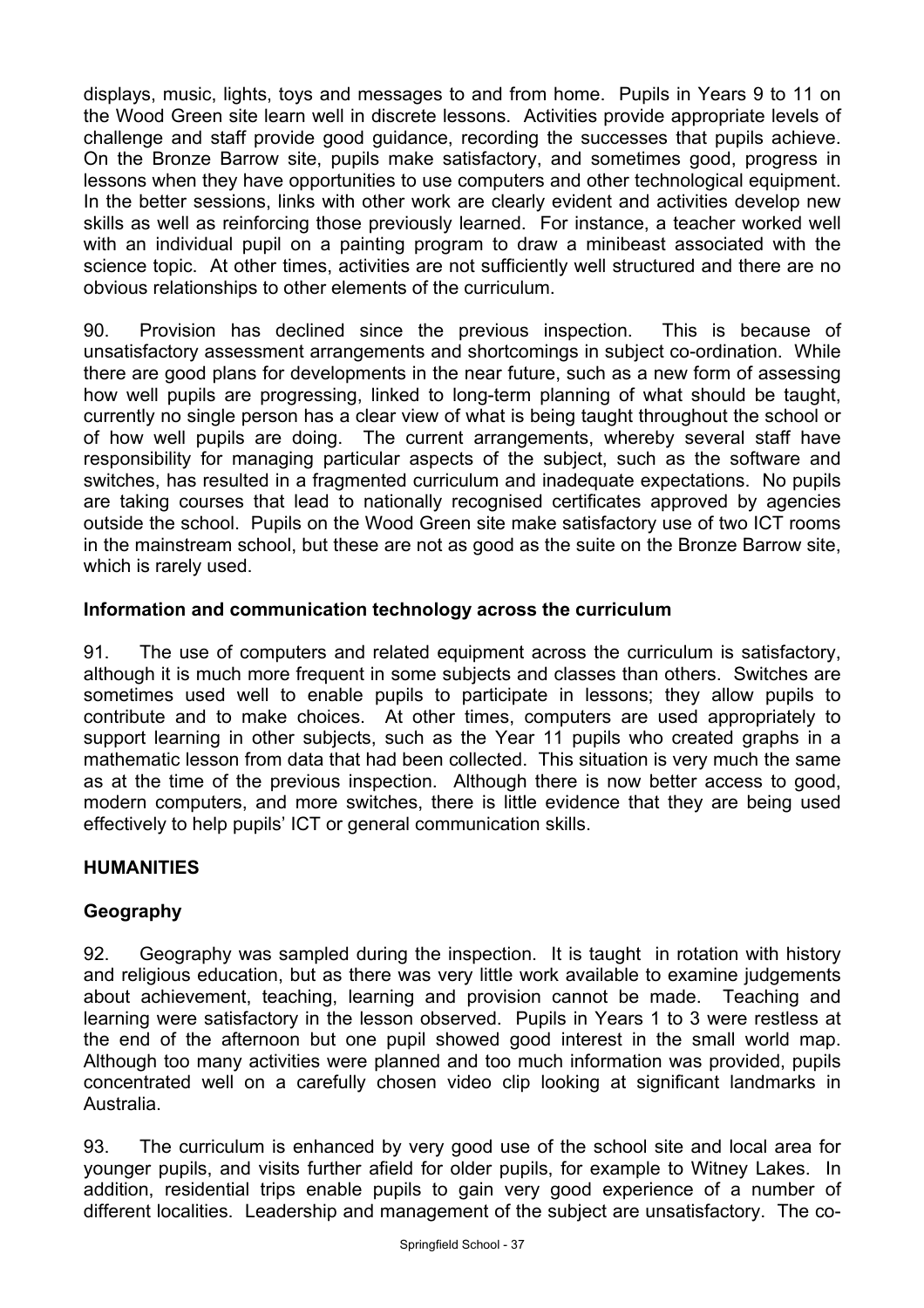ordinator has not had the benefit of training and is not sufficiently aware of what is happening in the subject across all years of the school. For example, there is little appreciation of how the Comenius project is contributing to pupils' learning; the project does not feature significantly in planning. Resources are poor and do not promote a sensorybased curriculum. For example, there are no floor maps or large maps of differing scales, or tactile globes.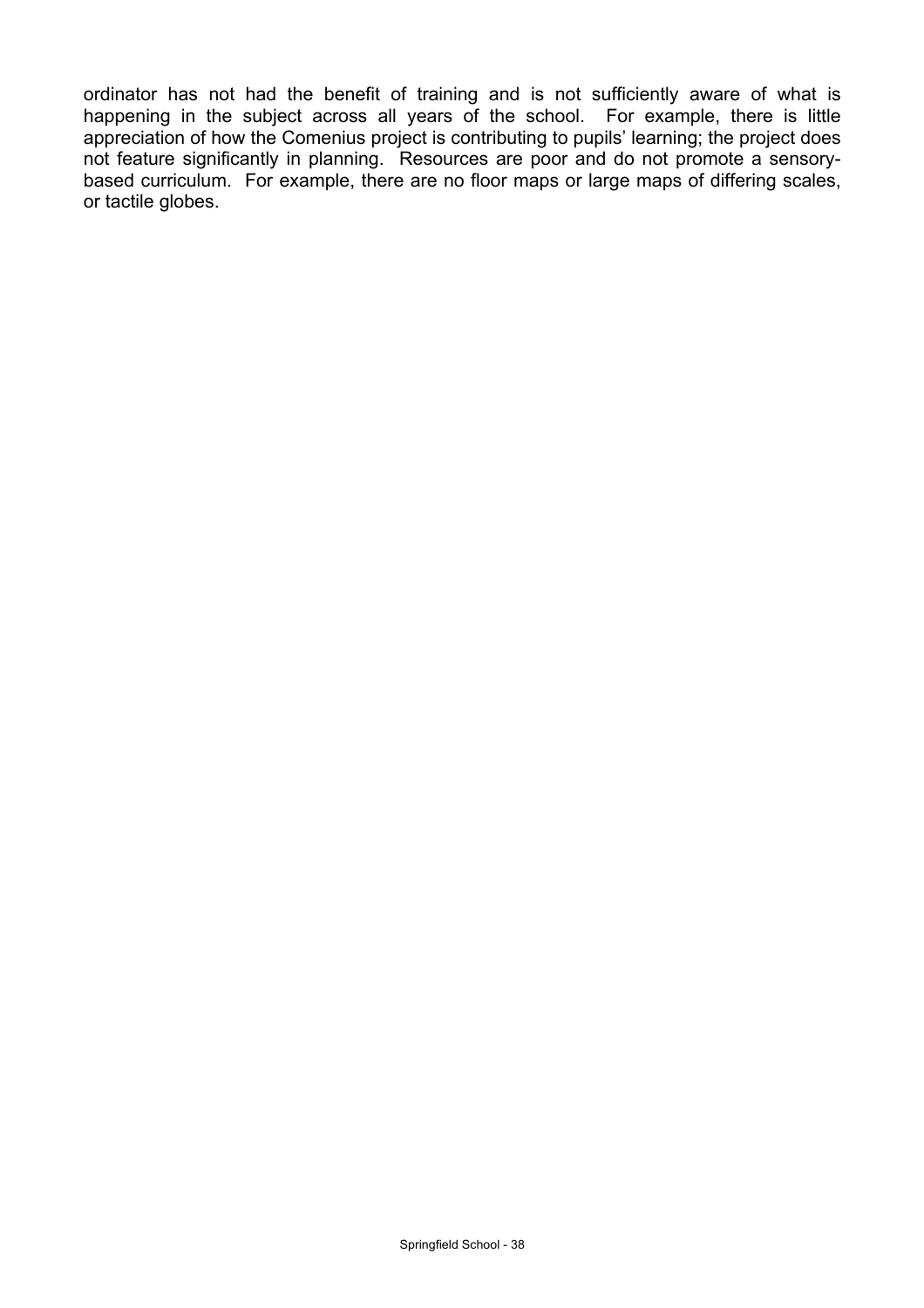## **History**

Provision in history is **satisfactory.**

## **Main strengths and weaknesses**

- Learning is good because teachers plan a good range of interesting activities.
- A good range of visits enriches the curriculum.
- The co-ordinator does not have sufficient overview of the subject.
- Resources are insufficient to meet the needs of the curriculum.

## **Commentary**

94. Pupils' achievements in history are good. Pupils in Years 1 and 2 begin to understand time as they help to sequence the daily timetables. They explore toys and games used today and in the past, and the more capable ones identify similarities and differences between them. They show interest in books depicting historical characters, such as Florence Nightingale.

95. Pupils in Years 3 to 6 based at Ducklington use primary and secondary sources, such as books and artefacts, to research work about Ancient Greece and Rome. Their learning is 'brought alive' well by visits to museums like the Ashmolean and Stoke Bruerne. Pupils of similar age at Bronze Barrow make artefacts such as shields, helmets and axes as they learn about the Anglo Saxons and Vikings. Well-planned visits also contribute to the good achievement of pupils in Years 7 to 9. Pupils of all capabilities develop communication and social skills as well as learning about how people lived in the past as they visit a number of historical sites. Such was their enthusiasm for experiencing Tudor life that a member of staff at Sulgrave Manor remarked that they were a pleasure to teach. Boys and girls in Years 10 and 11 continue to achieve well. For example, pupils with complex needs construct their own life histories by placing symbols on a time line, while more capable pupils compare features of modern life such as education, food and health with life in Tudor or Victorian times. However, they are unable to receive external accreditation for their learning which represents a lack of expectation on the part of the school.

96. Teaching and learning are good overall. In a very good lesson on the Industrial Revolution, pupils in Years 7 to 10 used resources very effectively to develop historical enquiry. They worked in pairs to investigate artefacts and suggest their purpose. Good language development took place as they looked at christening robes, a lantern and a cuff link box, for example. However, the school's own resources are poor and this lesson was only so effective because staff brought in their own artefacts. This is a good example of the positive contribution support staff make to teaching and learning. The teacher's very good subject knowledge and probing questioning, directed well at individuals, enabled pupils of all capabilities to make very good progress. Pupils in Years 6 to 8 displayed empathy as they looked at pictures of Victorian Britain. They commented on the sad faces of people waiting at the hospital gates and considered life for children working in the mines. More capable pupils showed good recall of the video they had watched comparing modern and Victorian life. Good prompting enabled less capable pupils to think of artefacts related to jobs that they had seen on the video, and then draw them.

97. Overall, a less effective feature of teaching is that teachers miss opportunities to develop pupils' literacy skills through opportunities for recording small amounts of work in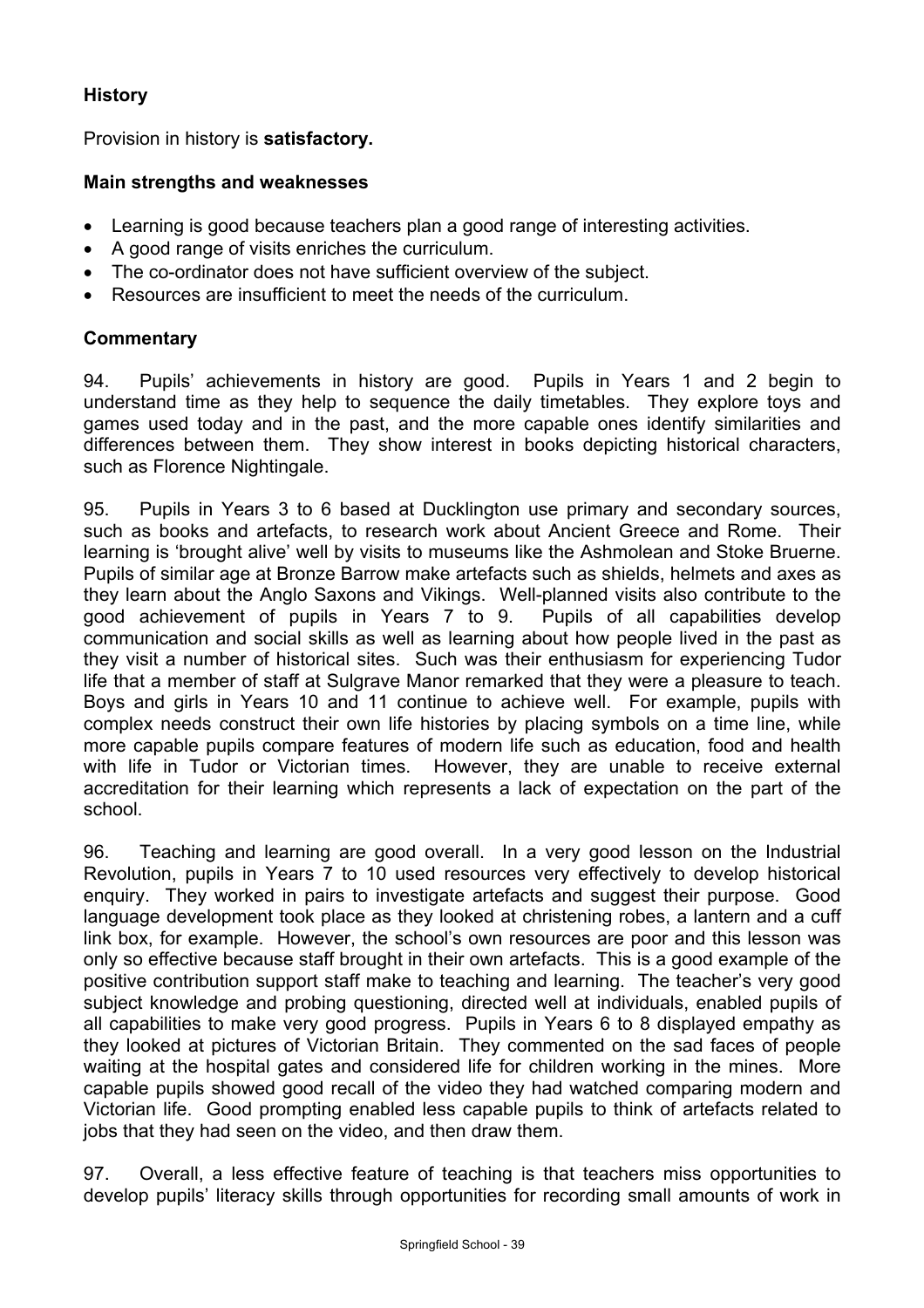writing. Because of this, assessment tends to be based on photographic evidence, but not all teachers record progress against 'P' levels and it is difficult to track the progress pupils make.

98. Leadership and management are unsatisfactory and this, together with the poor number of resources, leads to improvement since the previous inspection being unsatisfactory. The co-ordinator is not a subject specialist but is very keen to learn. Currently she does not have sufficient knowledge of what is happening in the subject across the school or how to raise achievement further. The subject policy is outdated and does not reflect how other areas of the curriculum, such as literacy and numeracy, can be reinforced through history.

## **Religious education**

Provision in religious education is **satisfactory.** 

## **Main strengths and weaknesses**

- Teachers use a good range of resources.
- The subject makes a good contribution to pupils' multi-cultural development.
- There is no tracking of pupils' achievements or progress.
- The organisation of the timetable makes it difficult for pupils to develop their knowledge of the subject.

## **Commentary**

99. Although few lessons could be seen, in those that were observed pupils learnt well. Teaching was good, and this is an improvement from the last inspection, when teaching was judged to be satisfactory. Teaching engaged pupils' attention because teachers used a variety of activities and a good range of resources. For example, in a good introduction to Islam the teacher stimulated pupils' interest by the use of a prayer mat, a copy of the Qur'an, and a video of the Five Pillars of the faith. Good management of behaviour, particularly of those pupils with more complex and challenging needs, enabled them to participate in the activities. Pupils participated well in oral sessions, answering questions well, but they were not always expected to record their work. Curriculum plans and displays around the school, such as the one of a Hindu festival, show that pupils learn something of Christianity and other major world faiths and the ways in which these affect the lives of believers. This provides good support for pupils' multi-cultural development.

100. Although pupils make good progress in lessons, it is not possible to judge their achievements over time. This is because pupils' records and reports show the experiences they have had, rather than what they know and understand, and teachers do not assess pupils' attainments against nationally recognised levels. In addition, the organisation of the timetable means that religious education, along with history and geography, is part of a rolling programme of subjects that are taught in blocks of time. As a result, they do not build on and consolidate previous learning systematically enough; when they start a new module they have very limited recall of previous topics. In addition, there are no accredited courses offered to pupils in Years 10 and 11; this limits opportunities.

101. Subject co-ordination is satisfactory. The long-term planning follows the locally agreed syllabus and national schemes, and teachers' expected coverage of these plans is tracked by the co-ordinator. However, the medium term plans that teachers develop do not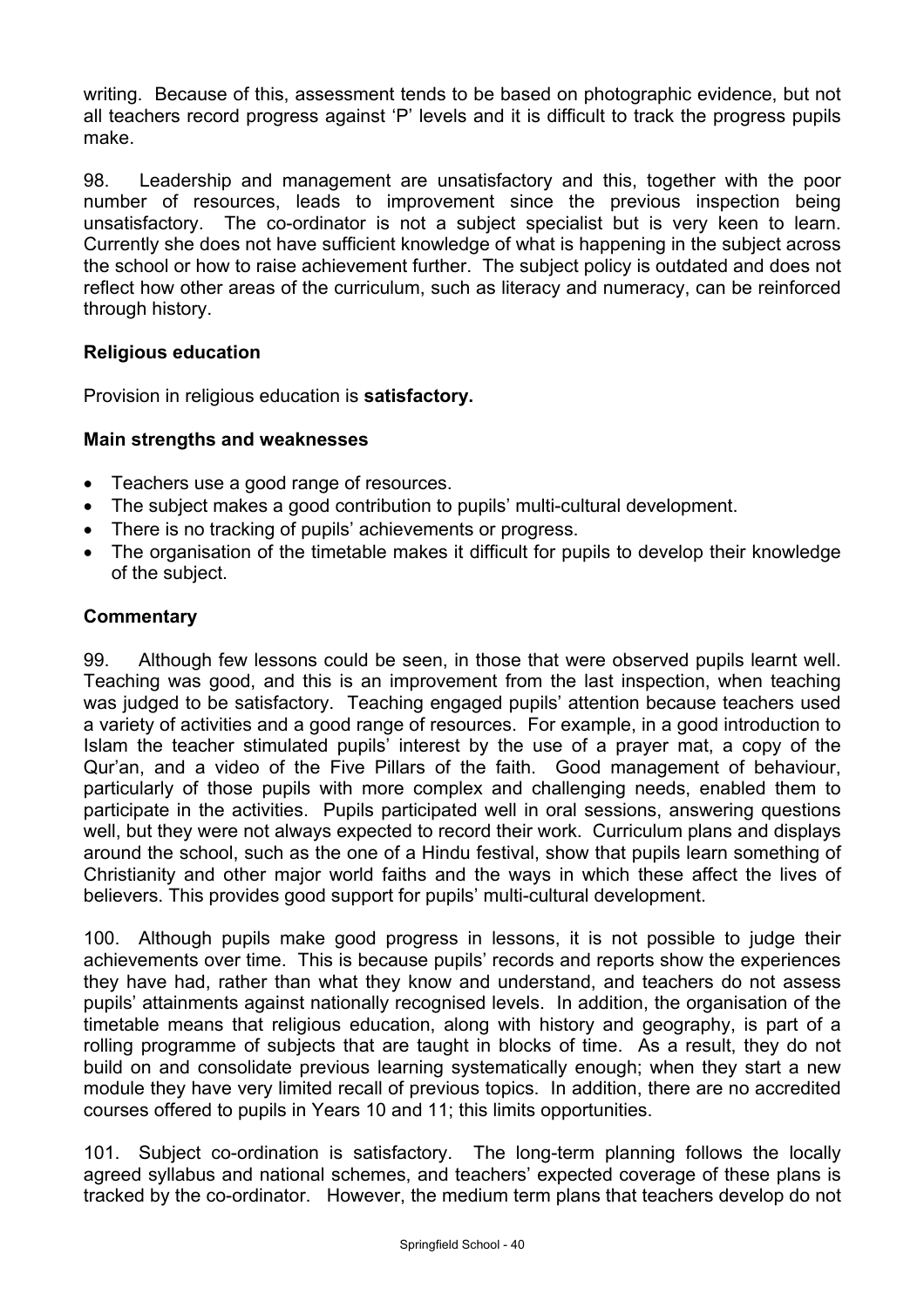sufficiently show what different groups of pupils will learn, and teachers' evaluations of their lessons are not returned to the co-ordinator. In addition, because of the constraints of the co-ordinator's job description, and lack of available time, she neither undertakes focused monitoring of lessons nor examines assessment information from different classes. The net result is that she has very limited knowledge of the subject across the school and has no first-hand information on which to base advice to colleagues.

## **TECHNOLOGY**

## **Art and design**

102. Insufficient lessons were observed to enable judgments on the overall quality of provision, teaching and learning and pupils' achievements to be made. In the lessons that were sampled, pupils learnt well. Teachers and teaching assistants encouraged pupils' personal development as well as their acquisition of new skills. For instance, they helped pupils to make choices and decisions about which colours and materials to use in activities such as blending with chalks. Pupils of all ages enjoy their art work and are learning to recognise colours, tones and textures. 103. Those with the most complex needs enjoyed feeling the texture and smell of paint, and were helped to hold brushes, crayons and chalks to make patterns on paper.

104. There are insufficient opportunities for pupils to consider the work of other artists, which detracts from their cultural development. However, when pupils do this, displays of their work brighten up the school corridors. In one display, Year 4 - 7 pupils have considered the work of Andy Warhol and Monet and have created their own interpretations of these artists' work.

#### **Design and technology**

105. During the inspection, only food technology was being taught and, therefore, judgements are not possible about pupils' learning and achievement when working with resistant materials. Judgements could not be made on the basis of records because teachers only assess pupils' achievement against personal targets; there are no details of their achievement within the subject. Therefore, it was not possible to evaluate pupils' progress over time.

106. Two food technology lessons were observed; teaching and learning was good in one and unsatisfactory in the other. Where teaching was good, the adults' high expectations ensured a good level of challenge was maintained. The session was well planned and organised so that pupils knew what to do, and were confident because they had the skills to carry out the tasks. Work matched individuals' needs, so some pupils worked independently while others received support from the teaching assistants. In the unsatisfactory lesson, although the activities were interesting and pupils enjoyed them, the purpose of the lesson was not clear enough and did not indicate exactly what the teacher wanted the pupils to learn. Whether they had succeeded was therefore also unclear. In addition, time was not used efficiently because the lesson was not structured well enough.

107. Leadership and management are unsatisfactory. The co-ordinator's role is limited and there is no clear view of provision across the three sites. Long-term planning is sketchy and some documentation is very outdated.

## **VISUAL AND PERFORMING ARTS**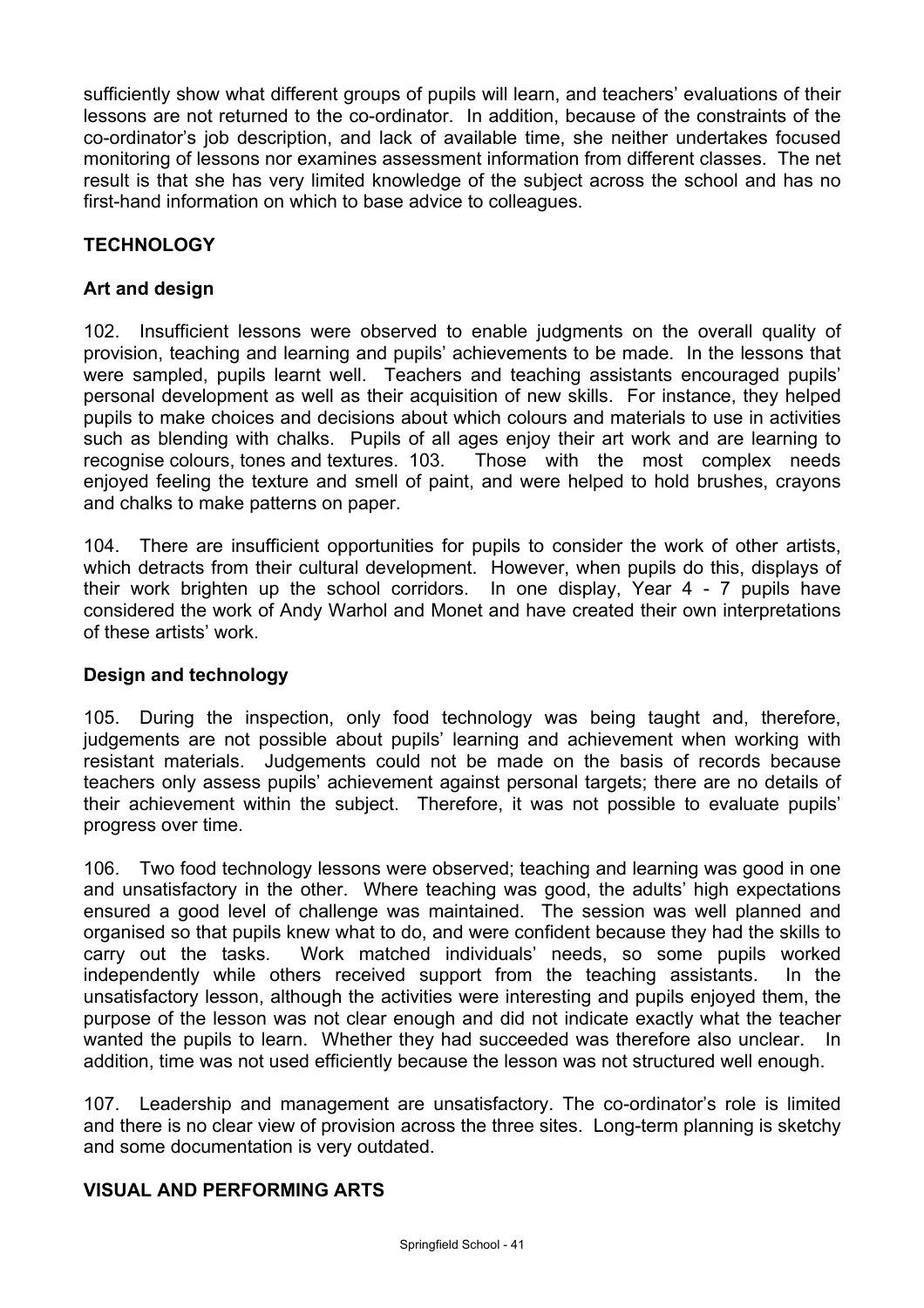## **Music**

108. Insufficient lessons were observed for judgements to be made about teaching and learning, pupils' achievements or overall provision for this subject. The subject was not timetabled for pupils on the Wood Green site during the inspection, and at Bronze Barrow it is frequently taught as short sessions. In the lessons that were sampled, pupils learnt satisfactorily overall and sometimes well. When teaching was at its most effective, pupils were managed extremely well and teachers and skilled teaching assistants maintained a very good balance between providing support with expectations of independent work. At these times, pupils volunteer the songs to be sung, sing along and are keen to volunteer to take the lead in action songs. These songs provide many opportunities for teachers to encourage the development of literacy and numeracy skills through, for example, rehearsing numbers, the names of parts of the body and vocabulary such as 'fast/slow', 'loud/quiet' and 'long/short'. Teachers exploit these, and other, opportunities well. For example, the mathematical knowledge of a group of pupils in Years 4 to 6 was developed well when the teacher used music to reinforce the idea of sequencing, through the use of a repeating visual pattern.

109. There are appropriate curriculum plans that show how, in Years 1 and 2, pupils are made aware of everyday sounds, such as in the kitchen, and they then study a variety of themes, like 'the park' and 'animals'. While lessons encourage pupils' personal development, language acquisition and number skills well, they are less focused on developing their musical skills and knowledge through these themes. For instance, there is not the same focus on getting pupils to perform, using untuned instruments, as there is on listening and singing. Pupils' learning is enriched satisfactorily through links with Madley Brook, visiting musicians in school and trips off site, such as to the *New Beginnings* concert arranged by the local education authority's music service.

#### **PHYSICAL EDUCATION**

#### **Physical education**

Provision in physical education is **satisfactory**.

#### **Main strengths and weaknesses**

- Pupils follow a broad subject curriculum and make good use of community facilities.
- Teaching is inconsistent and some staff lack appropriate subject knowledge.
- Not all teachers have sufficiently high expectations of pupils.

#### **Commentary**

110. Pupils follow a broad curriculum that is enhanced well through community links. Pupils in Years 7 and 8 benefit from weekly visits for sailing or climbing. Residential journeys for pupils of all ages throughout the school help to extend the physical education curriculum through outdoor and adventurous activities, such as abseiling. Pupils in Years 8 to 11 at Wood Green also have the opportunity to visit the local leisure centre for sports such as basketball, but despite being situated on the same site as the secondary school there are no integration links with the school itself. Therefore, pupils are unable to take advantage of the facilities or the experience of specialist physical education staff, which is disappointing. Some pupils have been involved in boccia and table cricket tournaments, but they do not participate in national events such as the Stoke Mandeville Games or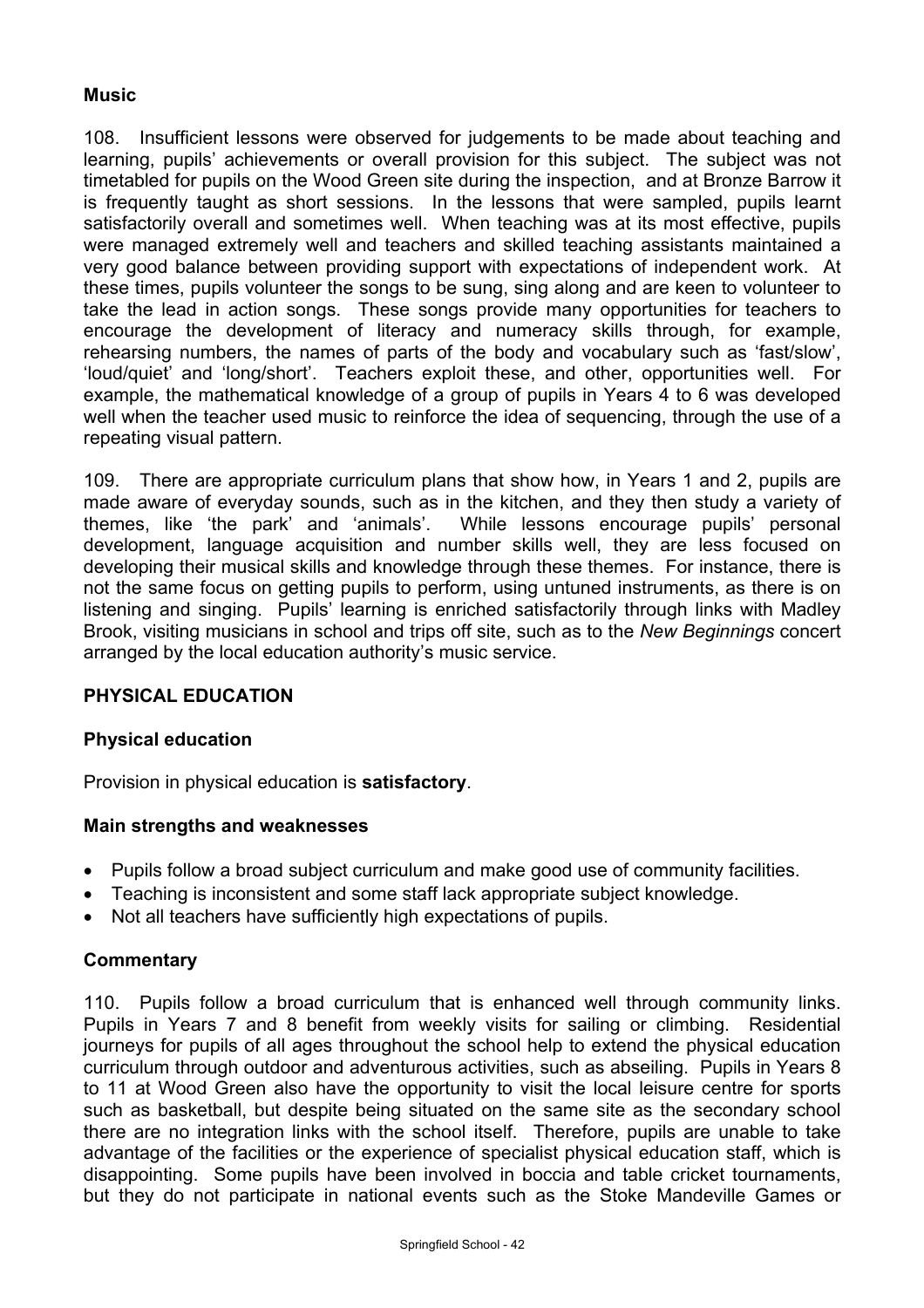Special Olympics. However, the co-ordinator is trying to re-establish contact with other special schools in an attempt to improve links.

111. Pupils of all ages make satisfactory progress. Teaching and learning are variable, but satisfactory overall. At its best, teaching is lively and busy and pupils work very hard throughout the entire lesson. However, some class teachers lack the necessary skills and subject knowledge, which leads to uninspiring teaching, so pupils do not achieve as well as they might. Teachers do not always change for physical education lessons, which does not represent best practice, and indeed for one dance lesson, there was no expectation for the pupils to change either. The explanation that pupils only change for physical education lessons and not for dance highlights a lack of understanding of the subject curriculum and teachers' inadequate expectations.

112. Improvement since the last inspection has been unsatisfactory. Primarily, this is due to the limited role that has been given to the subject co-ordinator; leadership of the subject is satisfactory, but its management is unsatisfactory. Long and medium-term planning is detailed and although the subject co-ordinator is a senior manager and is working hard to develop appropriate monitoring and evaluation systems, she has very restricted subject responsibility. She is not able to observe how the subject is taught throughout the school and nor does she receive whole school assessment information about pupils' achievements and progress.

## **PERSONAL, SOCIAL AND HEALTH EDUCATION AND CITIZENSHIP**

#### **Personal, social and health education**

Provision in personal, social and health education and citizenship is **good**.

#### **Main strengths and weaknesses**

- Teachers provide pupils with a good variety of activities.
- Not all aspects of the subject are covered.

#### **Commentary**

113. Because of the emphasis put on this aspect, pupils' overall very good progress in personal and social development results from a combination of the school's ethos, their success against personal targets and, more formally, through the taught PSHE curriculum. Their achievements in the context of the PSHE curriculum are good, rather than very good, because of some omissions of content.

114. The most capable pupils begin to appreciate other people's needs and feelings as they interact with others in the class. Pupils become aware of the links between health and diet, and pupils with more complex needs develop increasing independence in their own personal care. Pupils consider how to deal with difficult situations, from 'stranger danger' to helping to resolve those in which their friends might be upset. Visits out of school enable pupils to learn appropriate behaviour in the community. The more independent, oldest pupils take increasing responsibility as they move through the school; they are more confident and contribute well to the life of the school community, for example by being part of the School Council or by helping younger pupils. In one lesson, pupils identified this as a strength of one of their group.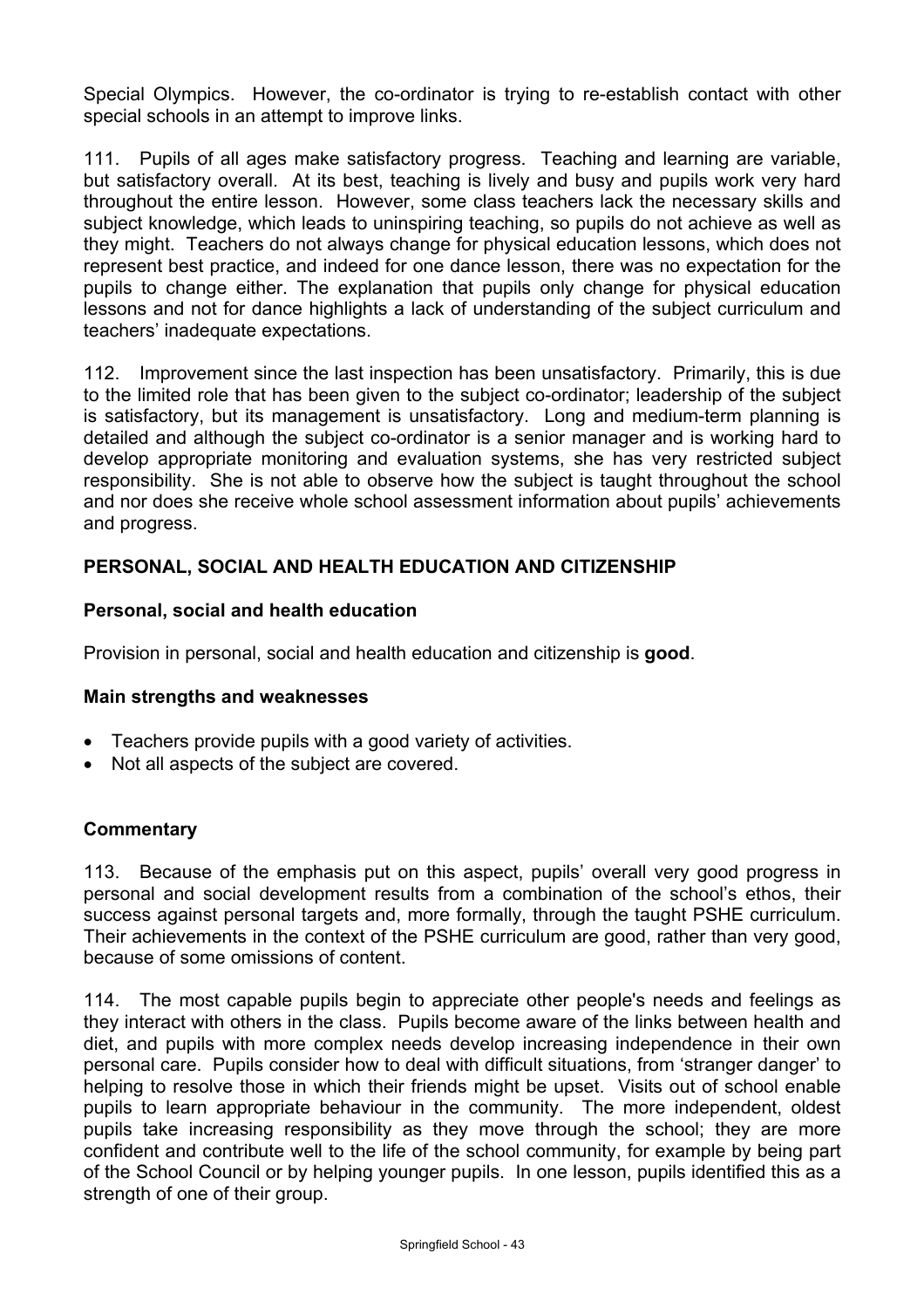115. Teaching and learning are good. Teachers have a good understanding of how to extend pupils' personal and social skills. They do this by giving pupils opportunities in a variety of activities, including discussions and role-play, which enable them to appreciate and understand different situations. They are helped to consider their own strengths and weaknesses and to look at similarities and differences between people.

116. Leadership and management are satisfactory within the context of the limited responsibilities the co-ordinator is given. She has a developing understanding of the subject and has undertaken a review of the curriculum, which provides a good range of topics. However, other changes in the school curriculum mean that the drugs awareness aspect of PSHE is not yet fully covered, and citizenship has yet to be fully incorporated into the curriculum.